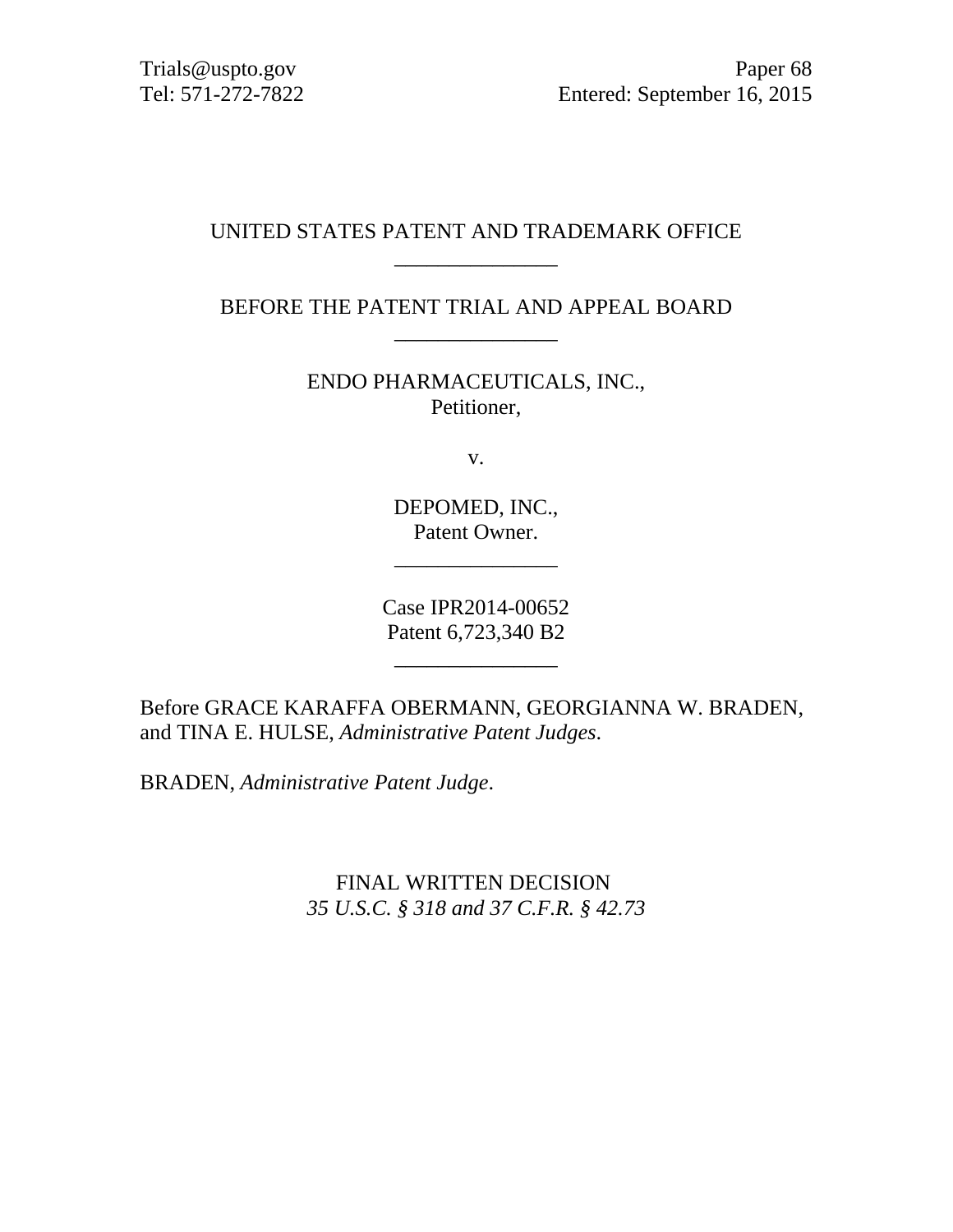# I. INTRODUCTION

We have jurisdiction to hear this *inter partes* review under 35 U.S.C. § 6(c). This Final Written Decision is issued pursuant to 35 U.S.C. § 318(a) and 37 C.F.R. § 42.73. For the reasons that follow, we determine that Petitioner has shown by a preponderance of the evidence that claims 1, 3–5, and 10–13 of U.S. Patent No. 6,723,340 B2 (Ex. 1001, "the '340 patent") are unpatentable. We also address the parties' Motions to Exclude.

*A. Procedural History* 

Endo Pharmaceuticals, Inc. ("Petitioner") filed a Corrected Petition (Paper 5, "Pet.") to institute an *inter partes* review of claims 1–5 and 10–13 of the '340 patent pursuant to 35 U.S.C. § 311. Depomed, Inc. ("Patent Owner") filed a Preliminary Response (Paper 11, "Prelim. Resp."). Pursuant to 35 U.S.C. § 314(a), we instituted an *inter partes* review of claims 1, 3–5, and 10–13 on the following grounds alleged in the Petition.

| <b>Reference(s)</b>                   | <b>Basis</b> | <b>Claims challenged</b> |
|---------------------------------------|--------------|--------------------------|
| Shell 1998 Publication                | \$103        | 1, 3–5, and $10-13$      |
| Shell 1998 Publication and            | \$103        | 1, $3-5$ , and $10-13$   |
| Papadimitriou <sup>2</sup>            |              |                          |
| Edgren <sup>3</sup> and Papadimitriou | \$103        | 1, $3-5$ , and $10-13$   |

Paper 12 ("Dec. to Inst."), 29.

 $\overline{a}$ 

<sup>&</sup>lt;sup>1</sup> WO 1998/55107, PCT/US98/11302, issued Dec. 10, 1998 (Ex. 1003, "Shell 1998 Publication").

<sup>2</sup> Papadimitriou E., et. al., "*Swelling studies on mixtures of two hydrophilic excipients*," S.T.P. Pharma. Sciences Vol. 3, issue 3, pages 232–236 (Jun. 1993) (Ex. 1007, "Papadimitriou").

<sup>&</sup>lt;sup>3</sup> U.S. Patent No. 4,871,548, issued Oct. 3, 1989 (Ex. 1006, "Edgren").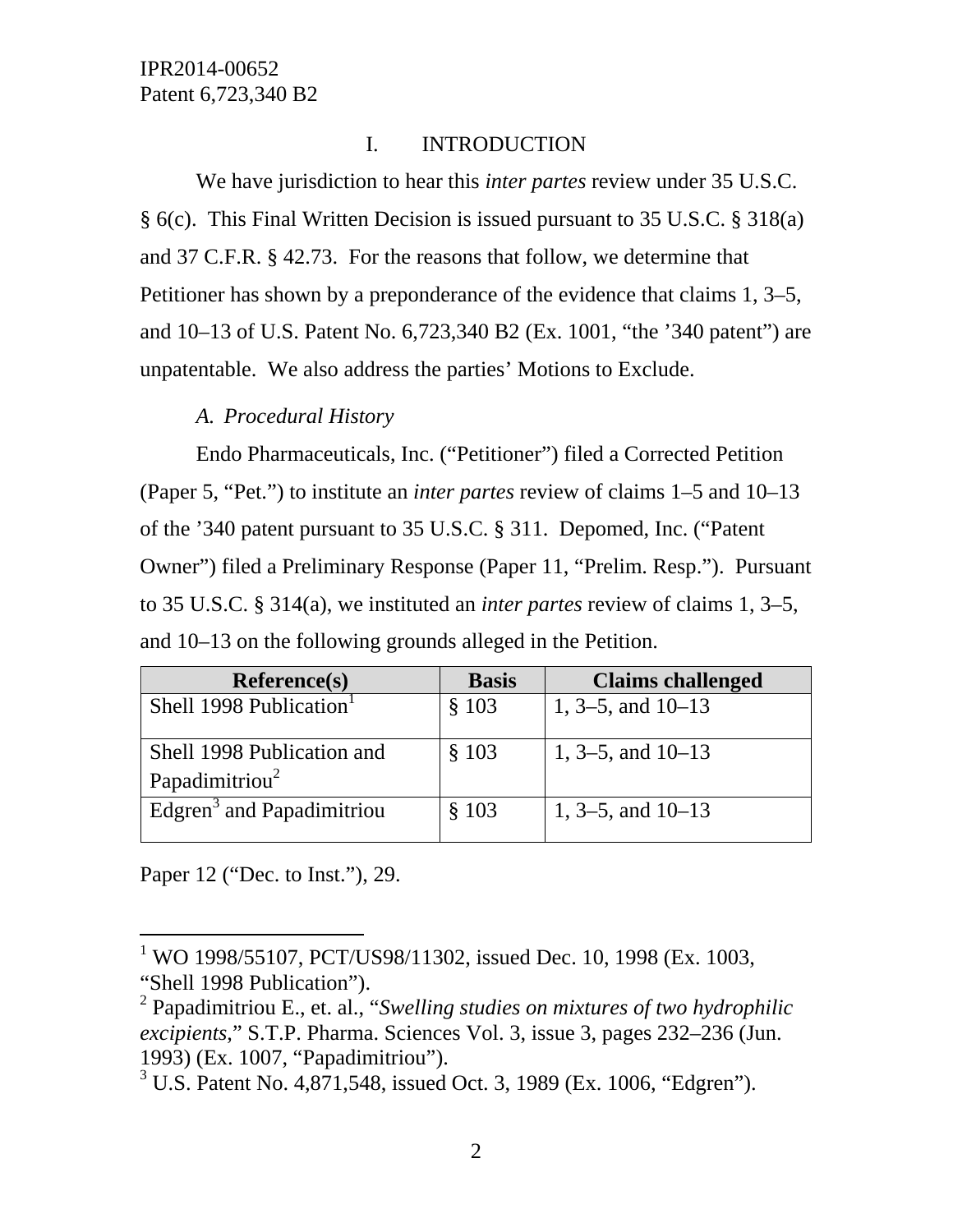After institution of trial, Patent Owner filed a Patent Owner Response (Paper 25, "PO Resp."),<sup>4</sup> to which Petitioner filed a Reply (Paper 41, "Reply").

In addition, Petitioner filed a Motion to Exclude. Paper 51 ("Pet. Mot. Exclude"). Patent Owner filed an Opposition to Petitioner's Motion to Exclude (Paper 56, "PO Exclude Opp."), and Petitioner filed a Reply (Paper 58, "Pet. Exclude Reply"). Patent Owner also filed a Motion to Exclude. Paper 53 ("PO Mot. Exclude"). Petitioner filed an Opposition to Patent Owner's Motion to Exclude (Paper 54, "Pet. Exclude Opp."), and Patent Owner filed a Reply (Paper 59, "PO Exclude Reply"). Patent Owner also filed observations on the cross-examination of Petitioner's declarant (Paper 52), to which Petitioner filed a response (Paper 55).

An oral argument was held on June 15, 2015. A transcript ("Tr.") of the oral argument is included in the record.<sup>5</sup> Paper 67.

# *B. Related Proceedings*

-

Petitioner informs us that the '340 patent is involved in the following co-pending federal district court cases: *Depomed, Inc. v. Actavis Elizabeth LLC*, 3:12-cv-01358-JAP-TJB (D.N.J.); *Depomed, Inc. v. Endo Pharms.* 

<sup>&</sup>lt;sup>4</sup> Patent Owner filed a confidential Patent Owner Response (Paper 24) and a public Patent Owner Response (Paper 25) to which Petitioner filed a confidential Reply (Paper 40) and a public Reply (Paper 41). All citations in this Final Written Decision are to the public Patent Owner Response (Paper 25) and public Petitioner Reply (Paper 41).

<sup>&</sup>lt;sup>5</sup> The parties filed joint Objections to Demonstrative Exhibits. Paper 64. In this Final Written Decision, we rely directly on the arguments presented properly in the parties' briefs and the evidence of record. The demonstrative exhibits were only considered to the extent they are consistent with those arguments and evidence, therefore, the objections are overruled.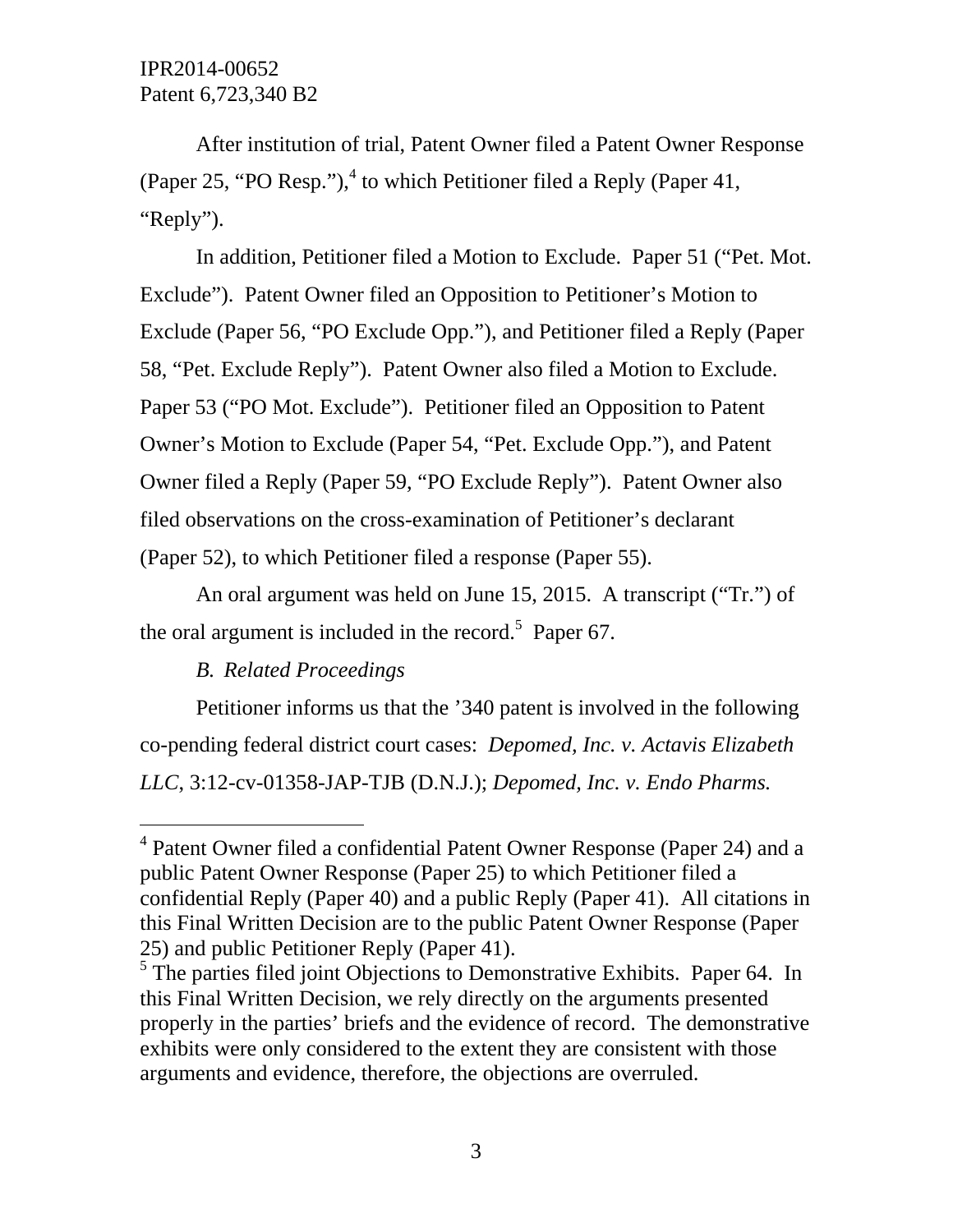*Inc*., 3:13-cv-02467-JAP-TJB (D.N.J.)*; Depomed, Inc. v. Purdue Pharma L.P.*, 3:13-00571 JAP-TJB (D.N.J.)*; Depomed, Inc. v. Zydus Pharm. (USA), Inc*., 3:12-cv-02813-JAP-TJB (D.N.J.)*; Depomed, Inc. v. Sun Pharma Global FZE*, 3:11-CV-03553 (D.N.J.)*; Depomed, Inc. v. Impax Labs., Inc.*, 3:12-CV-02154 (D.N.J.)*; Depomed, Inc. v. Lupin Pharms., Inc.*, 4:09-CV-05587*.* Pet. 1. In addition, Petitioner filed several petitions requesting *inter partes* review of related patents. *Id*. at 2. Those cases are: IPR2014-00651 (involving the '340 patent); IPR2014-00653 and IPR2014-00654 (involving U.S. Patent No. 6,340,475 B2); and IPR2014-00655 and IPR2014-00656 (involving U.S. Patent No. 6,635,340 B2). *Id.* We consolidated the oral hearings for the three instituted proceedings: IPR2014-00652, IPR2014- 00654, and IPR2014-00656. *See* Paper 57.

#### *C. The '340 Patent*

The '340 patent relates to drugs formulated as unit oral dosage forms by incorporating them into matrices formed of a combination of poly(ethylene oxide) ("PEO") and hydroxypropyl methylcellulose ("HPMC"). Ex. 1001, Abstract. The matrices swell upon exposure to gastric fluid to a size large enough to promote retention (*id*. at Abstract, 11:66–67) and release the drugs into the stomach or upper gastrointestinal ("GI") tract, rather than the lower portions of the GI tract (*id*. at 1:10–13). The '340 patent discloses that when nutritive materials enter the stomach, the stomach is in "fed mode" and the pyloric sphincter is open partially. *Id*. at 1:62–2:9. During the "fed mode," particles exceeding about 1 cm in size are retained in the stomach, because they are too large to pass through a partially open pyloric sphincter. *Id*. at 2:5–11.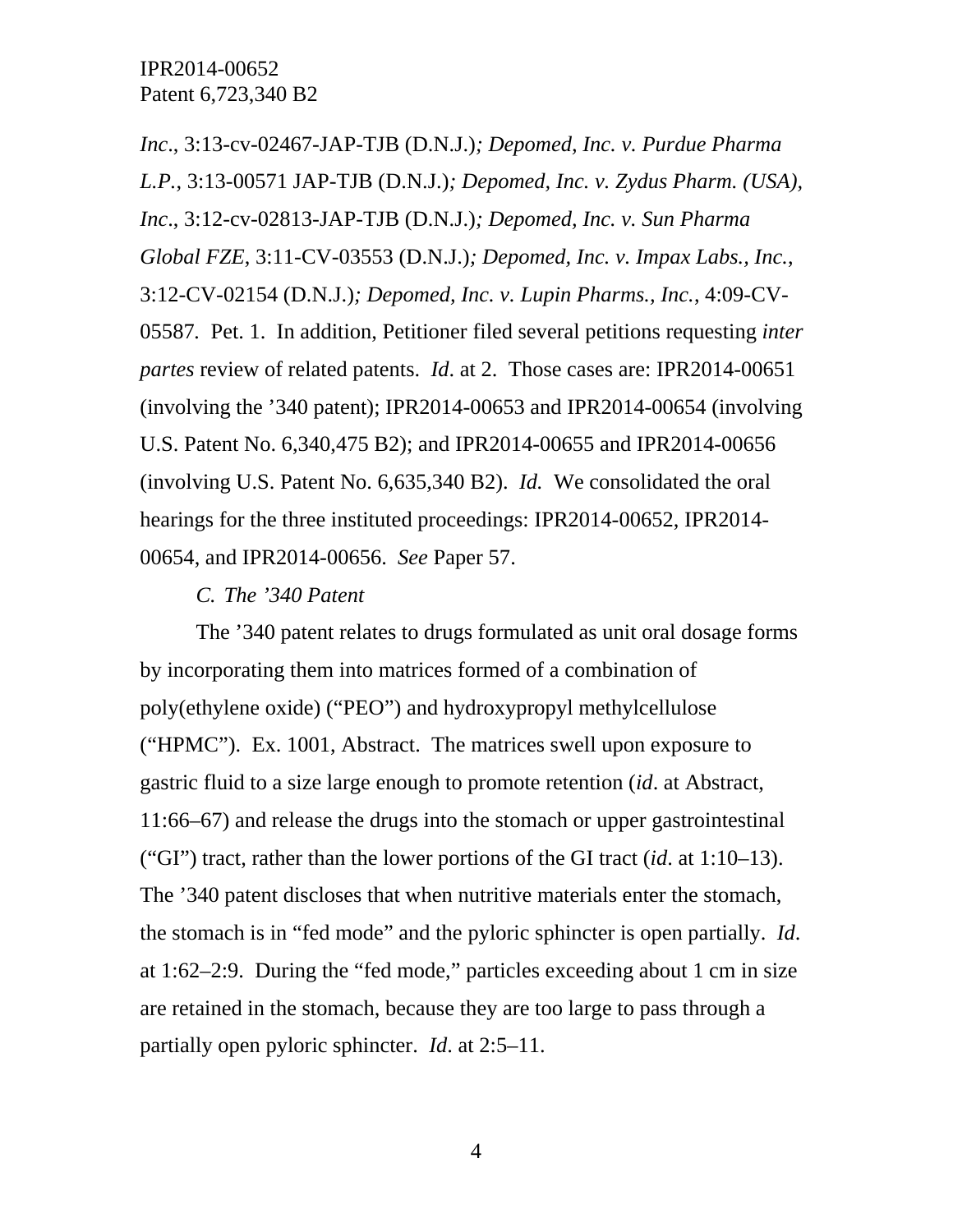PEO and HPMC are both water-swellable polymers. *Id*. at 3:11–15, 3:23–25, 10:38–46, Fig. 5. According to the '340 patent, the swelling and controlled release properties of PEO are balanced with the predictable erosion behavior of HPMC, which modulates the extent and progress of the overall swelling of a combined polymeric matrix. *Id*. at 3:40–43. The '340 patent discloses that the competing, yet complementary, actions of swelling and erosion allow for slower and more even disintegration compared to tablets made solely or primarily with PEO. *Id*. at 3:50–54.

Certain embodiments in the specification of the '340 patent teach that for highly soluble drugs, the PEO component of the matrix limits the initial release of the drug while imparting gastric retention through swelling. *Id*. at 4:5–7. In other embodiments, the specification teaches that for sparingly soluble drugs, the HPMC component of the matrices prevents premature release of the drugs by retarding the erosion rate of the PEO, while the PEO provides gastric retention. *Id*. at 4:10–14.

The specification further teaches that prolonged release rates reduce the problem of transient overdosing, and control the dosage to safer and more effective levels over an extended period of time. *Id*. at 7:44–49.

#### *D. Illustrative Claim*

As noted above, an *inter partes* review was instituted as to claims 1, 3–5, and 10–13 of the '340 patent, of which claim 1 is the only independent claim. Claim 1 is illustrative of the challenged claims and is reproduced below (with paragraphing):

1. A controlled-release tablet for releasing a drug into at least a portion of a region defined by the stomach and the upper gastrointestinal tract, said tablet comprising a solid monolithic matrix with said drug dispersed therein,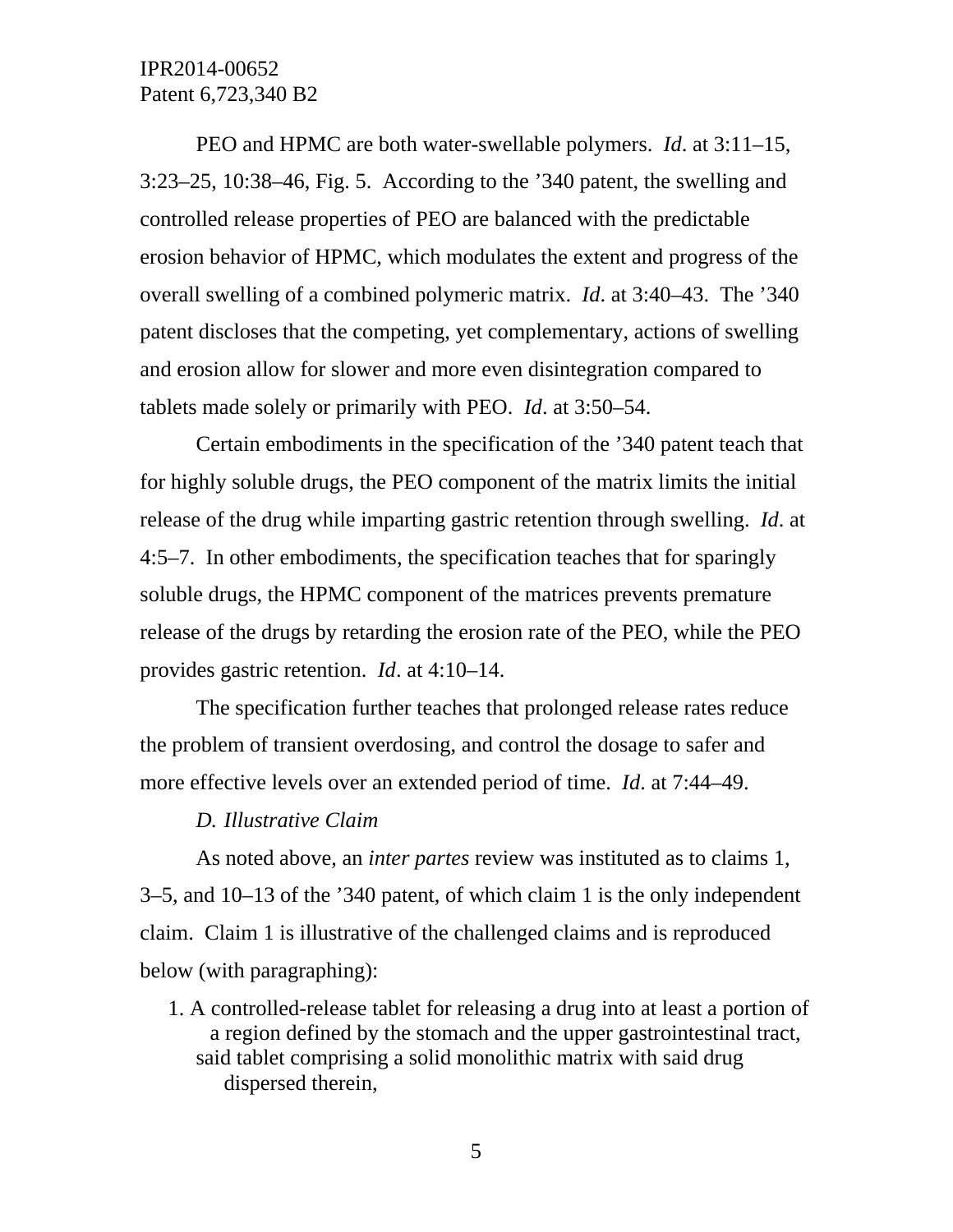> said matrix comprising a combination of poly(ethylene oxide) and hydroxypropyl methylcellulose at a weight ratio that causes said matrix to swell upon contact with gastric fluid to a size large enough to provide gastric retention,

wherein said drug has a solubility in water that exceeds one part of said drug per ten parts of water, by weight, and wherein said poly(ethylene oxide) has a viscosity average molecular weight of from about 2,000,000 to about 10,000,000 daltons, and wherein said hydroxypropyl methylcellulose has a viscosity of from about 4,000 centipoise to about 200,000 centipoise, measured as a 2% solution in water.

*Id.* at 11:60–12:9.

### II. DISCUSSION

### *A. Claim Construction*

In an *inter partes* review, claim terms in an unexpired patent are interpreted according to their broadest reasonable construction in light of the specification of the patent in which they appear. 37 C.F.R. § 42.100(b); *see also In re Cuozzo Speed Techs., LLC*, 793 F.3d 1268, 1278–79 (Fed. Cir. 2015) ("Congress implicitly approved the broadest reasonable interpretation standard in enacting the AIA," and "the standard was properly adopted by PTO regulation."), *reh'g en banc denied*, 793 F.3d 1297 (Fed. Cir. 2015). Under that standard, and absent any special definitions, we give claim terms their ordinary and customary meaning, as would be understood by one of ordinary skill in the art at the time of the invention. *In re Translogic Tech., Inc.*, 504 F.3d 1249, 1257 (Fed. Cir. 2007).

In the Decision to Institute, we construed the terms "monolithic matrix," "to swell upon contact with gastric fluid to a size large enough to provide gastric retention," and "gastric fluid" in independent claim 1. *See* Dec. to Inst. 6–10. During the course of the trial, neither party challenged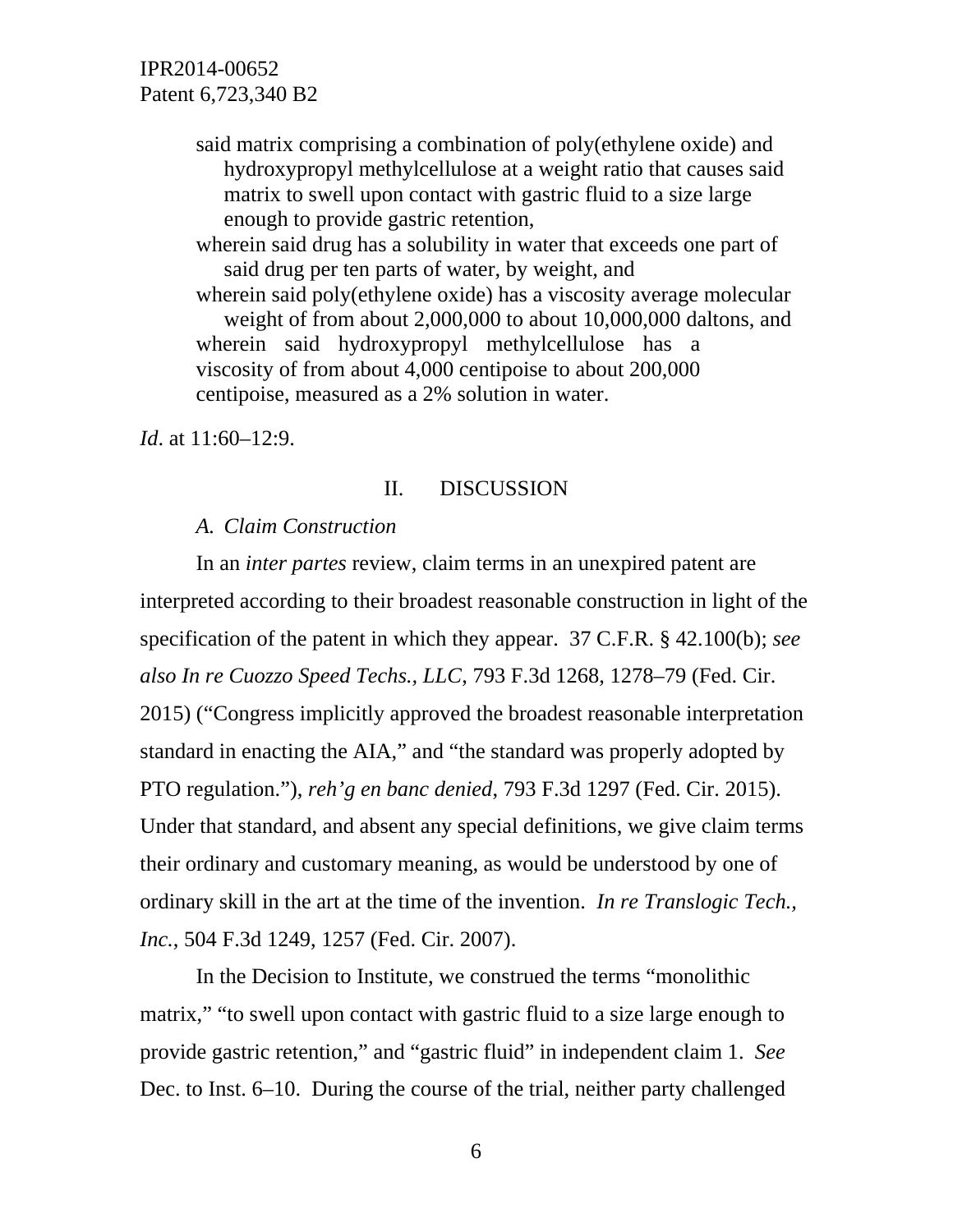our constructions of these claim terms. PO Resp. 11–12. Thus, we see no reason to alter the constructions of these claim terms as set forth in the Decision to Institute, and we incorporate our previous analysis for purposes of this decision. Therefore, for the reasons set forth in the Decision to Institute, we interpret various claim terms of the '340 patent as follows:

| Term(s)                       | <b>Interpretation</b>                            |  |
|-------------------------------|--------------------------------------------------|--|
| "monolithic matrix"           | "a matrix constructed as a single piece"         |  |
| "to swell upon contact with"  | "to increase in size upon contact with gastric   |  |
| gastric fluid to a size large | fluid such that the tablet remains in the        |  |
| enough to provide gastric     | stomach"                                         |  |
| retention"                    |                                                  |  |
| "gastric fluid"               | "both the fluid in the stomach and simulated     |  |
|                               | or artificial fluids recognized by those skilled |  |
|                               | in the art as a suitable model for the fluid of  |  |
|                               | the human stomach"                               |  |

*See* Dec. to Inst. 6–10.

All other claim terms will be given their ordinary and customary meaning, as would be understood by one of ordinary skill in the art at the time of the invention.

# *B. Principles of Law*

To prevail in its challenges to the patentability of the claims, a petitioner must establish facts supporting its challenges by a preponderance of the evidence. 35 U.S.C. § 316(e); 37 C.F.R. § 42.1(d). A claim is unpatentable under 35 U.S.C. § 103(a) if the differences between the subject matter sought to be patented and the prior art are such that the subject matter as a whole would have been obvious at the time the invention was made to a person having ordinary skill in the art to which said subject matter pertains.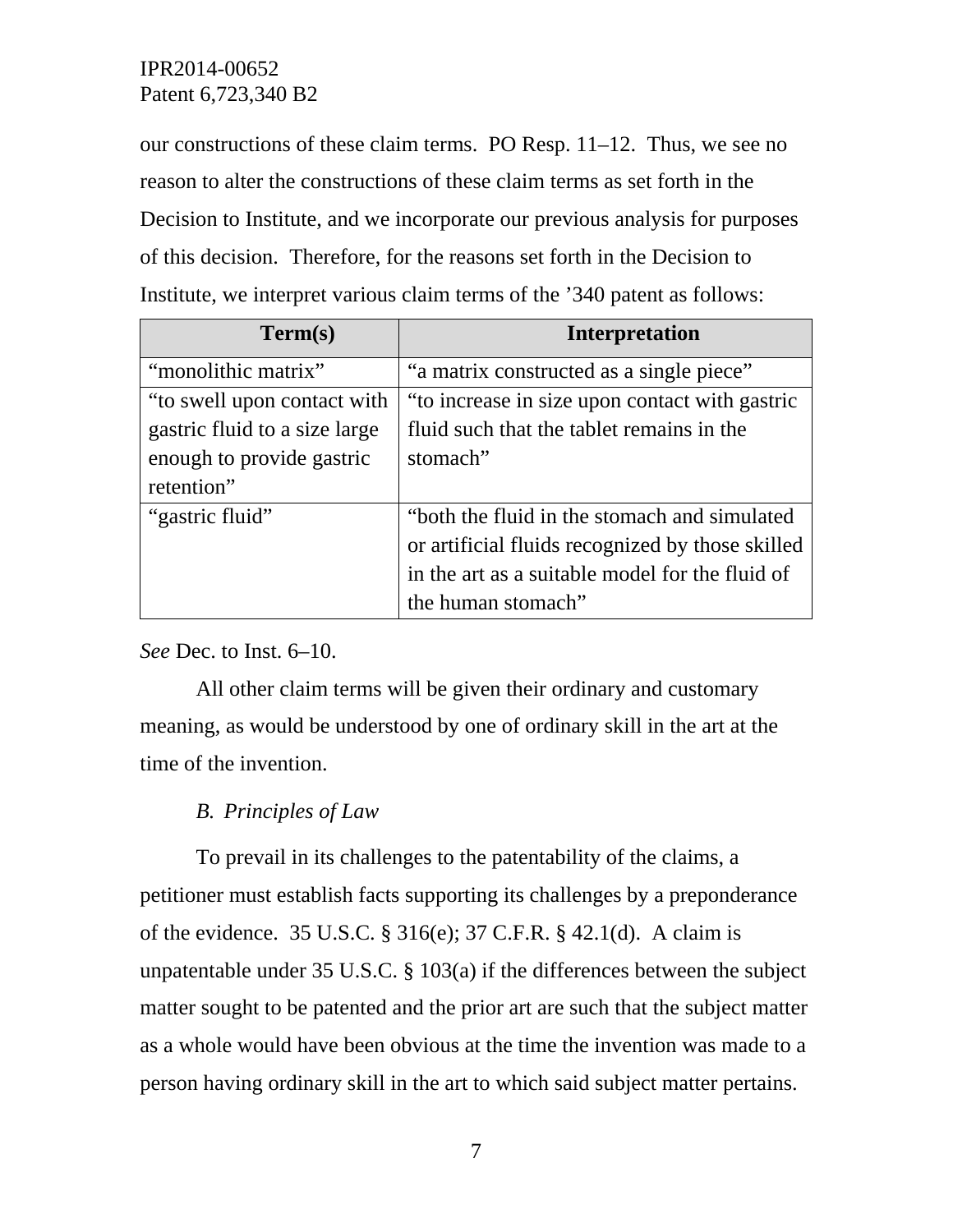*KSR Int'l Co. v. Teleflex Inc.*, 550 U.S. 398, 406 (2007). The question of obviousness is resolved on the basis of underlying factual determinations, including: (1) the scope and content of the prior art; (2) any differences between the claimed subject matter and the prior art; (3) the level of skill in the art; and (4) objective evidence of nonobviousness, i.e., secondary considerations. *See Graham v. John Deere Co.*, 383 U.S. 1, 17–18 (1966).

We analyze the instituted grounds of unpatentability in accordance with the above-stated principles.

#### *C. Level of Ordinary Skill in the Art*

In determining whether an invention would have been obvious at the time it was made, we consider the level of ordinary skill in the pertinent art at the time of the invention. *Graham*, 383 U.S. at 17. "The importance of resolving the level of ordinary skill in the art lies in the necessity of maintaining objectivity in the obviousness inquiry." *Ryko Mfg. Co. v. Nu-Star, Inc.*, 950 F.2d 714, 718 (Fed. Cir. 1991)*.* 

Petitioner contends that a person of ordinary skill in the art at the time of the '340 patent would have "at least a bachelor's degree in chemistry, chemical engineering, pharmaceutical science and/or material science, as well as substantial experience (for example, at least several years of industrial or academic work) in the design and/or development of controlled release oral drug dosage forms." Pet. 10 (citing Ex. 1008). Petitioner further contends that a person of ordinary skill in the art "would also need to possess, or have access to, the skill of a pharmacologist familiar with how such medicines work in the body." *Id.* According to Petitioner's declarant, Dr. Clive Wilson, a person of ordinary skill in the art "would have experience, or access to other persons with experience, in the field of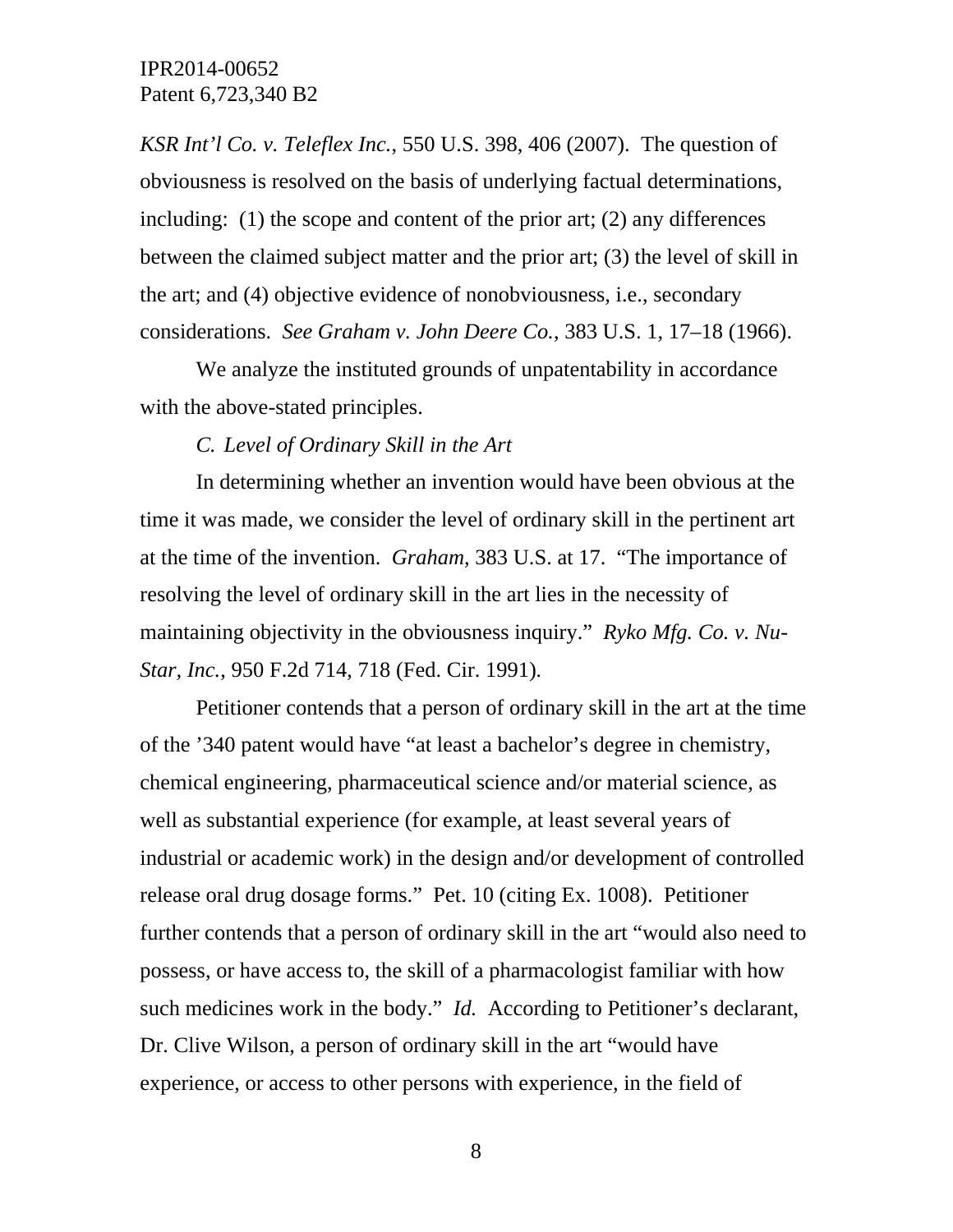pharmacology, with particular emphasis on the pharmacokinetics and pharmacodynamics of oral drugs absorbed in the GI tract." Ex. 1008 ¶ 26.

Patent Owner does not disagree with Petitioner's assertion regarding the level of skill in the art, nor does Patent Owner offer its own explanation regarding who would qualify as a person of ordinary skill in the art relevant to the '340 patent offer. PO Resp. 11.

Based on our review of the '340 patent and the types of problems and solutions described in the '340 patent and cited prior art, we conclude a person of ordinary skill in the art at the time of the '340 patent would have a Bachelor's degree in chemistry or a similar discipline, and at least several years of work experience in the design and/or development of controlled release oral drug dosage forms. We further note that the applied prior art reflects the appropriate level of skill at the time of the claimed invention. *See Okajima v. Bourdeau,* 261 F.3d 1350, 1355 (Fed. Cir. 2001).

# *D. Alleged Obviousness of Claims 1, 3–5, and 10–13 in View of the Shell 1998 Publication*

Petitioner alleges that claims 1, 3–5, and 10–13 of the '340 patent are unpatentable under 35 U.S.C. § 103 in view of the Shell 1998 publication. Pet. 25–28. Patent Owner disputes Petitioner's position, arguing that although the Shell 1998 Publication discloses the use of both PEO and HPMC alone, it does not disclose, teach, or suggest the combination of PEO and HPMC as required by the challenged claims. PO Resp. 13. We have reviewed the Petition, the Patent Owner Response, and Petitioner's Reply, as well as the relevant evidence discussed in those papers. For reasons that follow, we determine that Petitioner has shown by a preponderance of the evidence that claims 1, 3–5, and 11–13 of the '340 patent are unpatentable in view of the Shell 1998 publication. We also determine Petitioner has not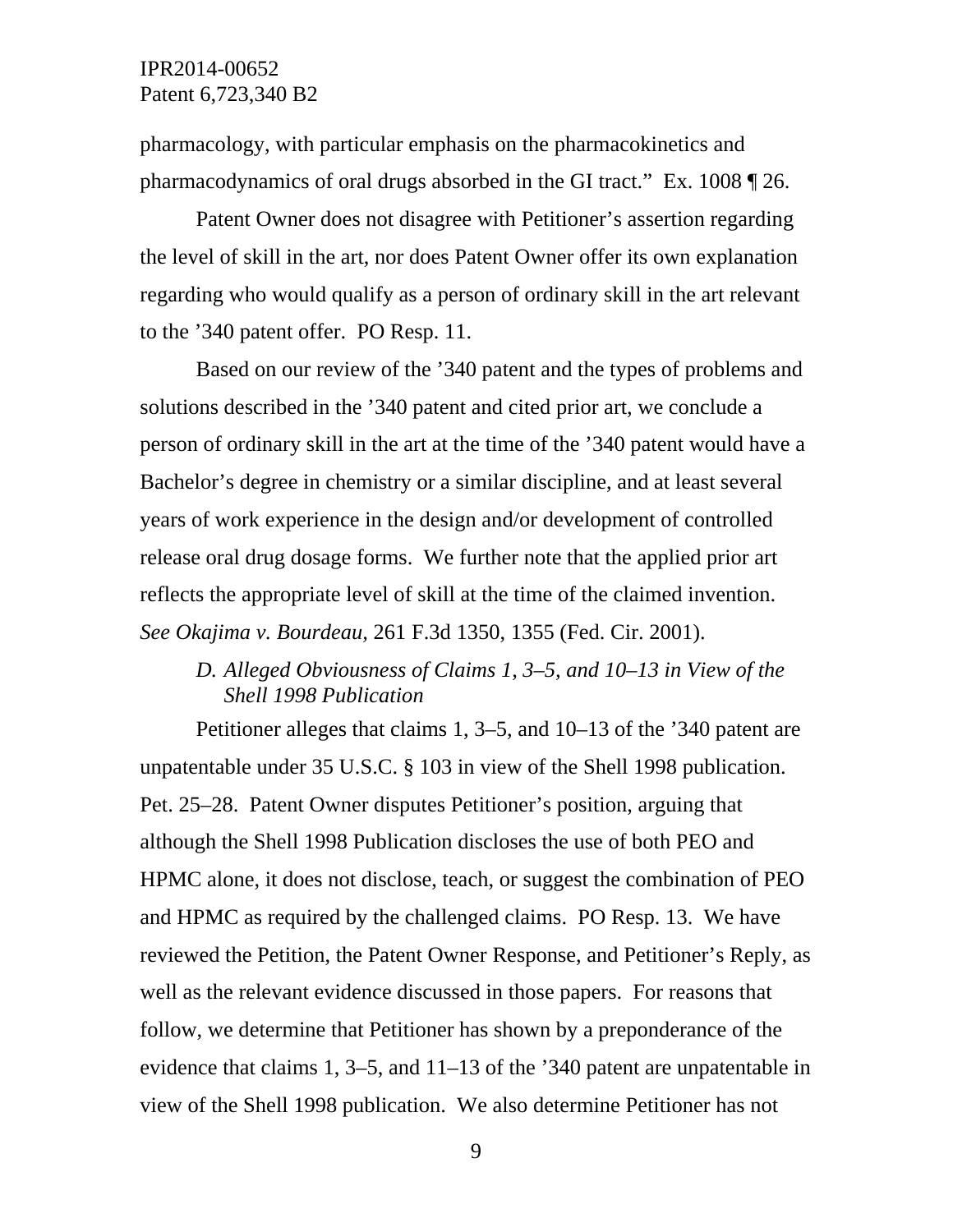shown by a preponderance of the evidence that claim 10 would have been obvious in view of the Shell 1998 publication.

#### *1. Overview of the Shell 1998 Publication*

The Shell 1998 Publication discloses drugs formulated as unit oral dosage forms by incorporating them into polymeric matrices that can be compressed into tablets. Ex. 1003, Abstract. The dosage forms are solid prior to administration to a patient, water-swellable, and gastric retentive in a fed mode (a state triggered by food ingestion that lasts for a period of time). *Id*. at 2:23–32, 3:2–5. The Shell 1998 Publication specifically discloses polymeric matrices made from (i) cellulose polymers and their derivatives, (ii) polysaccharides and their derivatives, (iii) polyaklylene oxides, and (iv) crosslinked polyacrylic acids and their derivatives. *Id*. at 5:4–6. Particularly preferred alkyl-substituted celluloses are hydroxyethylcellulose and HPMC. Ex. 1003, 5:17–18. A particularly preferred polyalkylene oxide is PEO. *Id*. at 5:22–23.

The Shell 1998 Publication further discloses that in terms of their viscosities, one class of preferred alkyl-substituted celluloses includes those whose viscosity is within the range of about 100 to about 110,000 centipoise as a 2% aqueous solution at 20°C, while another class includes those whose viscosity is within the range of about 1,000 to about 4,000 centipoise as a 1% aqueous solution at 20°C. *Id*. at 5:13–16. For PEO, the Shell 1998 Publication teaches that a preferred viscosity range is about 50 to about 2,000,000 centipoise for a 2% aqueous solution at 20°C. *Id*. at 5:26–28.

The Shell 1998 Publication teaches that the water-swellable polymers it discloses can be used individually or in combination with each other. *Id*. at 6:32. According to the Shell 1998 Publication, "[c]ertain combinations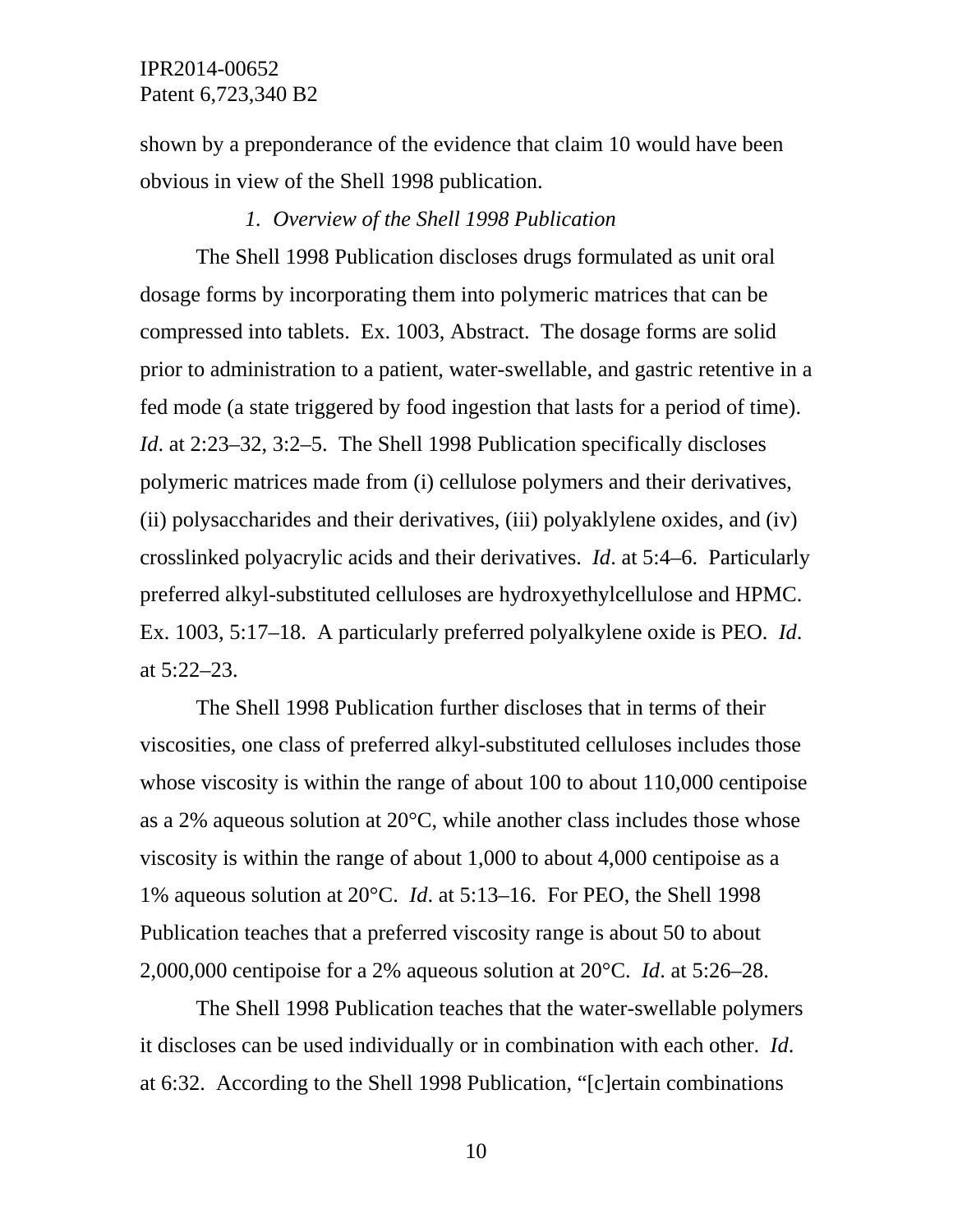will often provide a more controlled release of the drug than their components when used individually." *Id*. at 6:32–34. The Shell 1998 Publication gives examples of such combinations, including combining cellulose-based polymers with gums, such as hydroxyethyl cellulose or hydroxypropyl cellulose combined with xanthan gum, or combining PEO with xanthan gum. *Id*. at 6:34–36.

The polymer mixture can then be impregnated or combined with a drug and formed into particles, tablets, or retained in capsules. *Id*. at 7:3–4, 7:24–26. According to the Shell 1998 Publication, the disclosed invention applies to drugs that are "freely soluble" in water, meaning that one part of the drug dissolves in less than about ten parts water. *Id*. at 4:7–9. "The matrix itself is solid prior to administration and, once administered, remains undissolved in (*i.e*., uneroded by) the gastric fluid for a period of time sufficient to permit a majority of the drug to be released . . . ." *Id*. at 3:3–4.

#### *2. Analysis*

### *a. The Shell 1998 Publication Teaches or Suggests All the Recited Limitations of Independent Claim 1*

Independent claim 1 requires a solid monolithic matrix made of PEO and HPMC with a drug dispersed in the matrix. Ex. 1001, 11:60–12:9. The claim characterizes PEO and HPMC by a specified viscosity and states that the drug must be water soluble. *Id.* The claim further recites that the weight ratio of the polymers in the matrix must cause the matrix to swell when the tablet gets to the stomach, so the tablet is retained in the stomach. *Id.*

According to Petitioner, the Shell 1998 Publication identifies a small number of preferred polymers, including "particularly preferred" polymers PEO and HPMC, used to create a solid polymeric matrix in which a drug is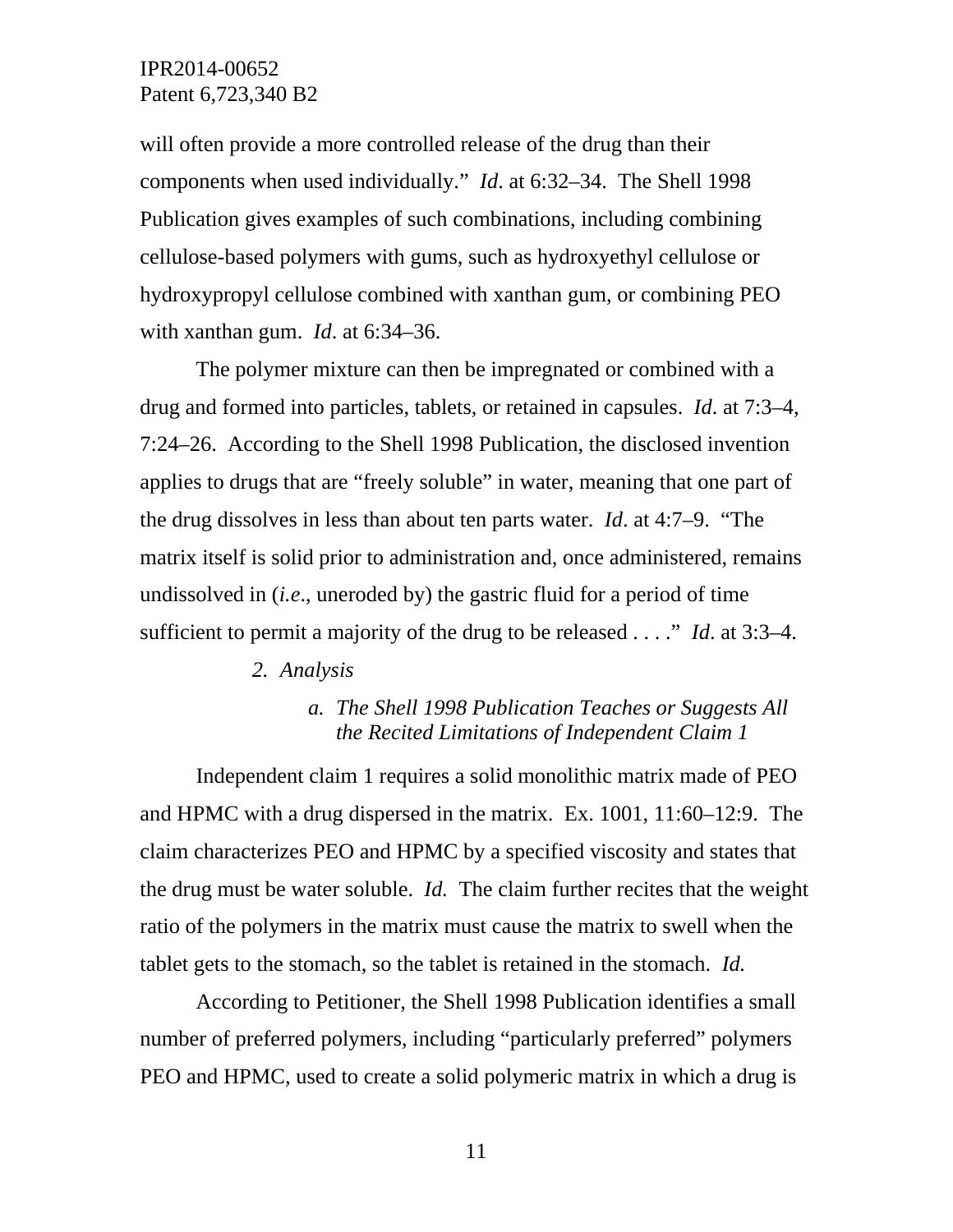dispersed. Pet. 25. Petitioner explains that the Shell 1998 Publication teaches the use of the polymers individually or in combination. *Id.*; *see* Ex. 1008 ¶ 83. For example, the Shell 1998 Publication discloses polymeric matrices made from combinations of PEO and hydroxyethyl cellulose. Pet. 25 (citing Ex. 1003, 12:13–16, 13:27–30). The Shell 1998 Publication also lists hydroxyethyl cellulose and HPMC as two "[p]articularly preferred alkyl-substituted celluloses" that can be used in the polymeric matrices. Ex. 1003, 5:17–18. Petitioner supports its position with the declaration of Dr. Clive Wilson, who testifies that based on the disclosure of the Shell 1998 Publication, it would have been obvious for a skilled artisan to use combinations of HPMC and PEO polymers to achieve a gastric retentive controlled-release dosage form as recited in challenged claim 1. Ex. 1008 ¶ 88. Petitioner, thus, concludes that the Shell 1998 Publication teaches or at least suggests the combination of PEO and HPMC for polymeric matrices and renders the challenged claims obvious. Pet. 28.

Patent Owner contests Petitioner's conclusion that the Shell 1998 Publication teaches or suggests a matrix made from a combination of PEO and HPMC as required by independent claim 1. PO Resp. 13. To the contrary, Patent Owner contends the Shell 1998 Publication does not disclose or contemplate a matrix comprising the combination of PEO and HPMC. *Id*. at 14. Patent Owner specifically argues that (1) the overwhelming majority of polymeric matrices taught by the Shell 1998 Publication are made of just one polymer, and (2) the combinations taught by the Shell 1998 Publication all use xantham gum or hydroxyethyl cellulose because these polymer combinations "provide a more controlled release of the drug than their components when used individually." PO Resp. 14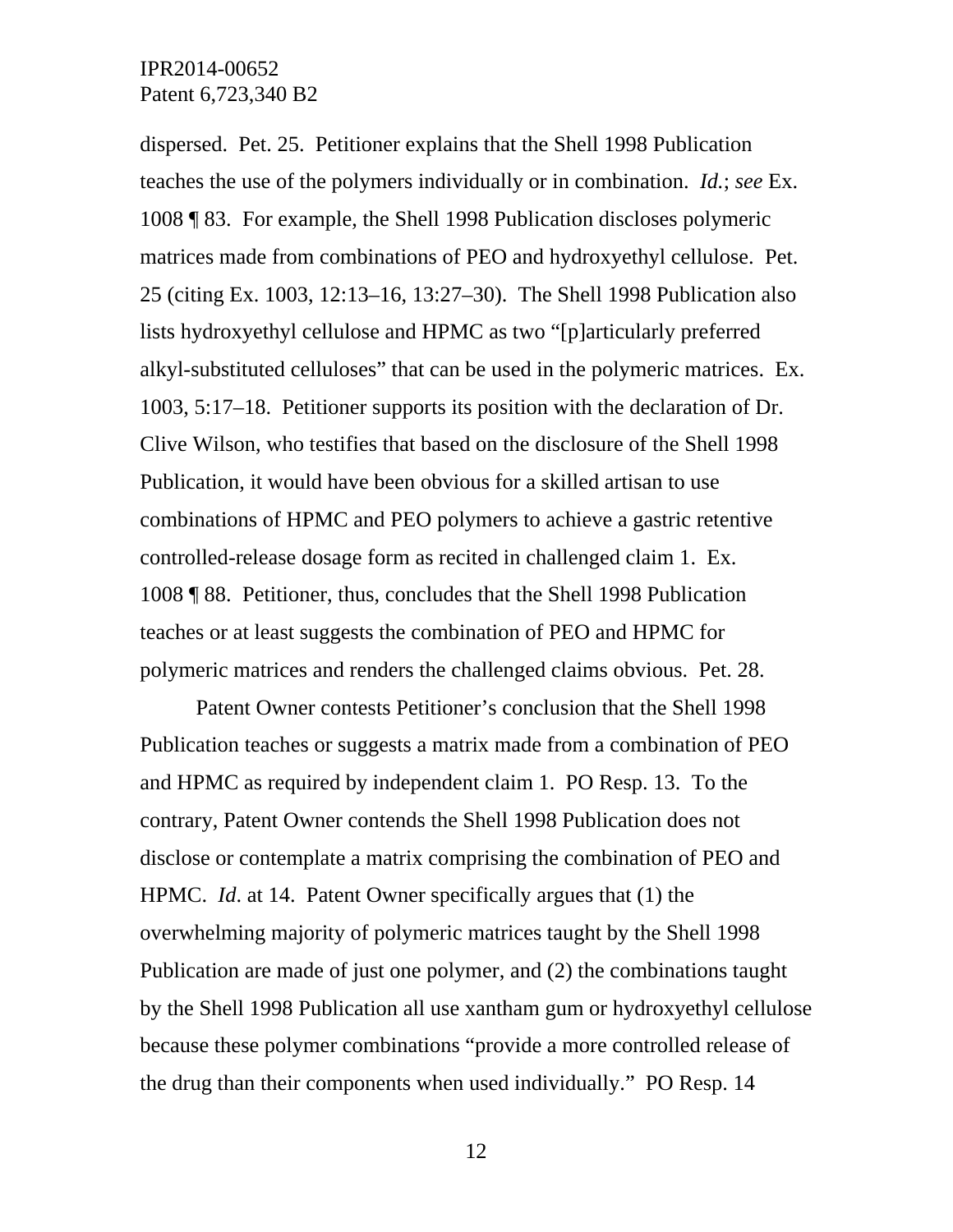(citing Ex. 1003, 6:32–36, 12:13–16, 13:22–14:5). Patent Owner also contends that the Shell 1998 Publication does not include PEO and HPMC on a "short list" of polymers that could be combined to form a polymeric matrix. *Id.* at 18. Rather, Patent Owner argues that PEO and HPMC are on a "short list" to be used either independently or in combination with other polymers (such as xantham gum or hydroxyethyl cellulose) that did not meet certain performance criteria for controlled drug release. *Id.* According to Patent Owner, HPMC is not interchangeable with xantham gum or hydroxyethyl cellulose for the purposes of creating gastric retentive, controlled release tablets, because, as shown in Figure 6 of the Shell 1998 Publication, PEO and xantham gun were beneficial in a mixture with hydroxyethyl cellulose, whereas HPMC was not. *Id.* at 18–19 (citing Ex. 1003, Fig. 6); Ex. 2009 ¶ 70.

Patent Owner further contends that not only does the Shell 1998 Publication fail to disclose, suggest, or teach the exact combination of PEO and HPMC, but based on the Shell 1998 Publication, a person of ordinary skill in the art specifically would not have contemplated combining PEO and HPMC. PO Resp. 16; Ex. 2009 ¶ 58. Patent Owner contends that PEO and HPMC performed adequately on their own to control drug release, and there was no indication that combining PEO and HPMC would improve on their independent performance, or would have been "promising to try." *Id.* Patent Owner specifically argues that without first identifying a deficiency in the performance of individual polymers (*e.g.*, PEO and HPMC alone), a person of ordinary skill in the art would not have combined them, and even if a person of ordinary skill in the art would have combined the polymers, the behavior of the resultant mixture would not have been predictable. *Id.*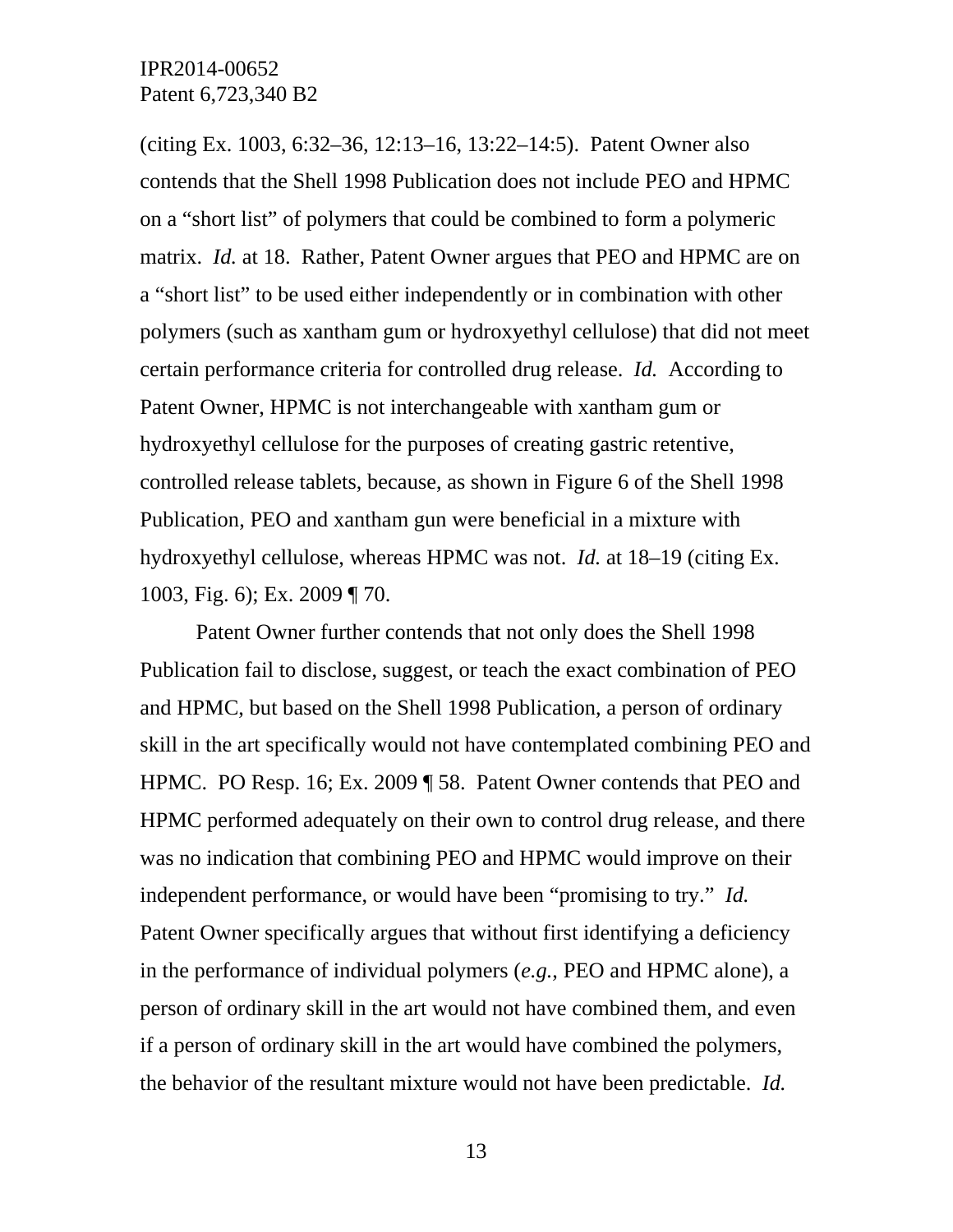(citing Ex. 2009 ¶¶ 59–63). Patent Owner relies on the declaration of Dr.

Hopfenberg to support its position. Dr. Hopfenberg testifies that:

[C]ombining polymers introduces uncertainty related to the structure and properties of the combination of individual polymers comprising the combination. These structural variations can significantly affect the properties that are critical for a gastric-retentive controlled release form, including swelling, drug release, mechanical integrity, and the tendency to undergo long term degradation of the matrix of the dosage form subsequent to the designed release.

Ex. 2009 ¶ 59.

The results set forth in Figure 6 of the Shell 1998 [publication] reveal that, with respect to drug retention in the dosage form after immersion for one hour, the behavior of the mixtures was unpredictable based on the behavior of the corresponding homopolymers . . . [t]he HEC/PEO and HEC/XG mixtures [used in the immersion experiment] showed significant improvement over HEC alone, yet the HEC/HPMC mixture, similar to HEC alone, failed to retain at least 40% of the drug after one hour. The dramatically different effect on drug retention following immersion resulting from forming an HEC combination with HPMC, as opposed to forming an HEC combination with PEO or XG, could not have been predicted.

*Id.* ¶ 63.

Thus, Patent Owner concludes that given the unpredictability of mixing two different polymers, a person of ordinary skill in the art would not set out to do so, absent a compelling motivation, and the Shell 1998 Publication provides no such motivation. PO Resp. 17–18 (citing Ex. 2009 ¶ 64).

We do not agree with Patent Owner, because an obviousness analysis "need not seek out precise teachings directed to the specific subject matter of the challenged claim, for a court can take account of the inferences and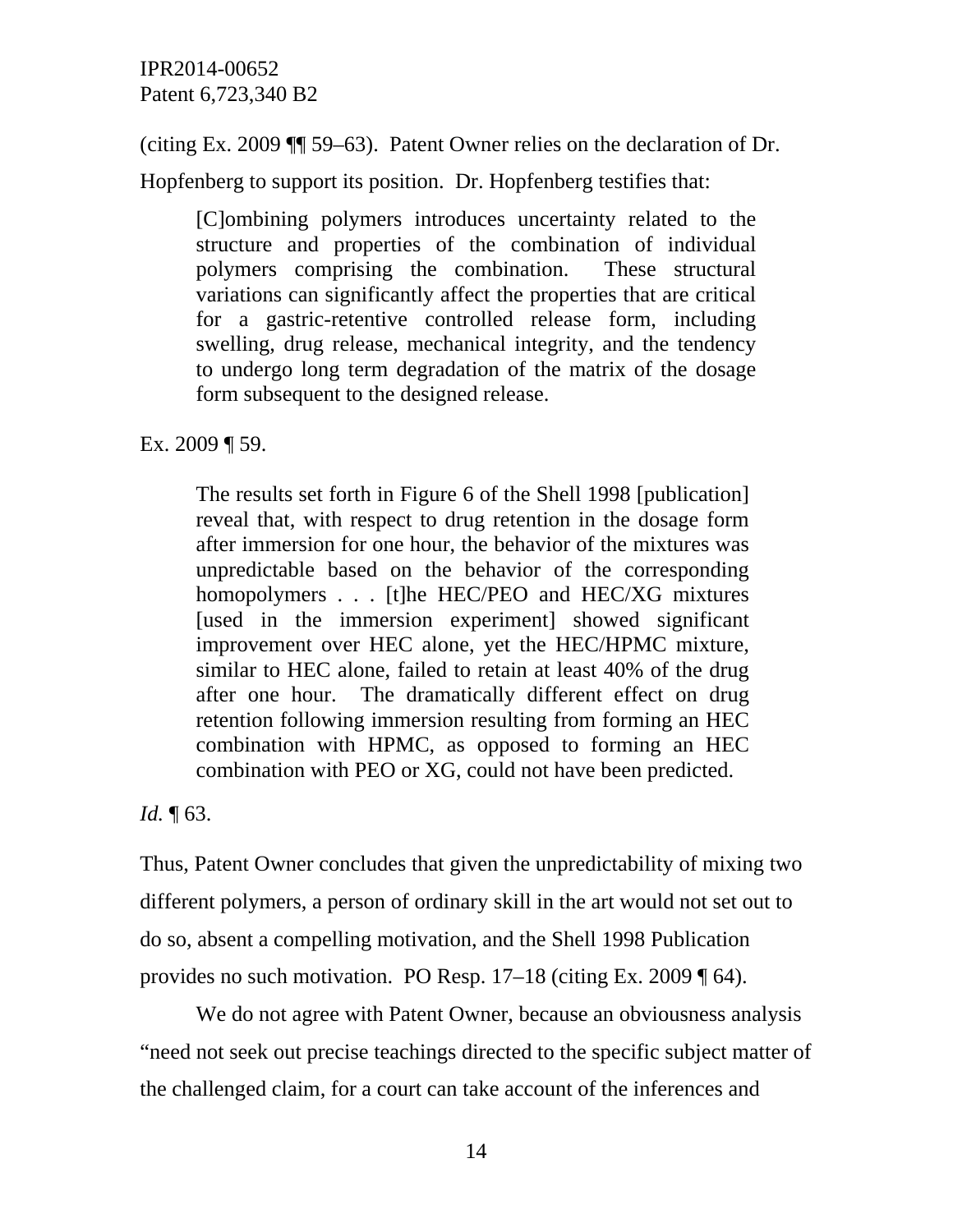creative steps that a person of ordinary skill in the art would employ." *KSR*, 550 U.S. at 418; *see In re Translogic Tech., Inc.*, 504 F.3d. at 1259.A combination would have been obvious under § 103 if "there are a finite number of identified, predictable solutions" to a known problem and when a path has been identified that "leads to the anticipated success, it is likely the product not of innovation but of ordinary skill and common sense." *KSR*, 550 U.S. at 418. The Court of Appeals for the Federal Circuit has elaborated that the identified path must "present a finite (and small in the context of the art) number of options easily traversed to show obviousness." *Ortho– McNeil Pharm., Inc. v. Mylan Labs., Inc.,* 520 F.3d 1358, 1364 (Fed.Cir. 2008).

Although the Shell 1998 Publication does not disclose a polymeric matrix made from a combination of PEO and HPMC, it does disclose a short list of polymers to be used individually in producing a solid matrix for controlled drug release, of which HPMC (Ex. 1003, 5:17–18) and PEO (*id*. at 5:22–23) are particularly preferred polymers. The Shell 1998 Publication also teaches that polymers can be combined to form a polymeric matrix. *Id.* at 6:32–34. The Shell 1998 Publication does not limit which polymers could be combined or suggest that certain polymers would not function properly in a combination matrix. *Id.*; *see In re Susi*, 440 F.2d 442, 445 (CCPA 1971) (affirming obviousness rejection where the disclosure of the prior art was "huge, but it undeniably include[d] at least some of the compounds recited in appellant's generic claims and it is of a class of chemicals to be used for the same purpose as appellant's additives"). Furthermore, we credit the testimony of Dr. Wilson, who stated that "as of October 2001, PEO and HPMC were widely known polymers in the art for use in controlled release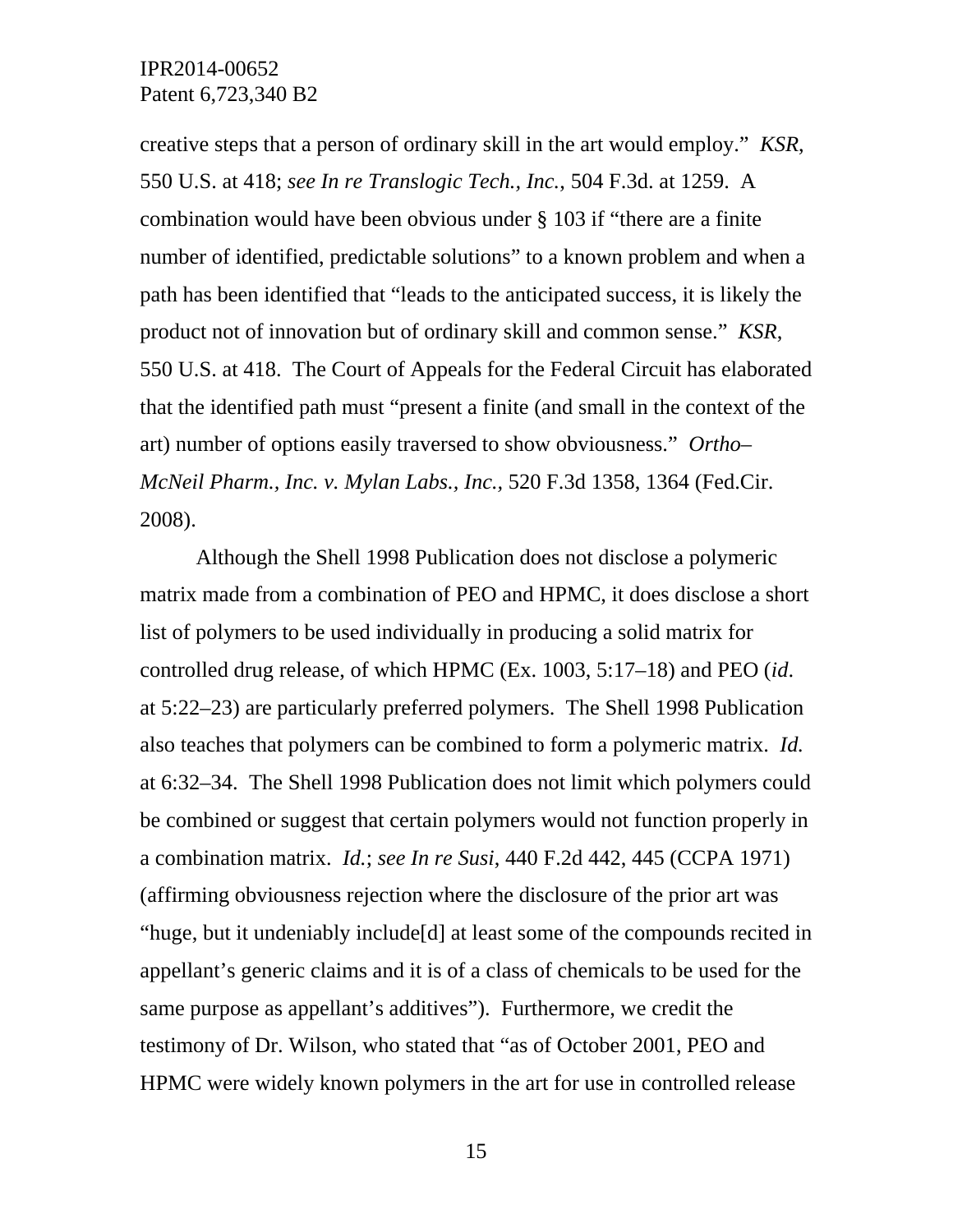drug delivery systems" and "the Shell 1998 Publication identifies only a limited number of particularly preferred polymers, including PEO and HPMC." Ex. 1044 ¶ 28. Those facts support a conclusion that one would have understood that the Shell 1998 Publication "teaches that these polymers can be used in combination." *Id.* Thus, given the teachings in the Shell 1998 Publication, we determine that there were a finite number of identified, predictable polymers that could be used individually or in combination to create a solid matrix for controlled drug release and we further determine that the combination of PEO and HPMC, identified by the Shell 1998 Publication as particularly preferred polymers, would have been obvious to one of ordinary skill in the art at the time of the '340 patent. *KSR*, 550 U.S. at 421 (describing that a person of ordinary skill possesses "ordinary creativity, [and is] not an automaton").

Patent Owner, however, argues that even if a person of skill in the art would have contemplated a combination of PEO and HPMC in light of the Shell 1998 publication, there would not have been a reasonable expectation of success because it could not be predicted whether the disclosed polymer mixtures would have worked. PO Resp. 21 (citing Ex. 2009 ¶ 63). Yet, obviousness does not require absolute predictability. *Allergan, Inc. v. Apotex, Inc.*, 754 F.3d 952, 965 (Fed. Cir. 2014); *In re O'Farrell*, 853 F.2d 894, 903 (Fed.Cir.1988). What does matter is whether the prior art gives direction as to what parameters are critical and which of many possible choices may be successful. *Allergan*, 754 F.3d at 965. While success in employing the disclosed polymers to form a solid matrix for controlled drug release may not have been guaranteed, we are satisfied that explicitly identifying PEO and HPMC as particularly preferred polymers sufficiently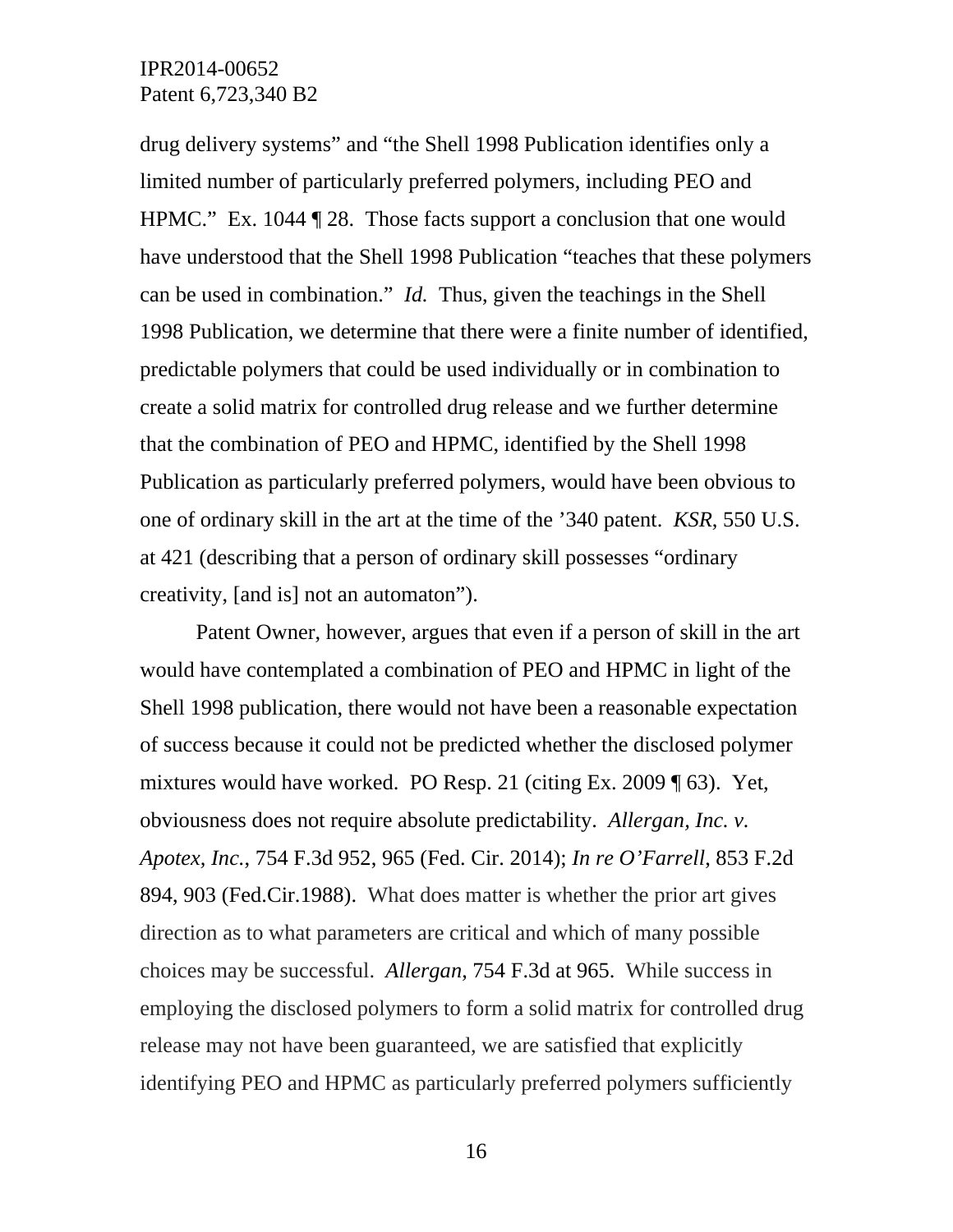provided guidance as to what parameters and polymers would lead to a reasonable expectation of success.

Therefore, we determine that the Shell 1998 Publication at least suggests a polymeric matrix made from a combination of PEO and HPMC and, given the Shell 1998 Publication's teachings, we find that a person of ordinary skill in the art would have been able to make and use the claimed invention without anything more than routine experimentation.

Accordingly, we hold that Petitioner has shown by a preponderance of the evidence that independent claim 1 is unpatentable under 35 U.S.C. § 103(a) for obviousness in view of the Shell 1998 Publication.

# *b. The Shell 1998 Publication Teaches or Suggests the Recited Limitations of Dependent Claims 3–5 and 11– 13*

Petitioner contends dependent claims 3–5 and 10–13 are unpatentable under 35 U.S.C. § 103(a) for obviousness over the Shell 1998 Publication. Pet. 27–28. Patent Owner contests Petitioner's position, arguing that the challenged dependent claims share the same material requirement of a PEO/HPMC combination as independent claim 1, and therefore, for the same reasons that claim 1 is not obvious over the Shell 1998 Publication, the dependent claims also are not obvious over the Shell 1998 Publication. PO Resp. 24. We agree with Petitioner's position, as supported by the testimony of Dr. Wilson, that the Shell 1998 Publication teaches the HPMC and PEO molecular weight and viscosities required by dependent claims 3 and 4 (Ex. 1003, 4:33–5:1, 5:13–15, 5:28–30), as well as the drug water solubility required by dependent claim 5 (*id.* at 4:9–12) and the proportions of the dosage form made up by the combination of PEO and HPMC required by dependent claims 11–13 (*id.* at Example 1, 8). *See* Ex. 1008 ¶¶ 82, 91, 125,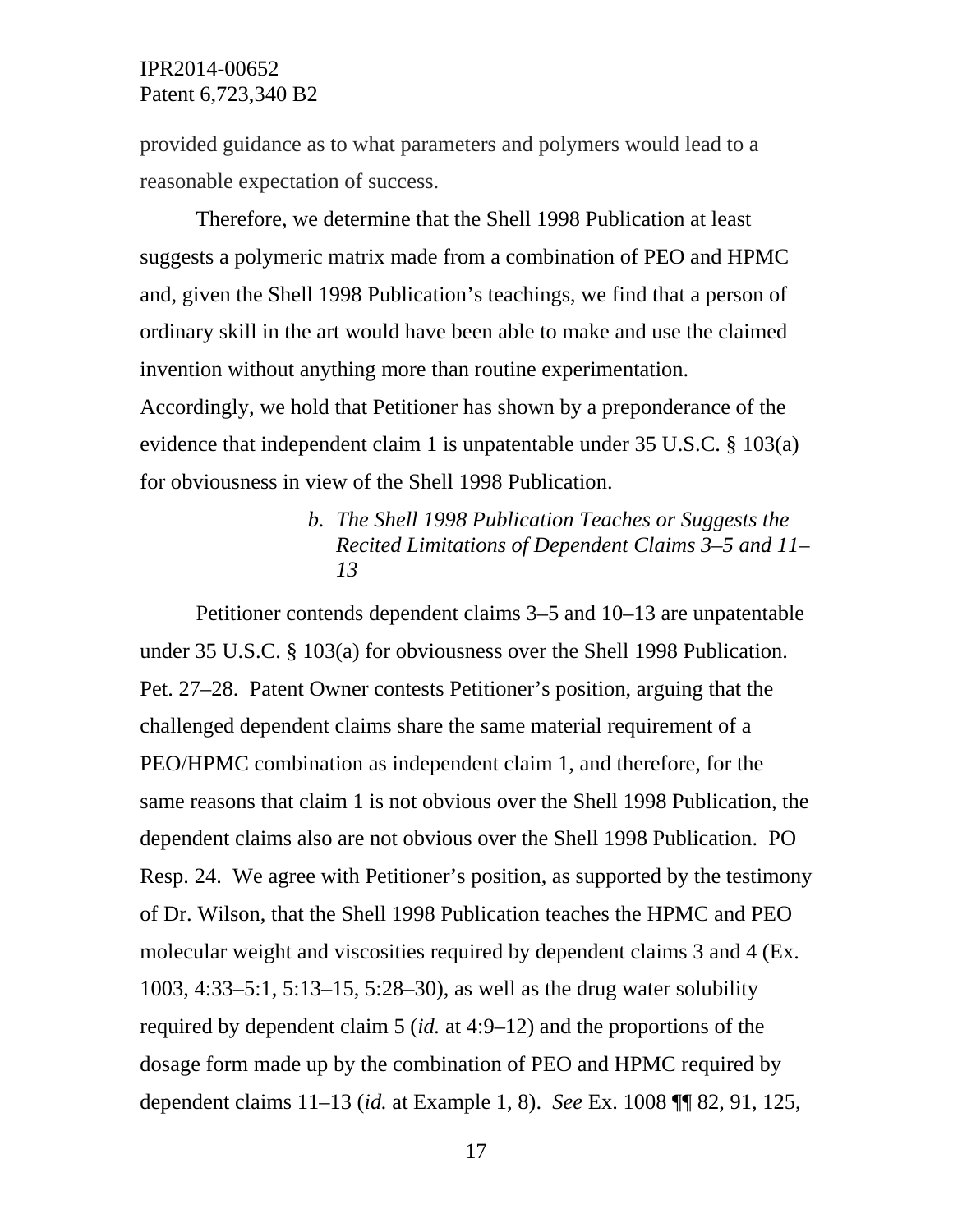130, 131, 135, 141, 144, 147. Accordingly, we hold that Petitioner has shown by a preponderance of the evidence that dependent claims 3–5 and 11–13 are unpatentable under 35 U.S.C. § 103(a) for obviousness in view of the Shell 1998 Publication.

## *c. The Shell 1998 Publication Fails to Teach or Suggest the Recited Limitations of Dependent Claim 10*

Petitioner contends dependent claim 10 is unpatentable under 35 U.S.C. § 103(a) for obviousness over the Shell 1998 Publication. Pet. 27– 28. Patent Owner contests Petitioner's position, arguing that the challenged dependent claim 10 shares the same material requirement of a PEO/HPMC combination as independent claim 1, and therefore, for the same reasons that claim 1 is not obvious over the Shell 1998 Publication, claim 10 also is not obvious over the Shell 1998 publication. PO Resp. 24.

While we agree with Petitioner that the Shell 1998 Publication teaches or suggests the limitations of claims 1, 3–5, and 11–13, we are not satisfied that Petitioner has shown by a preponderance of the evidence that the Shell 1998 Publication teaches or suggests the PEO:HPMC weight ratio set forth in dependent claim 10. The testimony of Petitioner's declarant, Dr. Wilson, merely provides that the Shell 1998 Publication "disclose[s] a controlledrelease dosage form dispersed in a water-swellable polymeric matrix, and that the polymers of the matrix, including PEO and HPMC, can be used individually or in combination." *See* Ex. 1008 ¶¶ 138, 140. Neither Petitioner nor Dr. Wilson provide an explanation of how the Shell 1998 Publication renders the specific PEO:HPMC weight ratios set forth in dependent claim 10 obvious. A determination of obviousness cannot be sustained by mere conclusory statements; instead, there must be some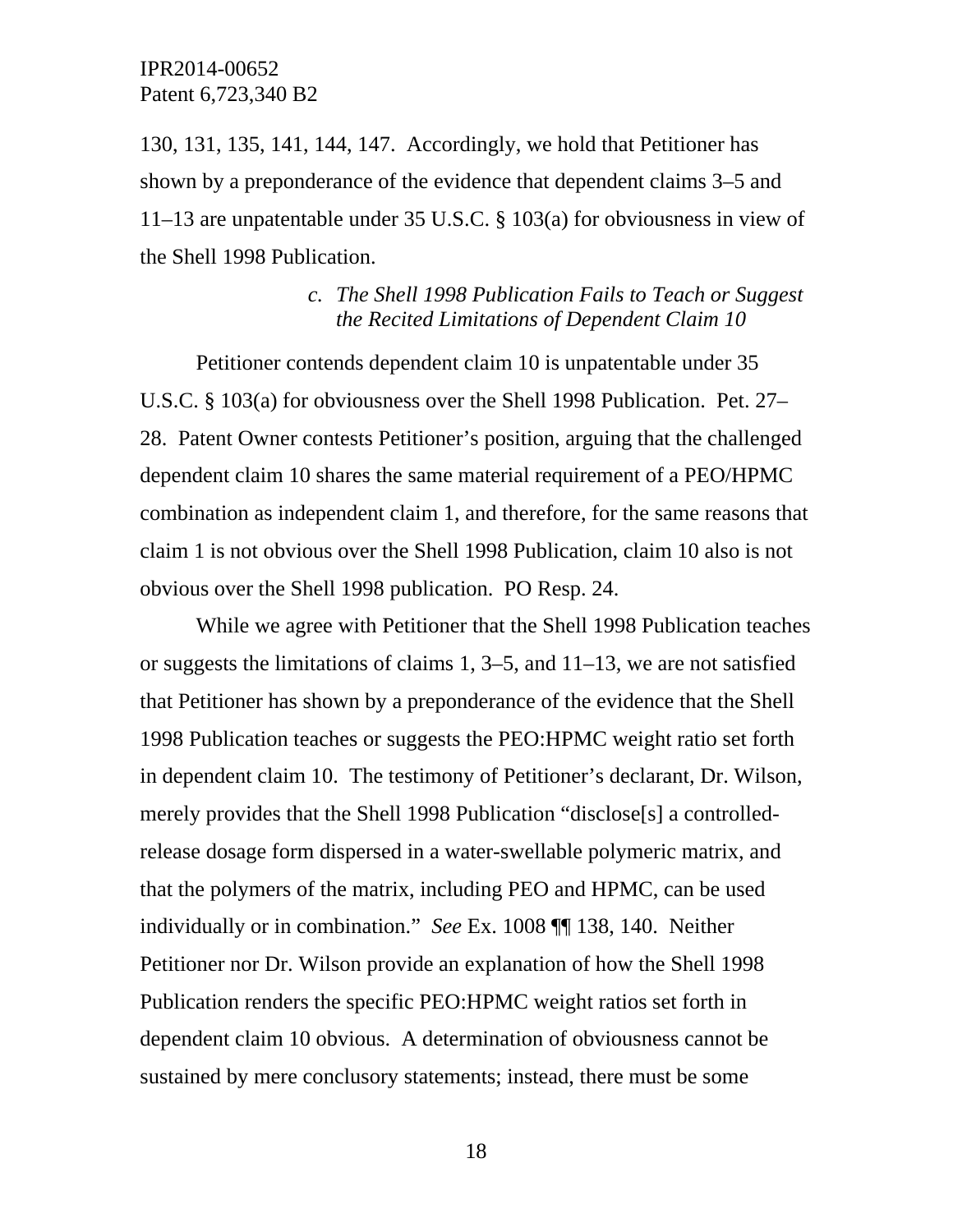articulated reasoning with some rational underpinning to support the legal conclusion of obviousness. *KSR*, 550 U.S. at 418; *In re Kahn*, 441 F.3d 977, 988 (Fed. Cir. 2006).

Furthermore, we must be careful not to allow hindsight reconstruction of references to reach the claimed invention without any explanation as to how or why the reference would produce the claimed invention. *Kinetic Concepts, Inc. v. Smith & Nephew, Inc.*, 688 F.3d 1342, 1368 (Fed. Cir. 2012) (quoting *Innogenetics, N.V. v. Abbott Labs.*, 512 F.3d 1363, 1374 n.3 (Fed. Cir. 2008)); *see also KSR*, 550 U.S. at 421 ("A factfinder should be aware, of course, of the distortion caused by hindsight bias and must be cautious of arguments reliant upon *ex post* reasoning.").

Accordingly, we hold that Petitioner has not shown by a preponderance of the evidence that dependent claim 10 is unpatentable under 35 U.S.C. § 103(a) for obviousness in view of the Shell 1998 Publication.

# *E. Alleged Obviousness of Claims 1, 3–5, and 10–13 in View of the Shell 1998 Publication and Papadimitriou*

Petitioner contends claims 1, 3–5, and 10–13 of the '340 patent are unpatentable under 35 U.S.C. § 103 in view of the Shell 1998 Publication and Papadimitriou. Pet. 29–32. Patent Owner disputes Petitioner's position, arguing that that one of skill in the art would not have combined the Shell 1998 Publication and Papadimitriou. PO Resp. 24–34. We have reviewed the Petition, the Patent Owner Response, and Petitioner's Reply, as well as the relevant evidence discussed in those papers. For reasons that follow, we determine that Petitioner has shown by a preponderance of the evidence that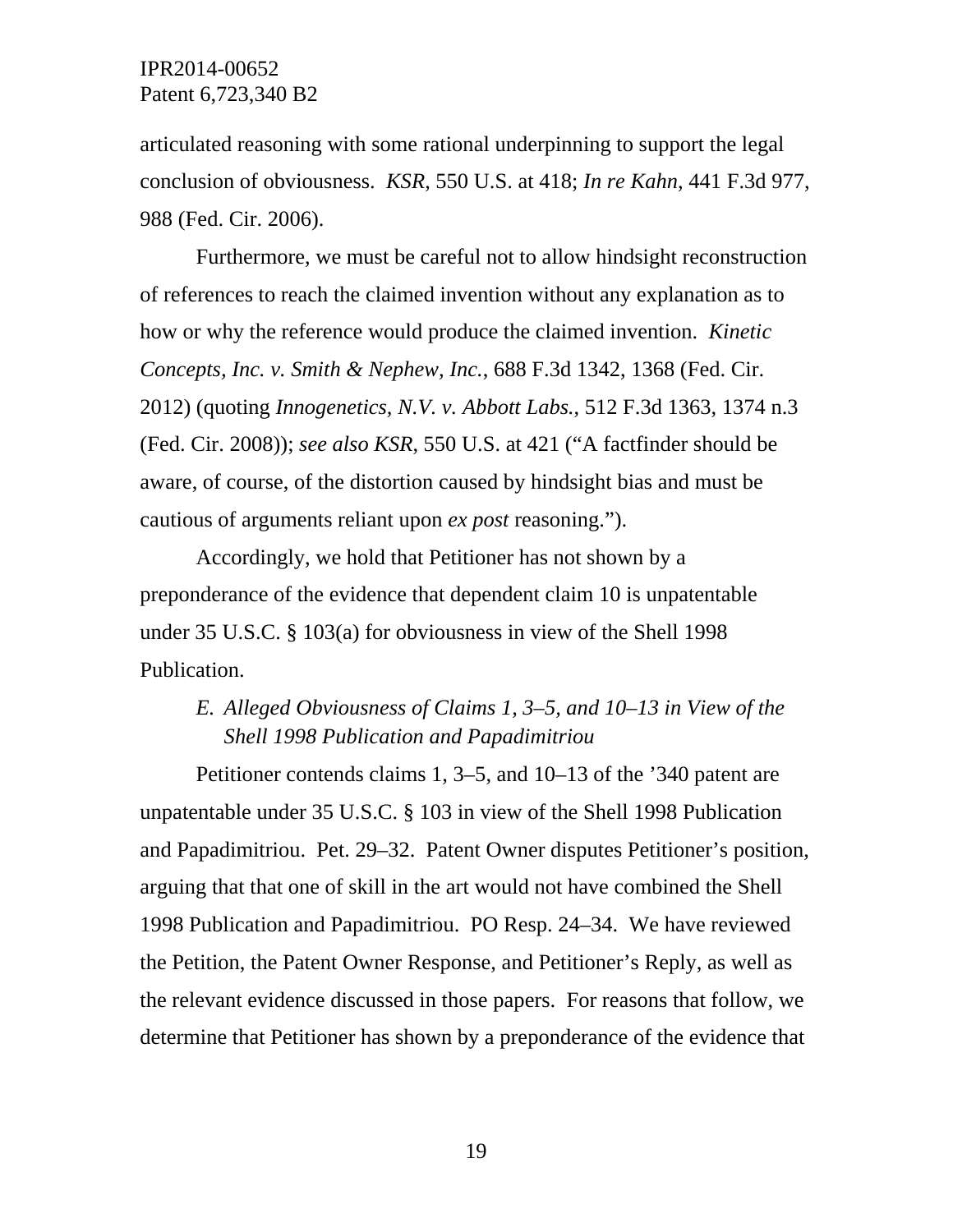the challenged claims would have been obvious in view of the Shell 1998 Publication and Papadimitriou.

### *1. Overview of Papadimitriou*

Papadimitriou discloses a sustained drug delivery system achieved "by the use of hydrophilic polymer excipients, which swell in the presence of water." Ex. 1007, 232. Papadimitriou examines the percolation threshold for polymeric matrices and the impact of varying the concentration of hydrophilic polymer excipients in the matrices on drug release rates from lattice-type matrices. *Id*. at 232–33. Papadimitriou teaches the use of HPMC and PEO as hydrophilic water-swellable polymers, alone or in combination. *Id*. at 233, Fig. 1. The polymers are compressed into tablets that have a diameter of 9 mm and a height of 8mm. *Id*. As shown in Figure 1 of Papadimitriou, reproduced below, a polymer matrix containing PEO and HPMC swelled by at least 40% of its original size within 30 minutes.



Figure 1 of Papadimitriou illustrates increases in weight (%) as a function of time for matrices composed of HPMC and/or PEO.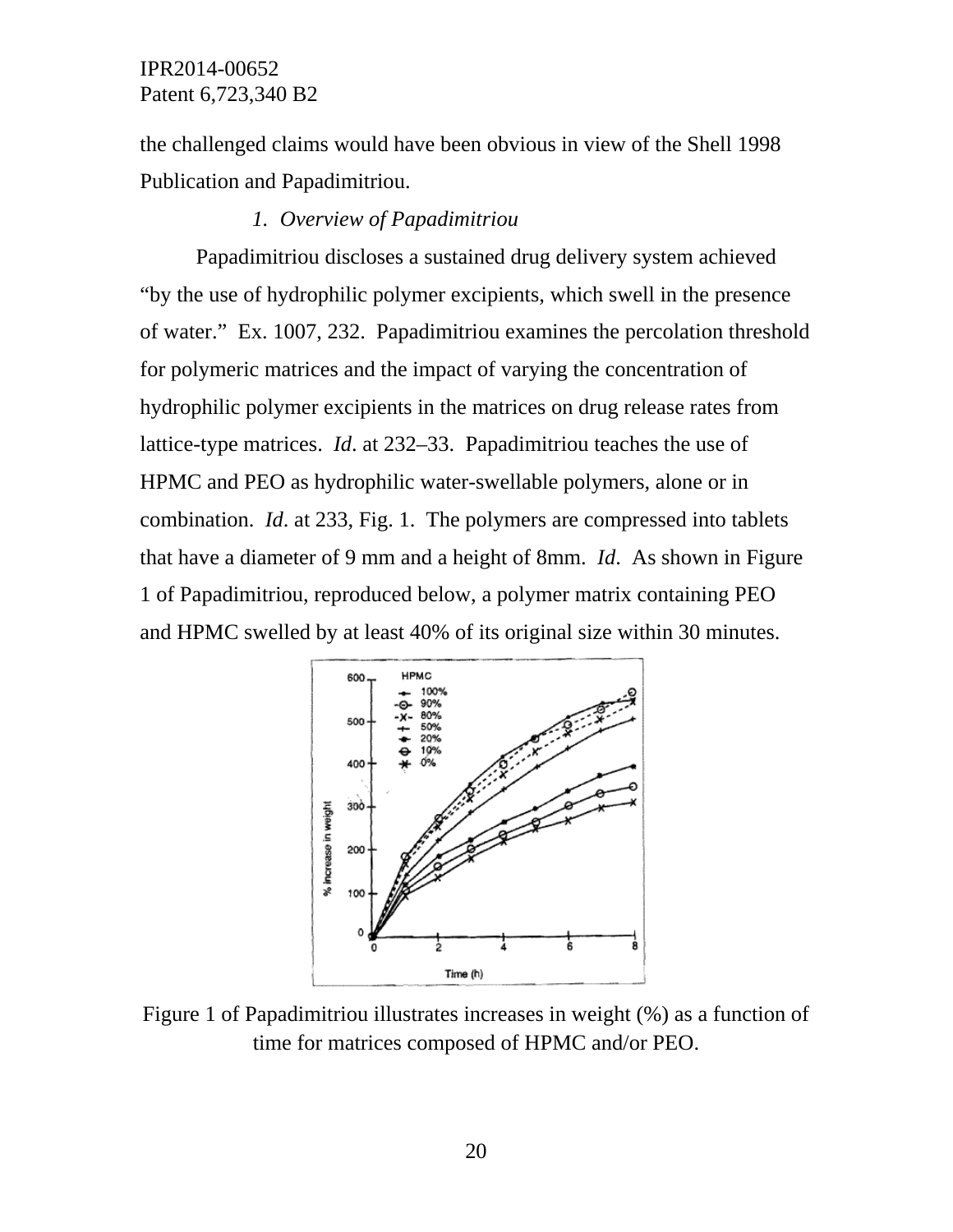Based on the results indicated in Figure 1, Papadimitriou states "all the tablets were observed to swell significantly, as indicated by the large weight increase." Ex. 1007, 233.

Papadimitriou discloses PEO with a viscosity average molecular weight of from about 2,000,000 to 10,000,000 daltons. *Id*. at 233. Papadimitriou also discloses HPMC (i.e., Methocel K100M) with a viscosity in a range of approximately 4,000–200,000 centipoise, measured as a 2% solution in water. *Id*. at 233. Papadimitriou further discloses combinations of HPMC and PEO with ratios ranging from 100% HPMC:0% PEO to 0%HPMC:100%PEO. *Id*. at 233.

*2. Overview of the Shell 1998 Publication*  The disclosure of the Shell 1998 Publication is discussed in detail above in Section II.D.1.

*3. Analysis* 

*a. The Shell 1998 Publication and Papadimitriou Teach or Suggest All the Recited Limitations of Independent Claim 1* 

As discussed previously, independent claim 1 requires a solid monolithic matrix made of PEO and HPMC with a drug dispersed in the matrix. Ex. 1001, 11:60–12:9. Petitioner contends the Shell 1998 Publication in combination with Papadimitriou, as summarized above, teaches each limitation of claim 1. Pet. 28–31. Specifically, Petitioner argues that (1) the Shell 1998 Publication identifies a small number of preferred polymers, including "particularly preferred" polymers PEO and HPMC, that can be used individually or in combination to create a solid polymeric matrix in which a drug is dispersed, and (2) Papadimitriou likewise discloses a sustained drug delivery system achieved "by the use of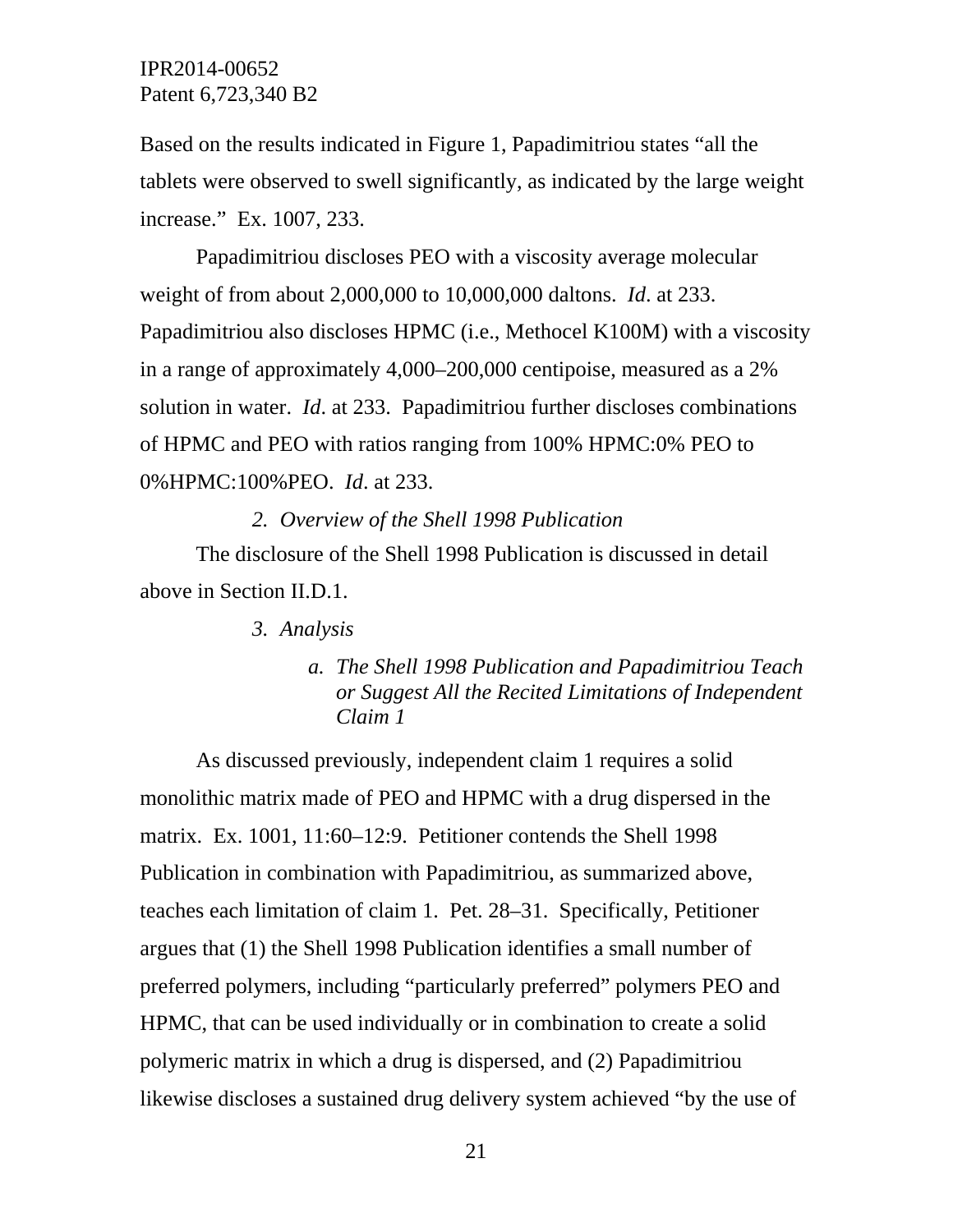hydrophilic polymer excipients, which swell in the presence of water" and expressly teaches the use of HPMC and PEO as hydrophilic, water-swellable matrix polymers, alone or in combination. *Id.*; *see* Ex. 1008 ¶ 92 (citing Ex. 1003, 6:32; Ex. 1007, 232), ¶ 93 (citing Ex. 1007, 232, Fig. 1). Petitioner further notes that Papadimitriou specifically discloses Methocel K100M, a commercially available HPMC having a viscosity of 100,000 centipoise. Pet. 29; Ex. 1008 ¶¶ 93, 101.

According to Petitioner, a person of ordinary skill in the art would have been led to combine the teachings of the Shell 1998 Publication with Papadimitriou, because the disclosures share the common goal of releasing a drug in a controlled or sustained manner by using a swellable polymeric matrix. Pet. 30–31; *see* Ex. 1008 ¶ 94. Petitioner supports its position with the declaration of Dr. Wilson, who testifies that a skilled artisan "reading the Shell 1998 Publication would look to Papadimitriou for further examples of polymer matrices that would be compatible with the teachings of the Shell 1998 Publication." Ex. 1008 ¶ 94. Petitioner then concludes that the polymer matrix of Papadimitriou comprising a combination of HPMC and PEO can be used in the drug dosage form of the Shell 1998 Publication. Pet. 31; *see* Ex. 1008 ¶ 94.

Patent Owner disagrees with Petitioner's contention that one of ordinary skill in the art would look to combine the teachings of the Shell 1998 Publication and Papadimitriou. PO Resp. 24. First, Patent Owner argues that Papadimitriou does not disclose, teach, or suggest **any benefit** of the PEO/HPMC combination to any dosage form, let alone a gastric retentive one, but instead focuses on the unpredictable polymer-to-polymer interactions in such mixtures in order to underscore the **complexities and**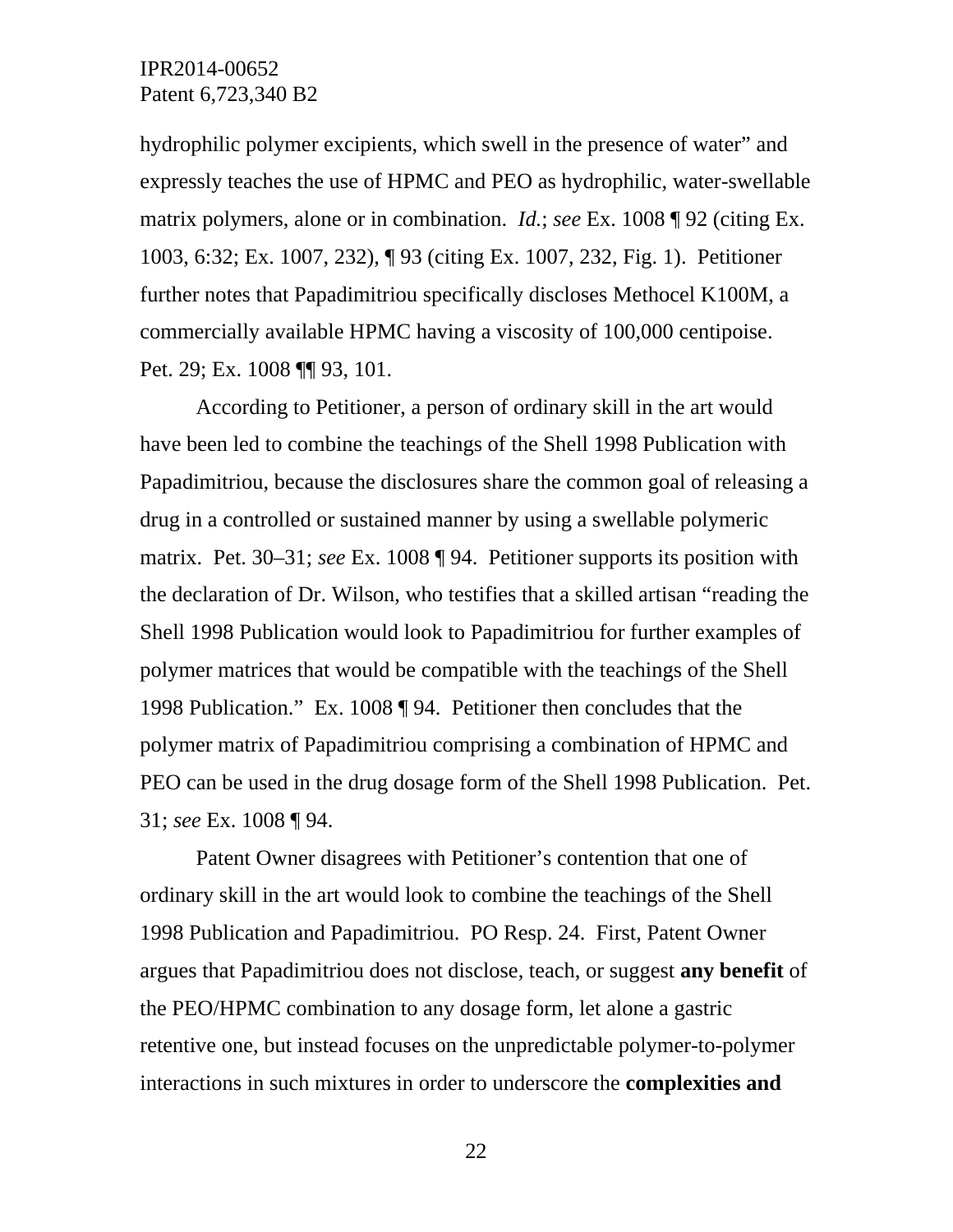**pitfalls** of such polymer mixtures. *Id*. at 26; Ex. 2009 ¶ 74. Patent Owner then argues "[Petitioner] concedes that Papadimitriou does not teach or suggest gastric retentive drug dosage forms at all" because Petitioner's claim charts do not cite to Papadimitriou in relation to gastric retention. PO Resp. 28 (citing Pet. 20–21).

Second, Patent Owner argues that a person of ordinary skill in the art would not have combined Papadimitriou with the Shell 1998 Publication, because Papadimitriou is not related to gastric retention, which was an essential component of the problem solved by the '340 patent. *Id*. at 28. Patent Owner supports its argument that Papadimitriou is not directed to a gastric retentive dosage form with the fact that the swelling experiments in Papadimitriou were conducted at a neutral pH of 7.4, instead of an acidic pH similar to that of gastric fluid. *Id*. at 28–29 (citing Ex. 1007, 233); Ex. 2009 ¶ 79. Patent Owner then argues that Papadimitriou's experiments are deficient because Papadimitriou did not present any drug release profiles, and in fact, did not even include drug in any experiment. *Id.* at 30 (citing Ex. 1007, 233 ("In this work, the degree of swelling of combinations of the two excipients alone (i.e. **without drug** or other excipients) is considered.")) (emphasis added); Ex. 2009 ¶ 80. According to Patent Owner, the presence of drug would further impact how the polymers swelled. PO Resp. 30. Patent Owner further argues that the assays reported in Papadimitriou were carried out in phosphate buffer, which was known to be problematic for PEO because it leads to phase separation. *Id.* (citing Ex. 2009 ¶ 81; Ex. 2015 ¶ 29). Patent Owner relies on the testimony of Dr. Hopfenberg, whose testimony reiterates Patent Owner's contentions regarding the teachings in Papadimitriou. Ex. 2009 ¶¶ 74–87. Based on the postulated problems with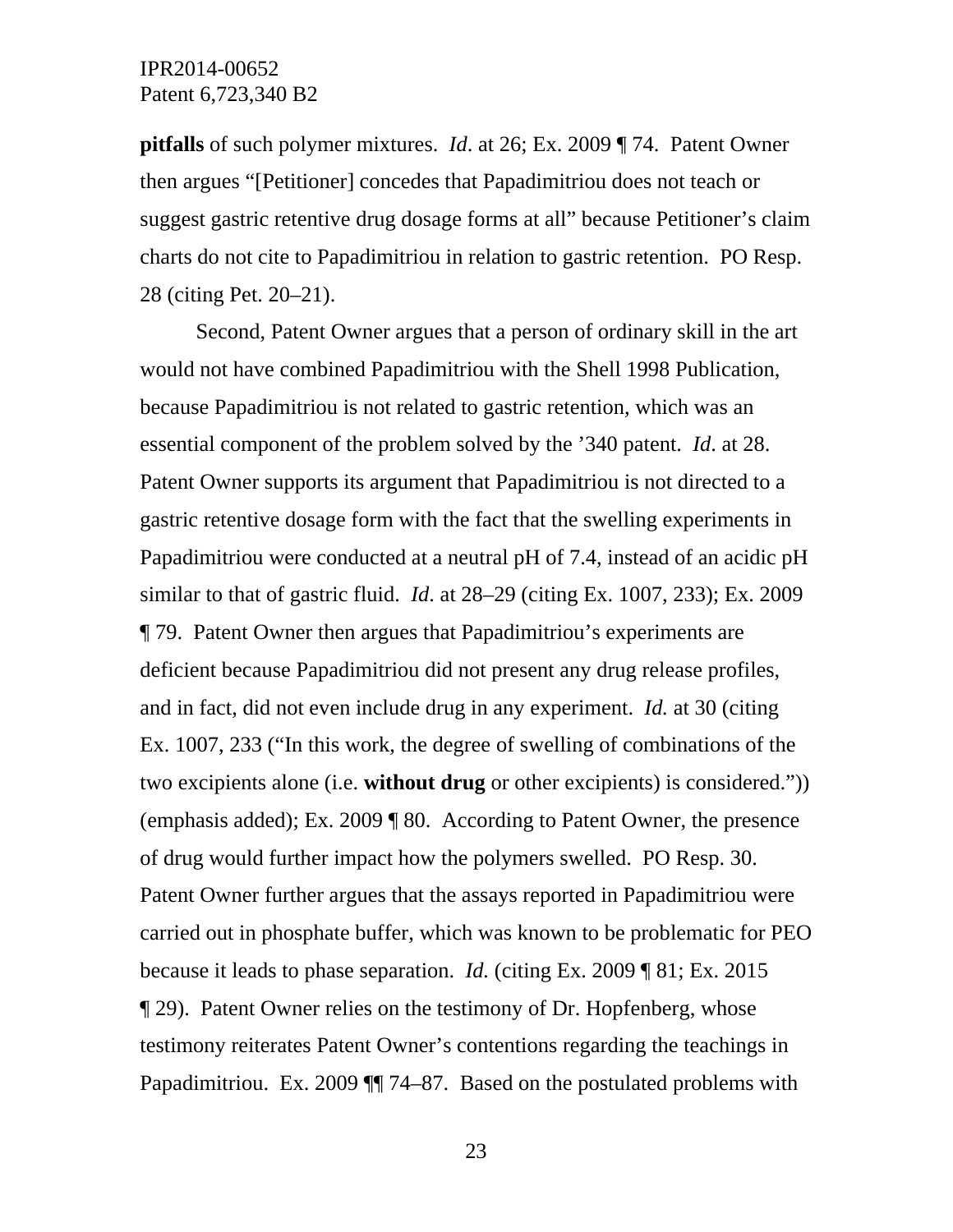the experimental designs disclosed in Papadimitriou, Patent Owner asserts that a skill artisan would not rely on Papadimitriou in the creation of a controlled release dosage form, let alone a gastric retentive one. *Id*. at 30.

Lastly, Patent Owner argues that the combination of the Shell 1998 Publication and Papadimitriou would not have provided a person of ordinary skill in the art with a reasonable expectation of success in practicing the '340 patent claims. *Id*. at 31. According to Patent Owner, (i) a person of ordinary skill in the art would not have found the teachings of the Shell 1998 Publication and Papadimitriou compatible or directed to similar issues (*id*. at 31), and (ii) the unpredictable interactions of polymers as disclosed by Papadimitriou indicates that a person of ordinary skill "could not predict whether the disclosed xantham-based and HEC-based polymer combinations would work, as reflected by 'failed' combinations such as HEC/HPMC" (*id*. at 32–33 (citing Ex. 2009 ¶ 63)). Thus, Patent Owner concludes that a combination of the Shell 1998 Publication and Papadimitriou is based on impermissible hindsight because a skilled artisan would not have combined the teachings of the two references. *Id*. at 33.

Despite Patent Owner's arguments, we agree with Petitioner that challenged claims 1, 3–5, and 10–13 would have been obvious over the Shell 1998 Publication and Papadimitriou. Specifically, we find that a skilled artisan would look to the teachings of Papadimitriou in combination with the Shell 1998 Publication's disclosure in attempts to solve the problem of releasing a drug in a controlled or sustained manner by using a combination of PEO and HPMC, both of which are swellable hydrophilic polymers. This finding is based on the fact that Papadimitriou's disclosure is directed specifically to "sustained drug delivery . . . by the use of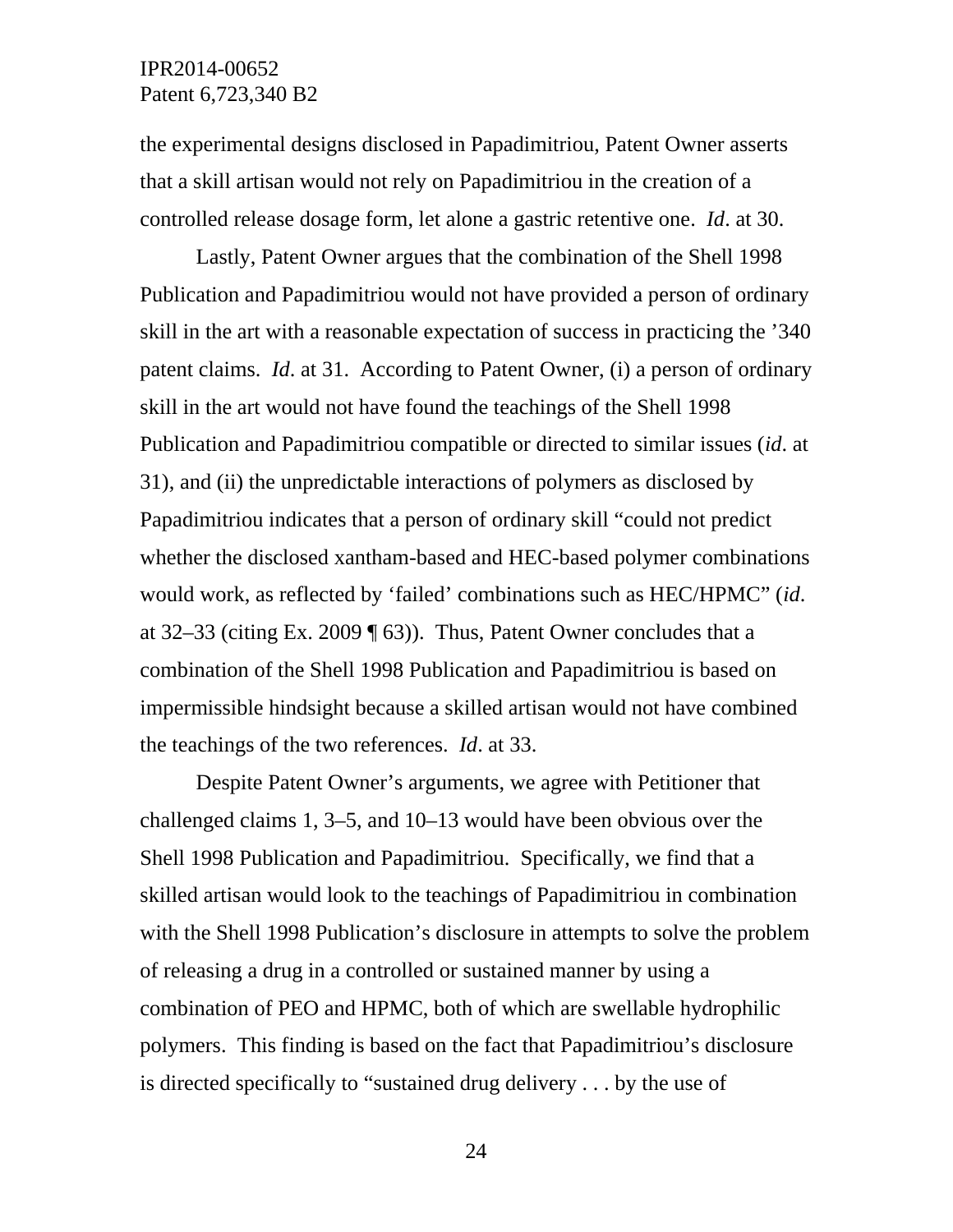hydrophilic polymeric excipients" (Ex. 1007, 232), while the Shell 1998 Publication is directed to sustained release unit dosage forms incorporated into polymeric matrices made of hydrophilic polymers (Ex. 1003, Abstract). *See id.* at 2:30–32, 3:8–11, 6:32–34; Ex. 1007, Abstract, 233; *see also* Ex. 1008 ¶ 92 ("[T]he Shell 1998 patent publication discloses that the waterswellable polymer matrix in which the drug is dispersed may be formed of an individual polymer or a combination of polymers (Exh.  $1003, 6:32$ )... Papadimitriou expressly teaches the use of HPMC and PEO as hydrophilic, water-swellable matrix polymers, alone or in combination. (Exh. 1007, p. 233, Fig. 1).") Therefore, contrary to Patent Owner's statements, the references are directed to similar issues and disclose PEO and HPMC as swellable hydrophilic polymers. Accordingly, we hold that a skilled artisan at the time of the invention would have considered the teachings of Papadimitriou compatible with the teachings of the Shell 1998 Publication, and would apply the disclosures in combination.

We also are not persuaded by Patent Owner's arguments, as they narrowly focus on small differences between Papadimitriou and the Shell 1998 Publication and fail to consider the collective teachings of Papadimitriou and the Shell 1998 Publication from the perspective of one of ordinary skill in the art. *See KSR*, 550 U.S. at 420 ("[F]amiliar items may have obvious uses beyond their primary purpose, and in many cases a person of ordinary skill will be able to fit the teachings of multiple patents together like pieces of a puzzle.") The fact that Papadimitriou uses PEO and HPMC, which are called out specifically in the Shell 1998 Publication as particularly preferred polymers to use, weighs in favor of finding that a person of ordinary skill in the art would "fit the teachings" of Papadimitriou and the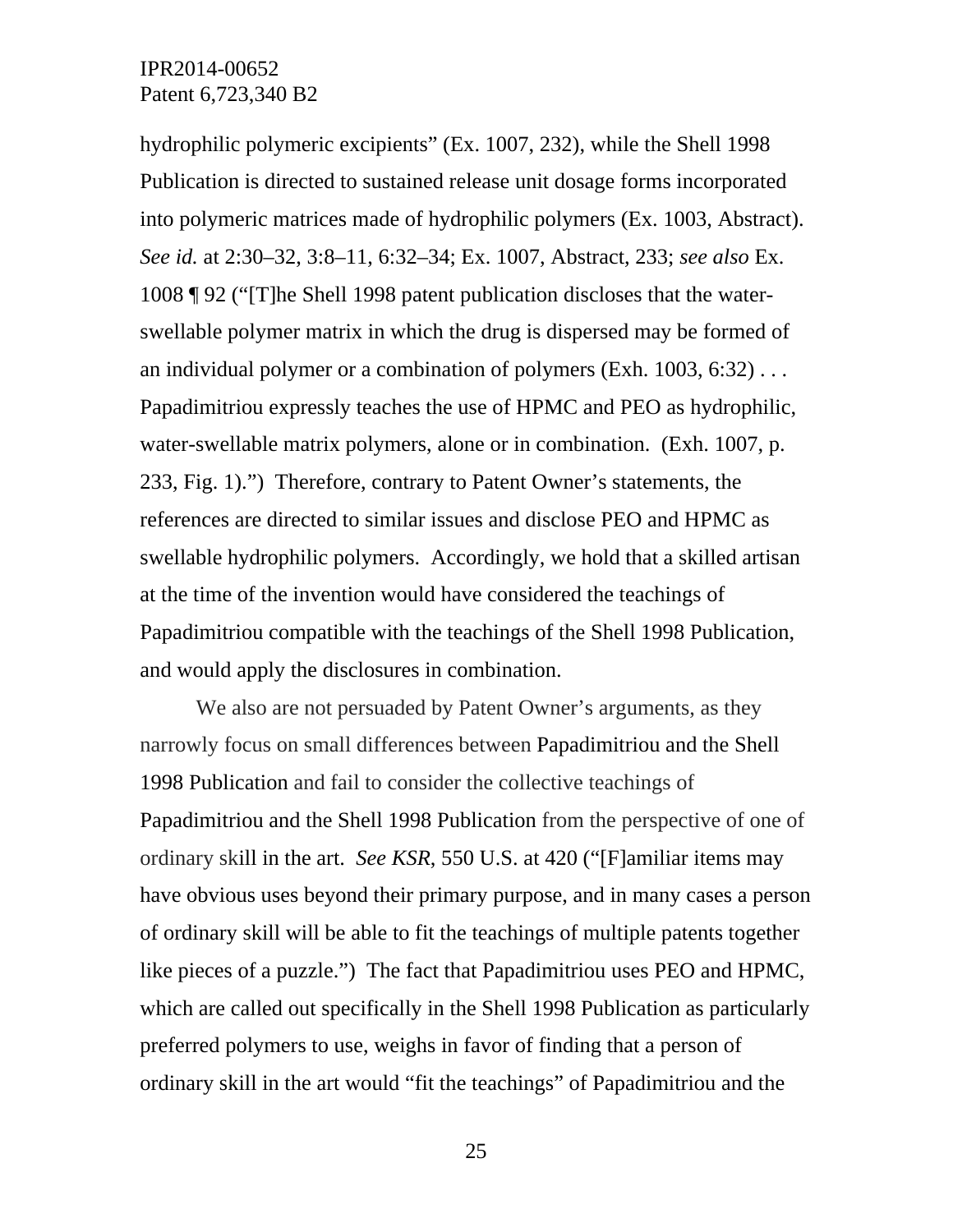Shell 1998 Publication together to render the challenged claims obvious. Additionally, the arguments presented by Patent Owner appear to attack Papadimitriou individually, rather than in combination with the Shell 1998 Publication. *See* PO Resp. 26–30. Nonobviousness cannot be established by attacking the references individually when a challenge is predicated upon a combination of prior art disclosures. *See In re Merck & Co., Inc.,* 800 F.2d 1091, 1097 (Fed. Cir. 1986). In attacking Papadimitriou individually, Patent Owner fails to address Petitioner's actual challenges or, therefore, establish an insufficiency in the combined teachings of the references.

Furthermore, we are not persuaded by Patent Owner's arguments that the combination of the Shell 1998 Publication and Papadimitriou would not have provided a person of ordinary skill in the art with a reasonable expectation of success in practicing the '340 patent claims because the nature of polymer mixtures is unpredictable. The case law is clear that obviousness cannot be avoided simply by showing some degree of unpredictability in the art, as long as there was a reasonable probability of success. *See Pfizer, Inc. v. Apotex*, 480 F.3d 1348, 1369 (Fed. Cir. 2007); (holding that "a skilled artisan would have had a reasonable expectation of success with the besylate salt form of amlodipine at the time the invention was made"); *In re Corkill*, 771 F.2d 1496, 1500 (Fed. Cir. 1985) ("Although [the inventor] declared that it cannot be predicted how any candidate will work in a detergent composition, but that it must be tested, this does not overcome [the prior art's] teaching that hydrated zeolites will work.").

This is not a case where the prior art merely teaches to pursue a "general approach that seemed to be a promising field of experimentation" or "gave only general guidance as to the particular form of the claimed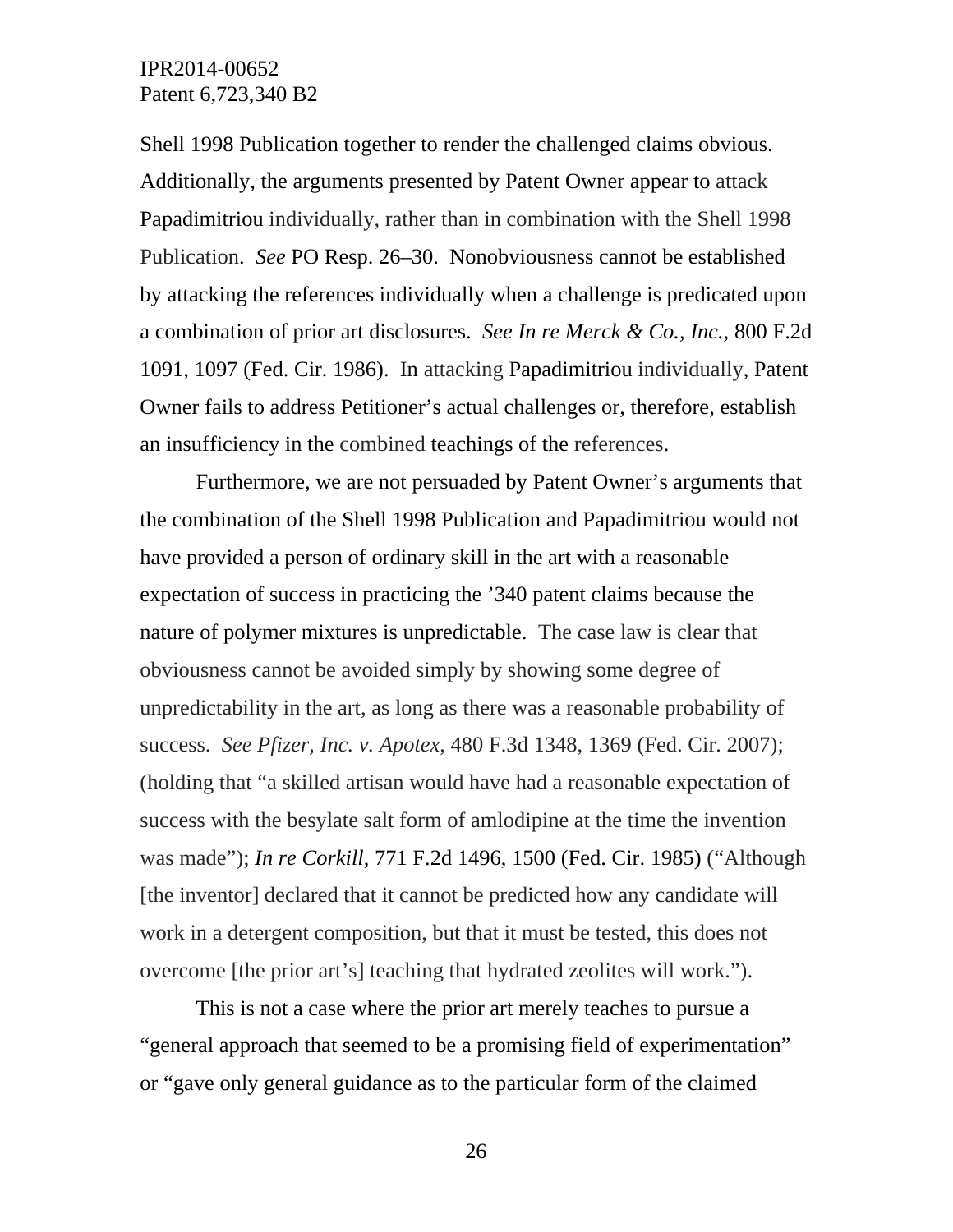invention or how to achieve it." *O'Farrell,* 853 F.2d at 903 ("Obviousness does not require absolute predictability of success . . . [A]ll that is required is a reasonable expectation of success."); *Medichem, S.A. v. Rolabo, S.L.,* 437 F.3d 1157, 1165 (Fed.Cir.2006) ("While the definition of 'reasonable expectation' is somewhat vague, our case law makes clear that it does not require a *certainty* of success.") (internal citations omitted). Although success in employing the disclosed polymers to form a solid matrix for controlled drug release may not have been guaranteed, we are satisfied that the Shell 1998 Publication in view of Papadimitriou sufficiently provided guidance as to what parameters and polymers would lead to a reasonable expectation of success by explicitly identifying PEO and HPMC as particularly preferred polymers.

Accordingly, we hold that Petitioner has shown by a preponderance of the evidence that independent claim 1 is unpatentable under 35 U.S.C. § 103(a) for obviousness in view of the Shell 1998 Publication and Papadimitriou.

> *b. The Shell 1998 Publication and Papadimitriou Teach or Suggest the Recited Limitations of Dependent Claims 3–5 and 10–13*

Petitioner contends dependent claims 3–5 and 10–13are unpatentable under 35 U.S.C. § 103(a) for obviousness over the Shell 1998 Publication and Papadimitriou. Pet. 31–32. Patent Owner contests Petitioner's position, arguing that the challenged dependent claims share the same material requirement of PEO/HPMC combinations as independent claim 1, and therefore, for the same reasons that claim 1 is not obvious over the Shell 1998 Publication and Papadimitriou, the dependent claims also are not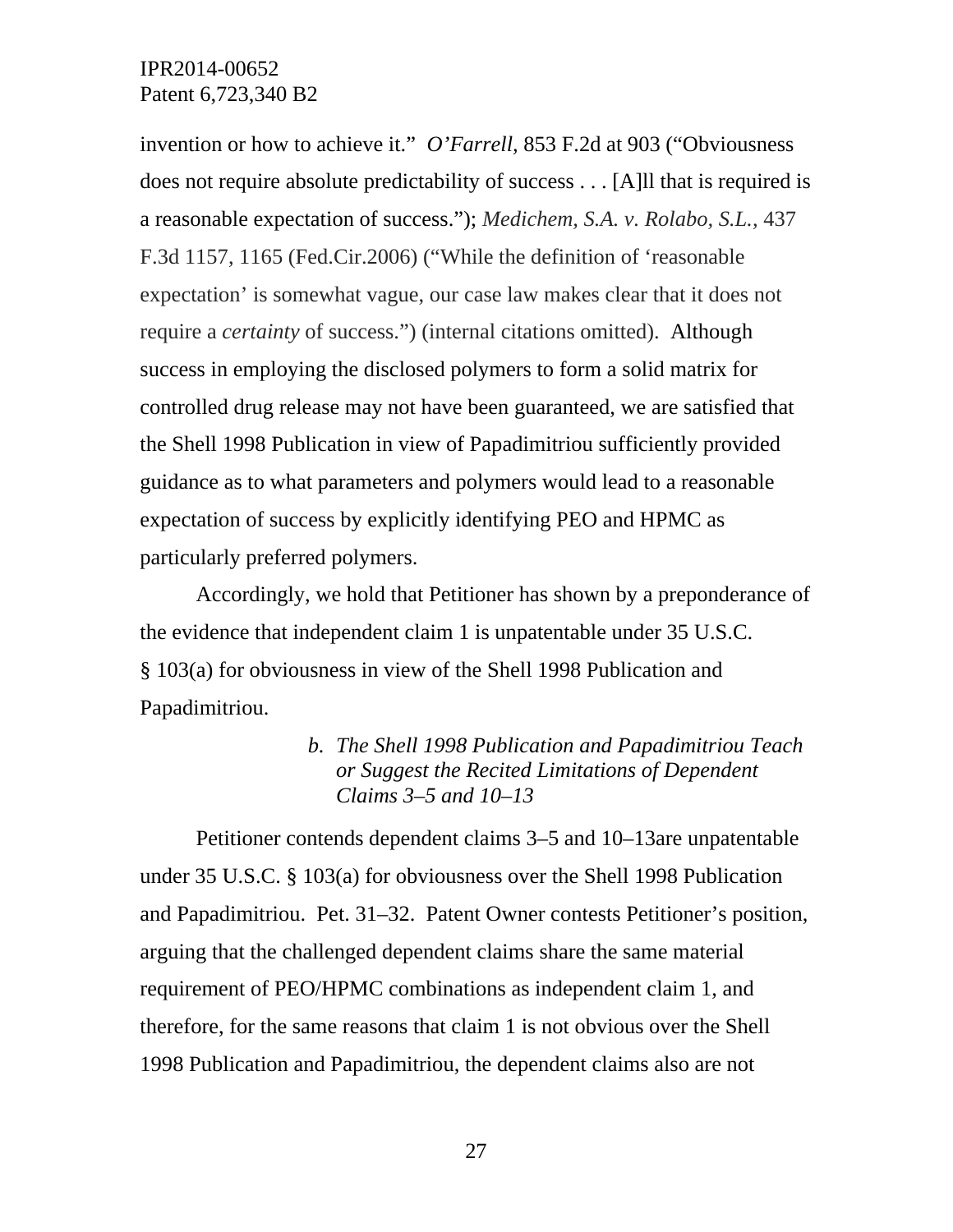obvious over the Shell 1998 Publication and Papadimitriou. PO Resp. 34. For reasons stated above, we find that position unpersuasive.

We agree with Petitioner's further position, as supported by the testimony of Dr. Wilson, that the Shell 1998 Publication and Papadimitriou teach (a) the HPMC and PEO molecular weight and viscosities required by dependent claims 3 and 4 (Ex. 1003, 4:33–5:1, 5:13–15, 5:28–30), (b) the drug water solubility required by dependent claim 5 (*id.* at 4:9–12), (c) the weight ratio of PEO to HPMC as required by dependent claim 10 (Ex. 1007, 233), and (d) the proportions of the dosage form made up by the combination of PEO and HPMC required by dependent claims 11–13 (Ex. 1003, Example 1, 8). *See* Ex. 1008 ¶¶ 91, 92, 127, 128, 133–137, 139, 141– 149. Accordingly, we hold that Petitioner has shown by a preponderance of the evidence that dependent claims 3–5 and 10–13 are unpatentable under 35 U.S.C. § 103(a) for obviousness in view of the Shell 1998 Publication.

# *F. Alleged Obviousness of Claims 1, 3–5, and 10–13 in View of Edgren and Papadimitriou*

Petitioner contends claims 1, 3–5, and 10–13 of the '340 patent are unpatentable under 35 U.S.C. § 103 in view of Edgren and Papadimitriou. Pet. 39–42. Patent Owner disputes Petitioner's position, arguing that one of skill in the art would not have had reason to combine Edgren and Papadimitriou. PO Resp. 34–42. We have reviewed the Petition, the Patent Owner Response, and Petitioner's Reply, as well as the relevant evidence discussed in those papers. For reasons that follow, we determine that Petitioner has not shown by a preponderance of the evidence that the challenged claims are unpatentable as obvious over Edgren and Papadimitriou.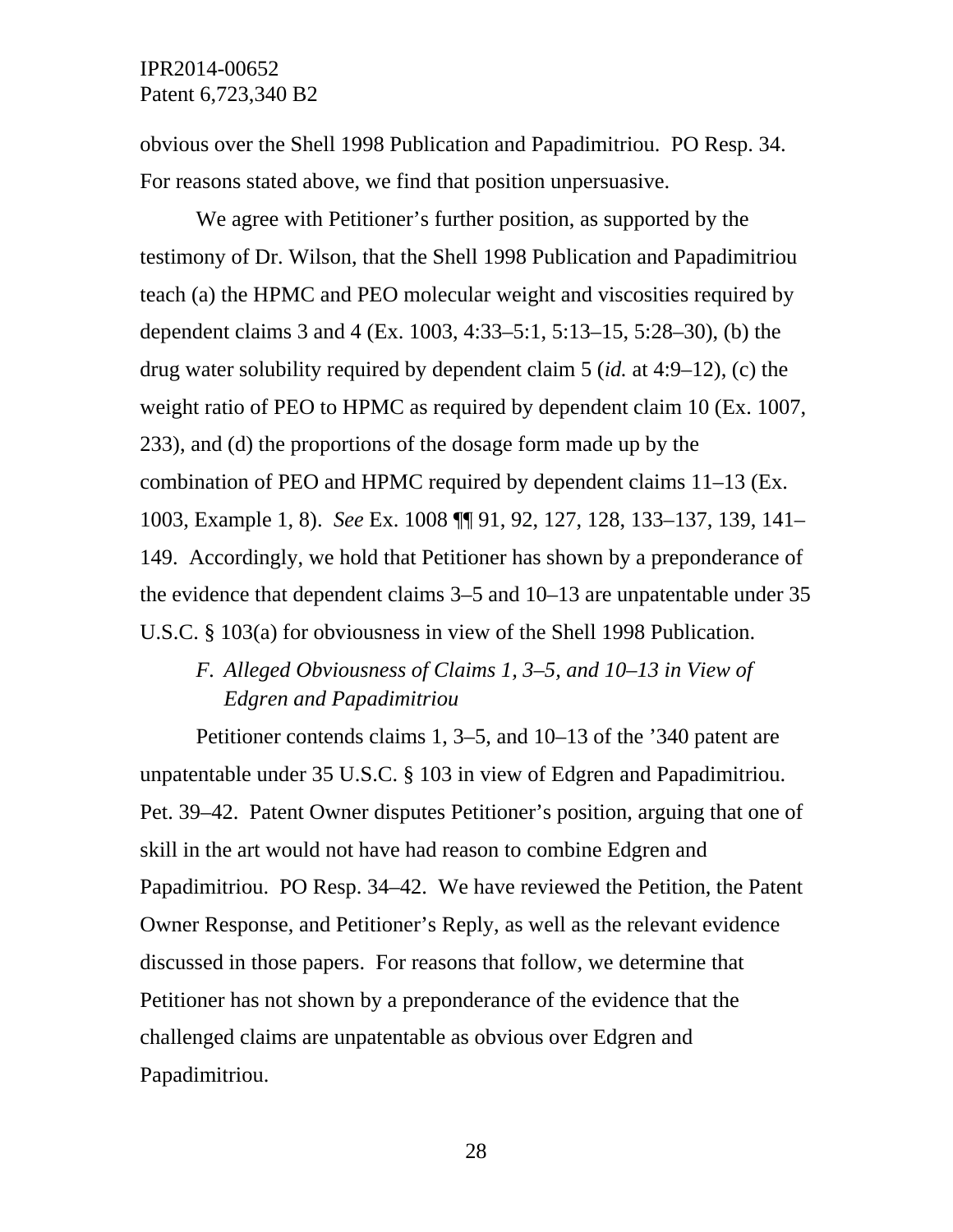### *1. Overview of Edgren*

Edgren describes a controlled-release dosage form for delivering a drug in the gastrointestinal tract comprising a beneficial drug and at least two different cellulose ethers (*i.e.*, a polymer matrix) that swell when hydrated. Ex. 1006, 1:12–13, 2:37–52; 3:17, 11:23–28. Edgren further discloses that its polymeric matrices are composed of a low number average molecular weight HPMC and a high number average molecular weight HPMC. *Id*. at Abstract, 5:10–26, 11:23–28. The drugs disclosed in Edgren include those that are very soluble, such as captopril and ranitidine. *Id*. at 2:53–56, 2:61–68, 5:27–67, 8:47; 9:1–2. Edgren describes a drug dosage form comprising at least thirty weight percent of HPMC polymers and up to seventy weight percent of a soluble drug. *Id*. at 1:17–19, 1:30–32, 3:8–10. According to Edgren, the drug/HPMC mixture can be fed into a hopper of a compression machine, where about two tons of pressure is applied to compress the composition together into a dosage form. *Id*. at 7:27–31.

Edgren teaches that the disclosed HPMC polymers make "available a drug delivery matrix suitable for retention in the stomach for gastric retention over the drug releasing life time of the dosage system." *Id*. at 10:65–68. Edgren further teaches that the HPMC polymers swell extensively when hydrated and reduce irritation of mucosal tissue by the drug because there is less direct drug contact with the tissue. *Id*. at 11:23– 28.

### *2. Overview of Papadimitriou*

The disclosure of Papadimitriou is discussed in detail above in Section II.E.2.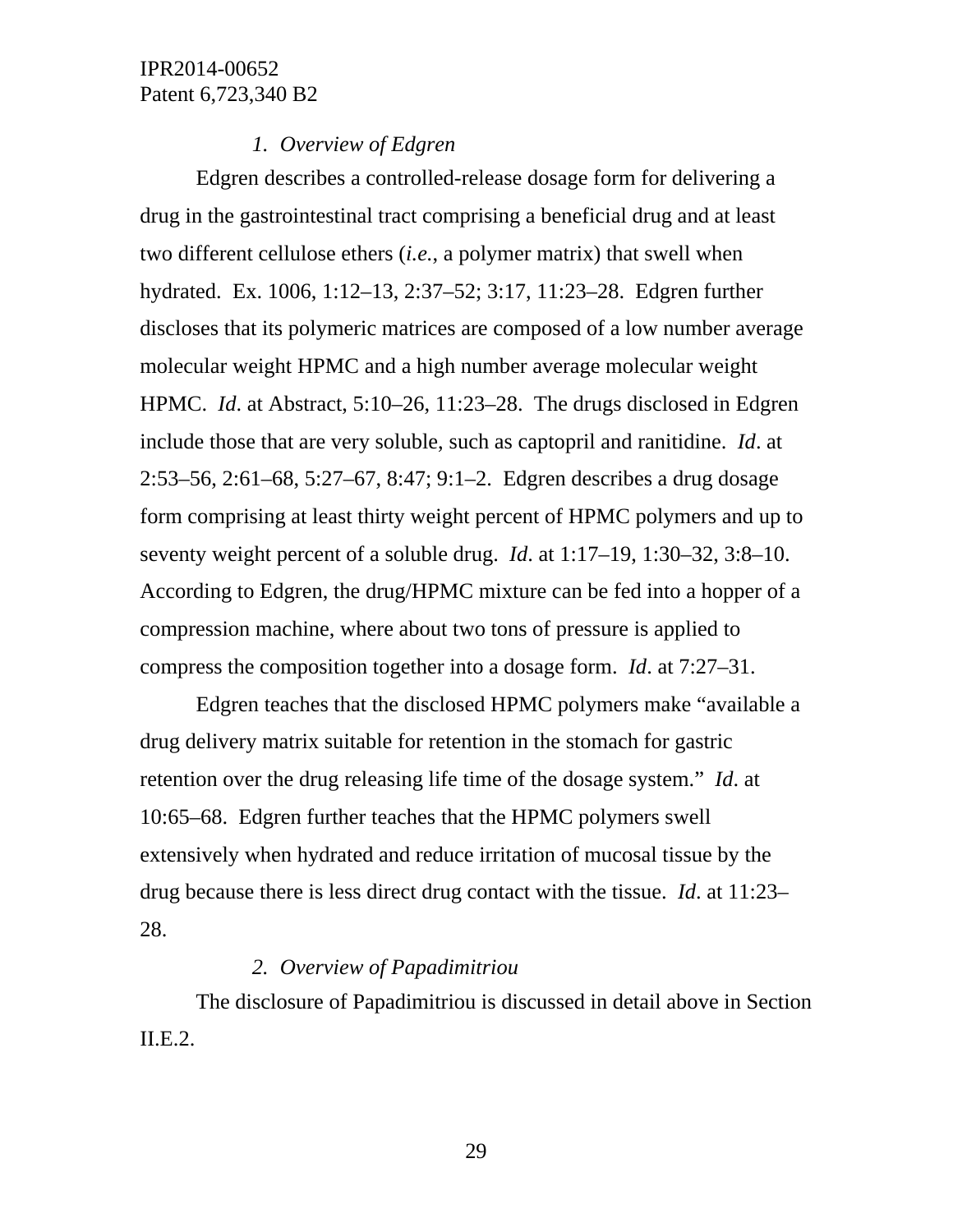#### *3. Analysis*

Petitioner contends Edgren, as summarized above, in combination with Papadimitriou teaches or suggests each limitation of claims 1–5 and 10–13 of the '340 patent. Pet. 39–42. Petitioner specifically contends that Edgren teaches the use of polymeric ethers in combination and does not teach away from using PEO with HPMC. Reply 8. Petitioner supports its position with a declaration of Dr. Wilson, who testifies that the "Background of the Invention" section of Edgren describes disadvantages of prior art formulations that used HPMC with other cellulosic ethers, however, none of the prior art cited in Edgren used PEO. Ex. 1044 ¶ 63. Dr. Wilson, therefore, opines that Edgren cannot be considered as teaching away from using polymers, such as PEO and HPMC, in combination. *Id.* ¶ 64.

Petitioner also contends that a person of ordinary skill in the art would have been led to combine the teachings of Edgren with Papadimitriou, because the disclosures share the common goal of releasing a drug in a controlled or sustained manner by using a swellable polymeric matrix. *Id.* at 40–41; *see* Ex. 1008 ¶¶ 115–116. According to Petitioner, a skilled artisan reading Edgren would look to Papadimitriou for further examples of polymer matrices that would be compatible with the teachings of Edgren. Petitioner then contends that one of the goals of Edgren was to provide greater mechanical integrity than the dosage forms of the prior art, and PEO, as disclosed in Papadimitriou, was a readily available polymer with high swelling potential that was known to increase mechanical integrity. Reply 9 (citing Ex. 1043 ¶ 65; Ex. 1006, 1:27–44, 3:1–7, 11:3–7; Ex. 2023, 145:4– 149:2). Petitioner concludes that because it was known that polymers could be combined to provide better controlled release (*see*, *e.g.*, Ex. 1003), it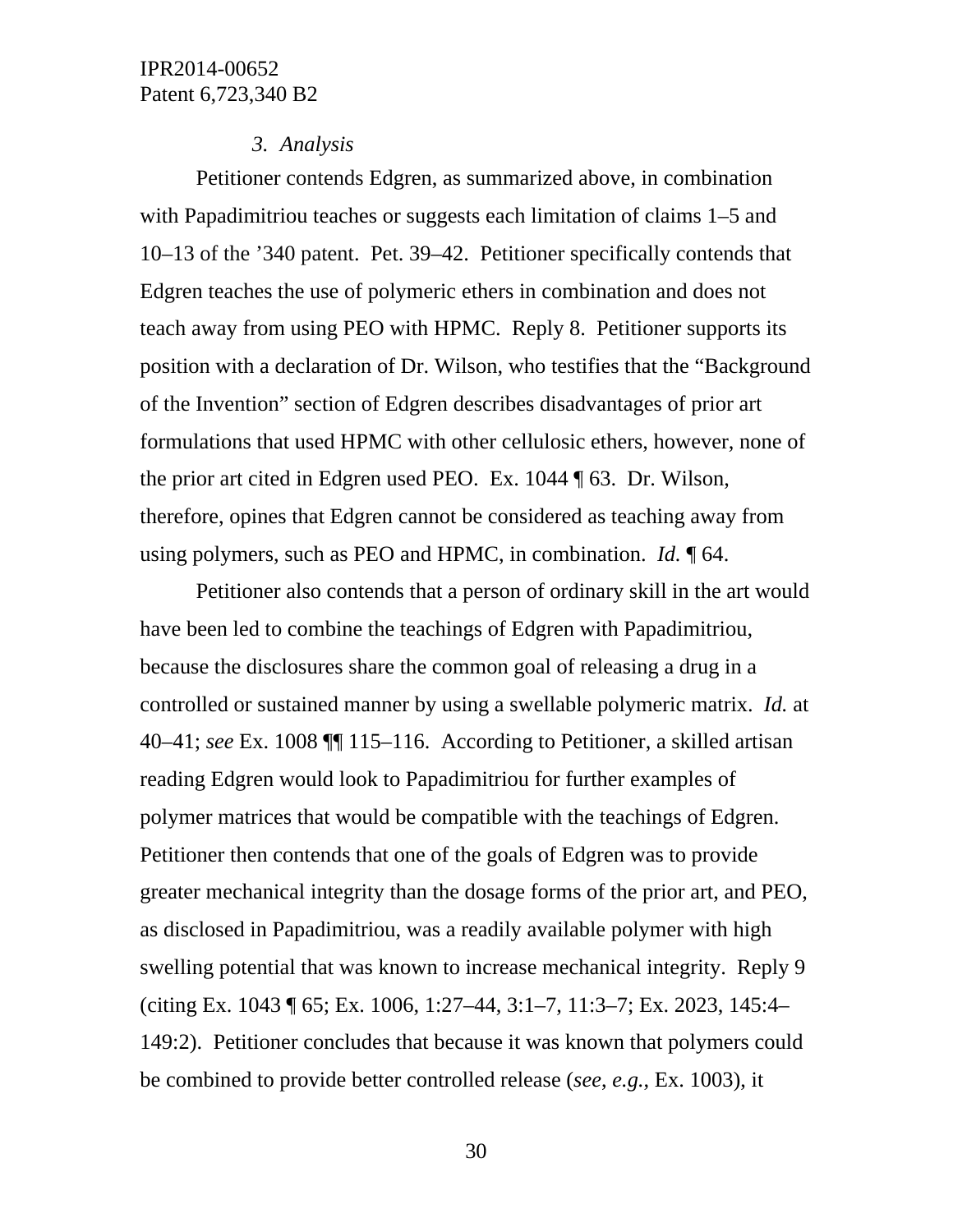would have been obvious to a skilled artisan that the polymer matrix of Papadimitriou, comprising a combination of HPMC and PEO, could have been used in the drug dosage form of Edgren. Pet. 41; Reply 9 (citing Ex.  $1043 \text{ } \text{\textdegree$\overline{1}$}$  65).

Patent Owner disagrees with Petitioner's contention, arguing the claim would not have been obvious in view of the combination of Edgren and Papadimitriou, for several reasons. PO Resp. 34–41. First, Patent Owner argues that a skilled artisan would not have combined Edgren with Papadimitriou because Edgren teaches away from the claimed PEO/HPMC combination. *Id.* at 35. According to Patent Owner, Edgren specifically discourages combining HPMC with polymeric ethers (of which PEO is a member). *Id.* Second, Patent Owner argues there is no reason why a skilled artisan would have thought to combine the elements of Edgren and Papadimitriou, because (i) Edgren is directed to combining two forms of HPMC, (ii) Edgren does not disclose PEO, (iii) PEO and HPMCs are not interchangeable, (iv) Papadimitriou – and its disclosure of a PEO/HPMC combination – does not apply to gastric retentive dosage form, and (v) reading Edgren and Papadimitriou together would not provide a skilled artisan with a reasonable expectation that the unique PEO/HPMC combination of the'340 patent would work for the intended purpose of providing gastric retention and controlled drug release. *Id.* at 37–39; *see* Ex. 2009 ¶¶ 92–93.

On the record developed at trial, we are not persuaded that Petitioner has shown by a preponderance of the evidence that a person of ordinary skill in the art would have had a reason to combine the references with a reasonable expectation of success. Although the references may have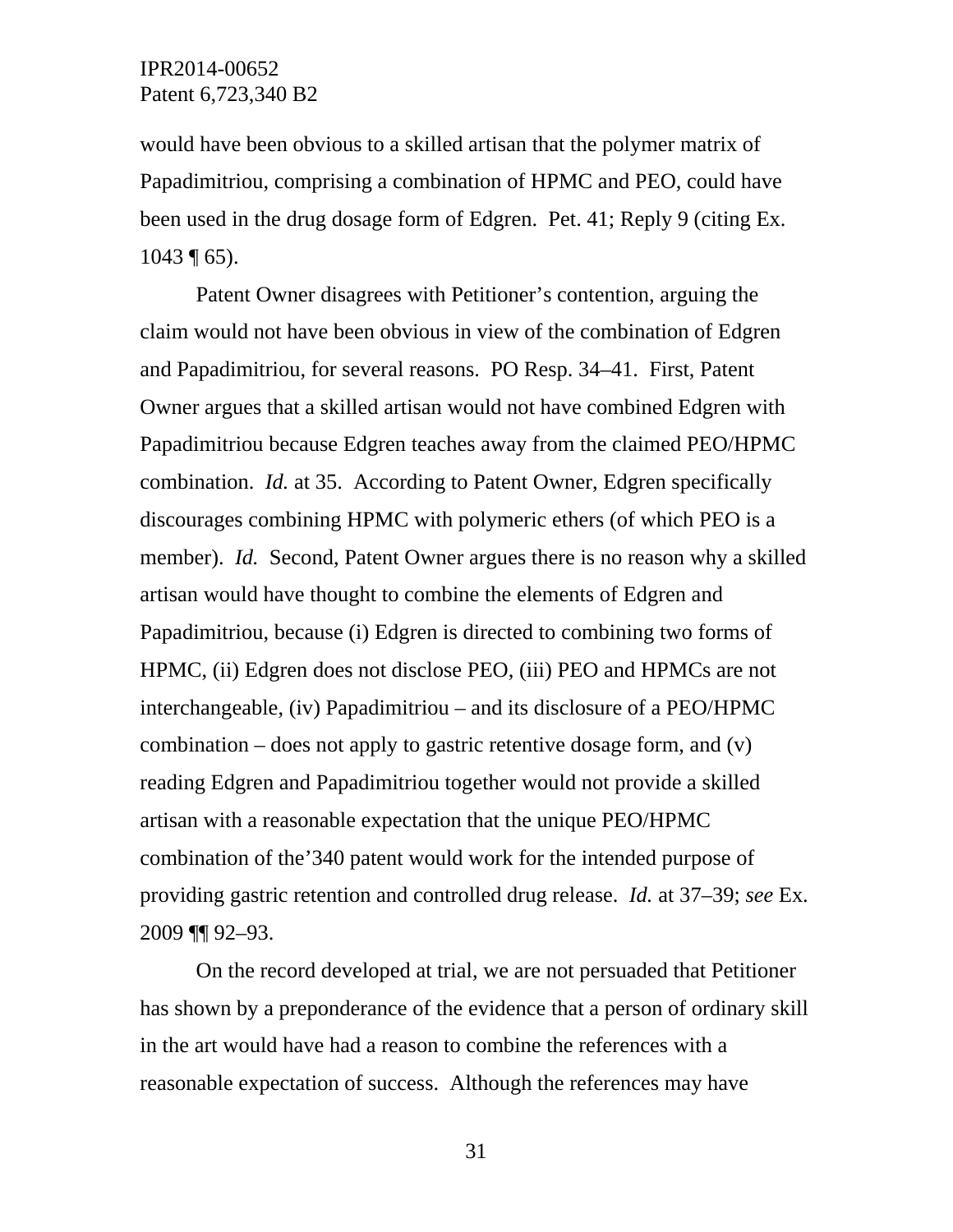interrelated teachings because they both are directed to polymers, Petitioner has not explained persuasively *how or why* a person of ordinary skill in the art would have exchanged one of the HPMCs in the Edgren formulation with PEO in the formulation of Papadimitriou.

Edgren specifically discloses using "at least two cellulose ethers that function together for enhancing the pharmaco-release kinetics of the dosage form" and using a "cellulose ether formulation [of high molecular weight HPMC and low molecular weight HPMC that operate [s] as a unit in a moving fluid for controlling the rate of release of a beneficial drug from the dosage form." Ex. 1006, 2:33–45. Despite this disclosure, Petitioner argues that a skilled artisan would have used PEO in the Edgren formulation simply because "PEO was a readily available polymer with high swelling potential that was known to increase mechanical integrity." *See* Reply 9; Ex. 1043 ¶ 65. Petitioner provides insufficient evidence that a person of skill in the art would have found PEO (a non-cellulose ether) to be interchangeable with low molecular weight HPMC (a cellulose ether) or that PEO would have been able to act as a unit with high molecular weight HPMC as described in Edgren. In fact, at deposition, Petitioner's declarant, Dr. Wilson, testified that PEOs and low molecular weight HPMCs are not interchangeable.

- Q. Is it your position that all of the Polyoxes that make up the class of Polyoxes and all of the low molecular weight HPMCs that make up that class are interchangeable in terms of their ability to absorb water?
- A. No.
- Q. They are not interchangeable?
- A. They are not interchangeable. You would get a different characteristic but then you would blend backwards and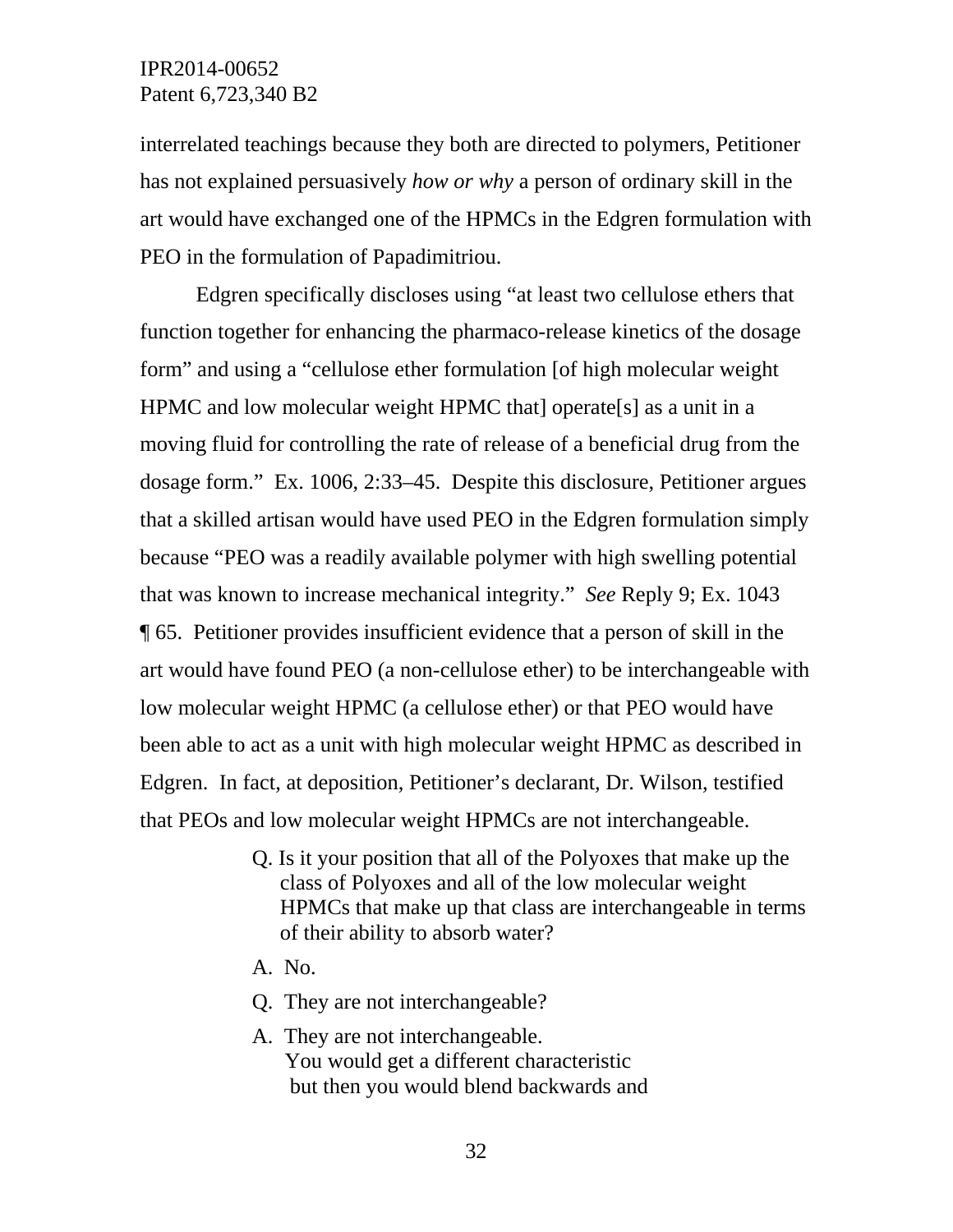> forwards to get the required uptake of water you are seeking.

- Q. So there are differences amongst the various Polyox and low molecular weight HPMCs in terms of their ability to absorb water, correct?
- A. Yes, there is, yes.
- Q. And there are, likewise, differences in terms of their ability to swell?
- A. Yes.
- Q. And in terms of their ability to erode, correct?
- A. That's true.

#### Ex. 2023, 279:21–280:21.

Given this testimony, we find that Petitioner's argument is fraught with hindsight bias. *See KSR*, 550 U.S. at 418 ("A patent composed of several elements is not proved obvious by merely demonstrating that each of its elements was, independently, known in the prior art."); *Kinetic Concepts, Inc. v. Smith & Nephew, Inc.*, 688 F.3d 1342, 1368–69 (Fed. Cir. 2012) ("[Smith & Nephew] never offered evidence articulating why a person having ordinary skill in the art would combine the primary references to obtain the disclosed inventions."); *Innogenetics, N.V. v. Abbott Labs.,* 512 F.3d 1363, 1373–74 (Fed. Cir. 2008) ("We must still be careful not to allow hindsight reconstruction of references to reach the claimed invention without any explanation as to how or why the references would be combined to produce the claimed invention."). In the absence of PEO and low molecular weight HPMC being readily interchangeable, Petitioner needed to explain what would have led a person of ordinary skill in the art at the time of the invention to replace low molecular weight HPMC in the Edgren formulation with PEO. Petitioner failed to provide such an explanation.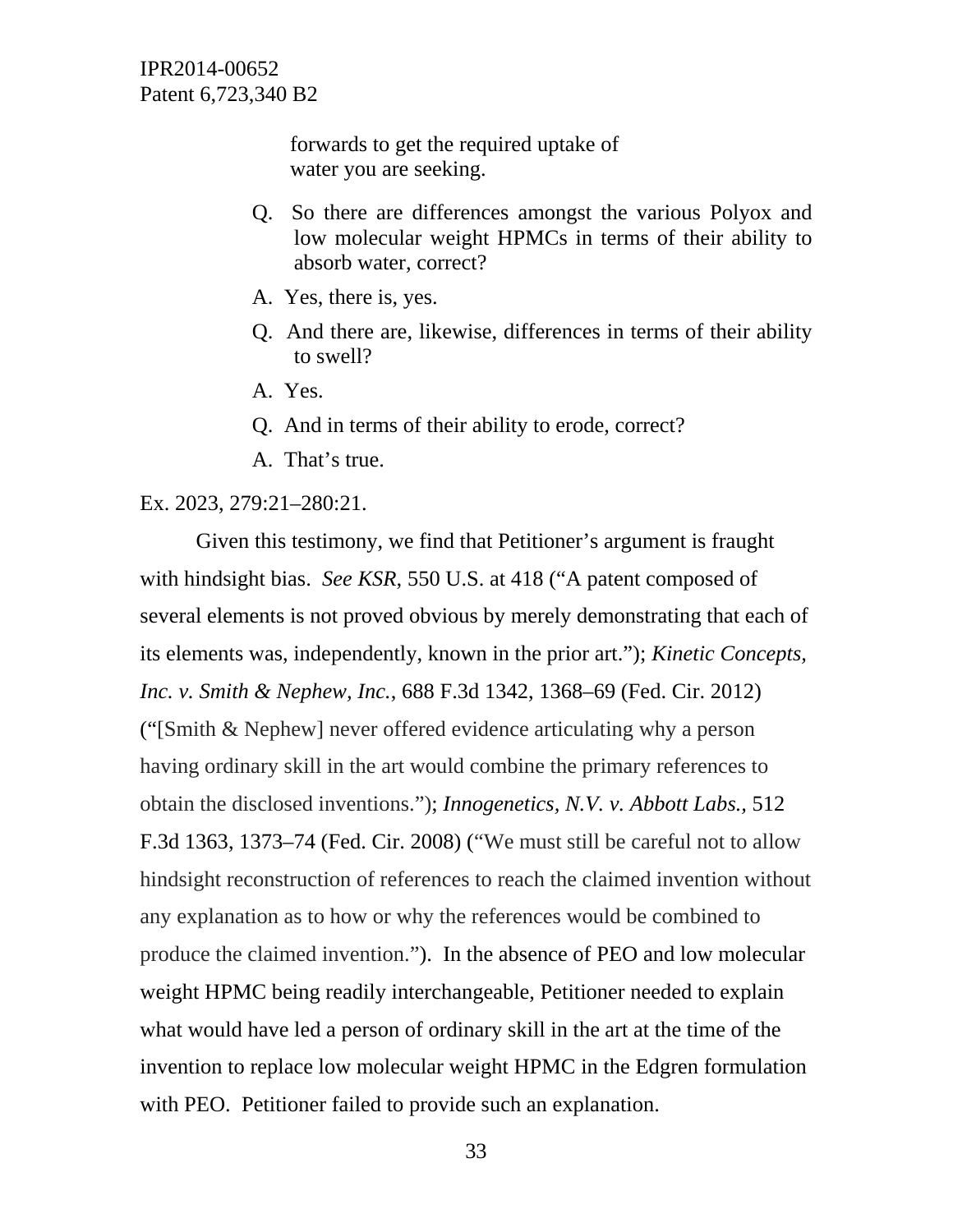Petitioner must demonstrate obviousness by a preponderance of the evidence. *See Yamaha Int'l Corp. v. Hoshino Gakki Co.*, 840 F.2d 1572, 1580 n.11 (Fed. Cir. 1988) (stating that the ultimate burden of persuasion [to establish a fact by a preponderance of the evidence] is only critical in the situation where the evidence is so evenly balanced that no preponderance emerges. In that event, the party having the burden of persuasion necessarily loses.). After considering the parties' arguments and evidence, however, we are not persuaded that Petitioner has made a sufficient showing that a person of ordinary skill would have combined the teachings in the manner contended by Petitioner. Accordingly, we hold that Petitioner has not shown by a preponderance of the evidence that independent claim 1 is unpatentable under 35 U.S.C. § 103(a) for obviousness in view of Edgren and Papadimitriou. For the same reasons, we are hold Petitioner has failed to establish the unpatentability of dependent claims 3–5 and 10–13 by a preponderance of the evidence.

## *G. Secondary Considerations of Non-Obviousness*

Factual inquiries for an obviousness determination include secondary considerations based on evaluation and crediting of objective evidence of nonobviousness. *See Graham*, 383 U.S. at 17. Notwithstanding what the teachings of the prior art would have suggested to one of ordinary skill in the art at the time of the invention, the totality of the evidence submitted, including objective evidence of nonobviousness, may lead to a conclusion that the challenged claims would not have been obvious to one of ordinary skill in the art. *In re Piasecki*, 745 F.2d 1468, 1471–72 (Fed. Cir. 1984). Secondary considerations may include any of the following: long-felt but unsolved needs, failure of others, unexpected results, commercial success,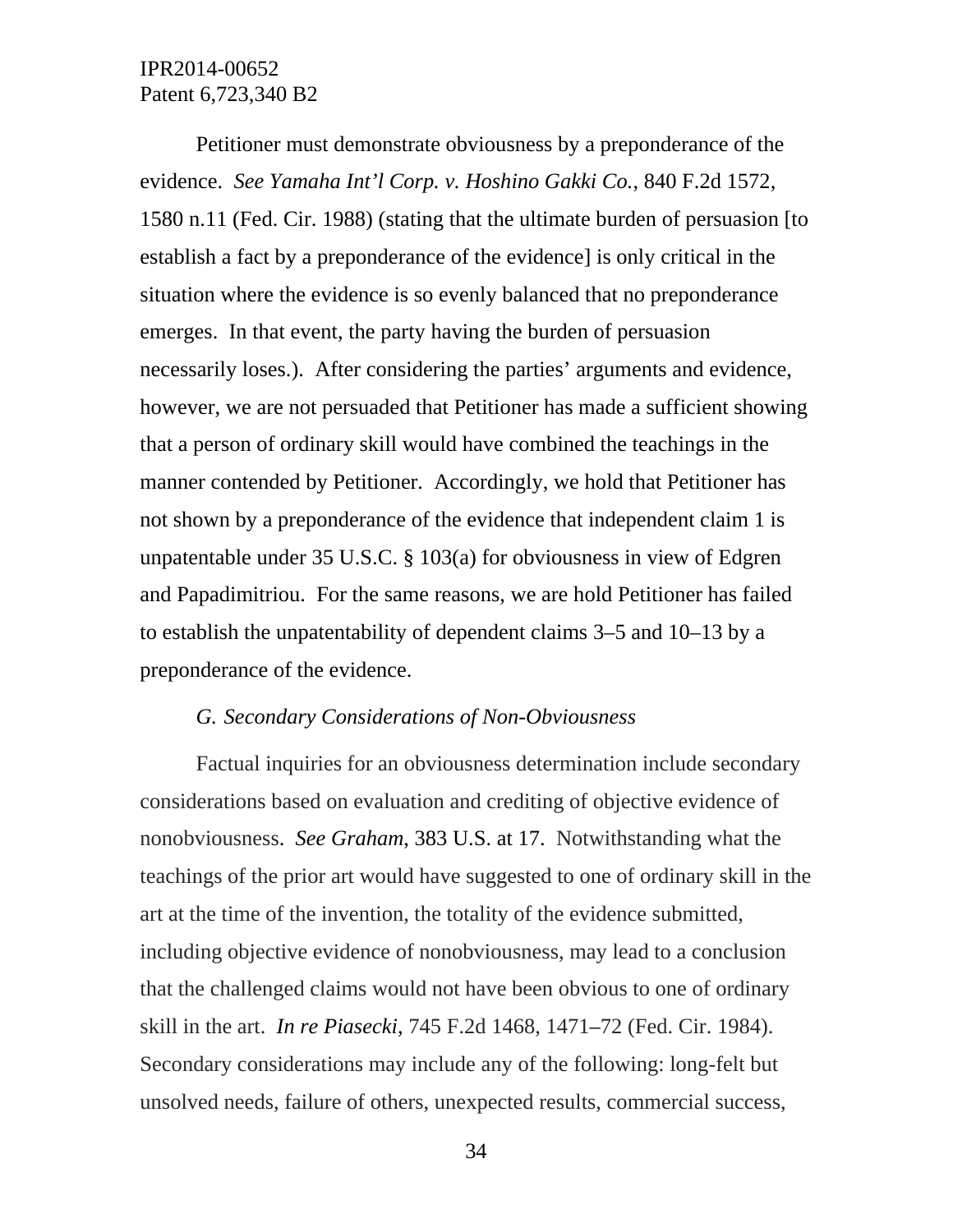copying, licensing, and praise. *See Graham*, 383 U.S. at 17; *Leapfrog Enters., Inc. v. Fisher-Price, Inc.*, 485 F.3d 1157, 1162 (Fed. Cir. 2007).

To be relevant, evidence of nonobviousness must be commensurate in scope with the claimed invention. *In re Kao*, 639 F.3d 1057, 1068 (Fed. Cir. 2011) (citing *In re Tiffin*, 448 F.2d 791, 792 (CCPA 1971)); *In re Hiniker Co.*, 150 F.3d 1362, 1369 (Fed. Cir. 1998). In that regard, in order to be accorded substantial weight, there must be a nexus between the merits of the claimed invention and the evidence of secondary considerations. *In re GPAC Inc*., 57 F.3d 1573, 1580 (Fed. Cir. 1995). "Nexus" is a legally and factually sufficient connection between the objective evidence and the claimed invention, such that the objective evidence should be considered in determining nonobviousness. *Demaco Corp. v. F. Von Langsdorff Licensing Ltd.*, 851 F.2d 1387, 1392 (Fed. Cir. 1988). The burden of showing that there is a nexus lies with the patent owner. *Id*.; *see Paulsen*, 30 F.3d at 1482. Here, Patent Owner argues that commercial success, licensing, longfelt but unresolved need, unexpected results, and the length of time it took to invent the challenged claims indicates that the claims would not have been obvious to a person of ordinary skill in the art. PO Resp. 43–55.

# *1. Commercial Success*

Patent Owner argues that it has successfully commercialized the patented inventions in multiple drugs on the market. PO Resp. 49. As its example, Patent Owner cites the drug Gralise® and its sales and market share data. *Id.* at 50–51. As explained above, evidence of commercial success is "only significant if there is a nexus between the claimed invention and the commercial success." *Ormco Corp. v. Align Tech., Inc.*, 463 F.3d 1299, 1311–12 (Fed. Cir. 2006). To establish a nexus between a claimed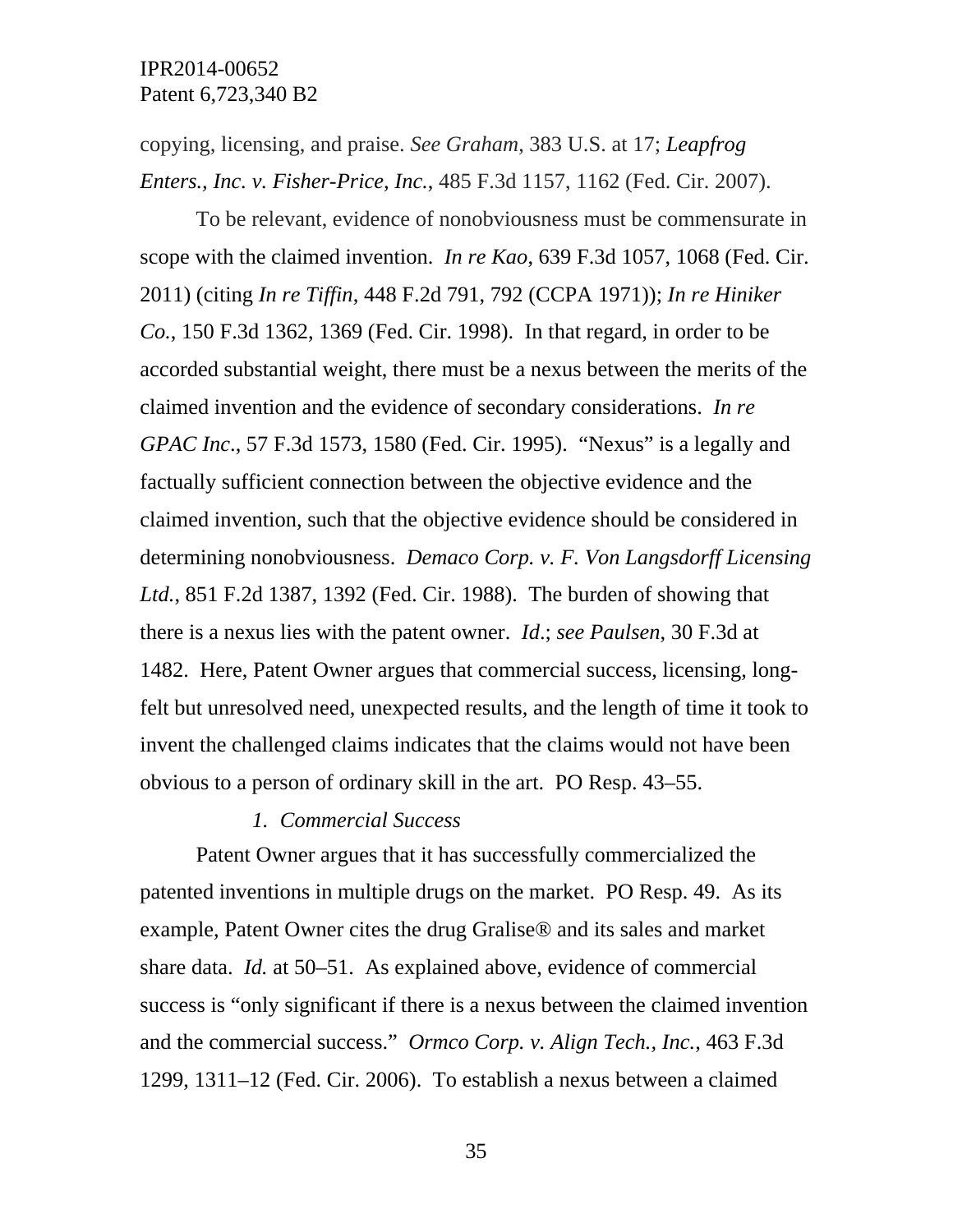invention and the commercial success of a product, there must be "proof that the sales [of the allegedly successful product] were a direct result of the unique characteristics of the claimed invention—as opposed to other economic and commercial factors unrelated to the quality of the patented subject matter." *See In re GPAC, Inc.,* 57 F.3d 1573, 1580 (Fed. Cir. 1995) ("For objective evidence to be accorded substantial weight, its proponent must establish a nexus between the evidence and the merits of the claimed invention."); *Demaco Corp. v. F. Von Langsdorff Licensing Ltd.,* 851 F.2d 1387, 1392 (Fed. Cir. 1988 ), *cert. denied* (1988) ("A prima facie case of nexus is generally made out when the patentee shows both that there is commercial success, and that the thing (product or method) that is commercially successful is the invention disclosed and claimed in the patent."); *Stratoflex, Inc. v. Aeroquip Corp.,* 713 F.2d 1530, 1539 (Fed. Cir. 1983) (holding that patent owner failed to show nexus between the merits of the invention and the commercial success of a tubing product). On the record before us, we are not persuaded that the evidence shows sufficiently a nexus between any success of Patent Owner's products and the invention claimed in the '340 patent.

Specifically, Patent Owner has not shown sufficiently in its Patent Owner Response that Gralise® embodies the claims of the '340 patent. Instead, Patent Owner cites its declarant, Dr. Hopfenberg, and claim charts, stating only that Dr. Hopfenberg "opines that there is a direct nexus between the '340 patented technology and the Gralise® product." PO Resp. 49 (citing Ex. 2009 ¶¶ 96–97). Patent Owner then states that "[b]y claim charts, he finds that the Gralise® product embodies each and every limitation of the claims of the '340 Patent." *Id.* at 49–50 (citing Ex. 2009 ¶ 97 (citing Ex.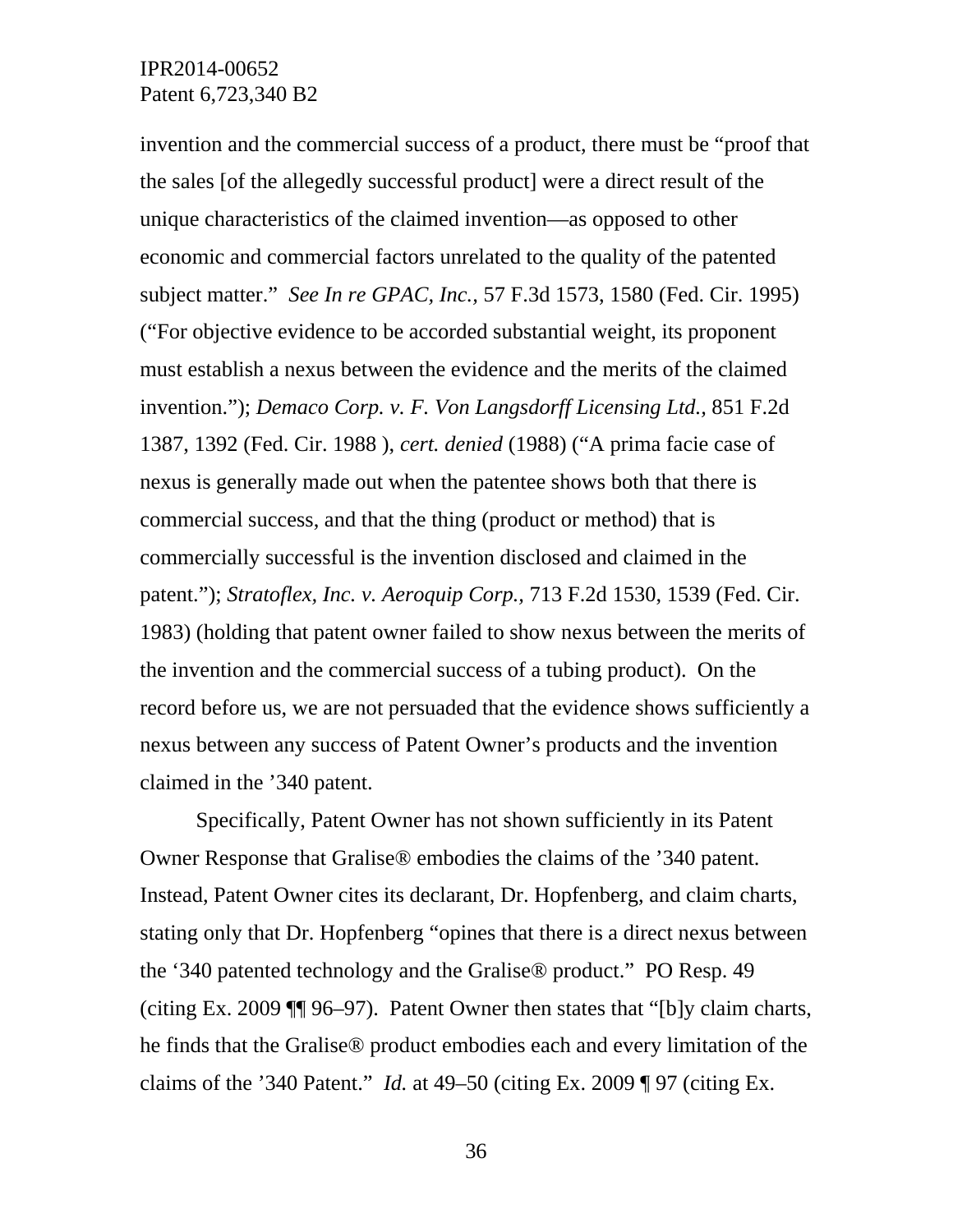l

2011, a 9-page claim chart)). We determine that merely citing to a claim chart as support—without any explanation in the Patent Owner Response is insufficient to demonstrate a nexus and violates our rule against incorporation by reference.<sup>6</sup> See 37 C.F.R.  $\S$  42.6(a)(3) ("Arguments must not be incorporated by reference from one document into another document.").

Accordingly, absent an adequate demonstration of nexus in the Petition, we give little weight to Patent Owner's argument that the alleged commercial success of Gralise® is evidence that the claims are not obvious.

# *2. Licensing*

Patent Owner also argues that its licensing program establishes that the claims are not obvious. PO Resp. 51. Patent Owner asserts that it has "entered into 10 different license agreements (two of them with one licensee) since 2002 for the '340 patented technology (known as the Acuform® technology)." *Id.* at 51–52. Patent Owner further asserts that its licenses have "generated substantial upfront, milestone, and royalty payments for [Patent Owner]." *Id.* at 52. Patent Owner concludes that "[t]he fact that so many different third parties have acknowledged [Patent Owner's] patented technology and voluntarily made substantial payments for licenses to the '340 patented technology is strong evidence that the patented inventions were [not] obvious at their time." *Id.* at 52–53.

 $6$  We recognize the challenge of fully addressing the nexus issue within our default page limits. We note, however, that Patent Owner did not request additional pages for its Response or even attempt to address at least a single claim in the Response.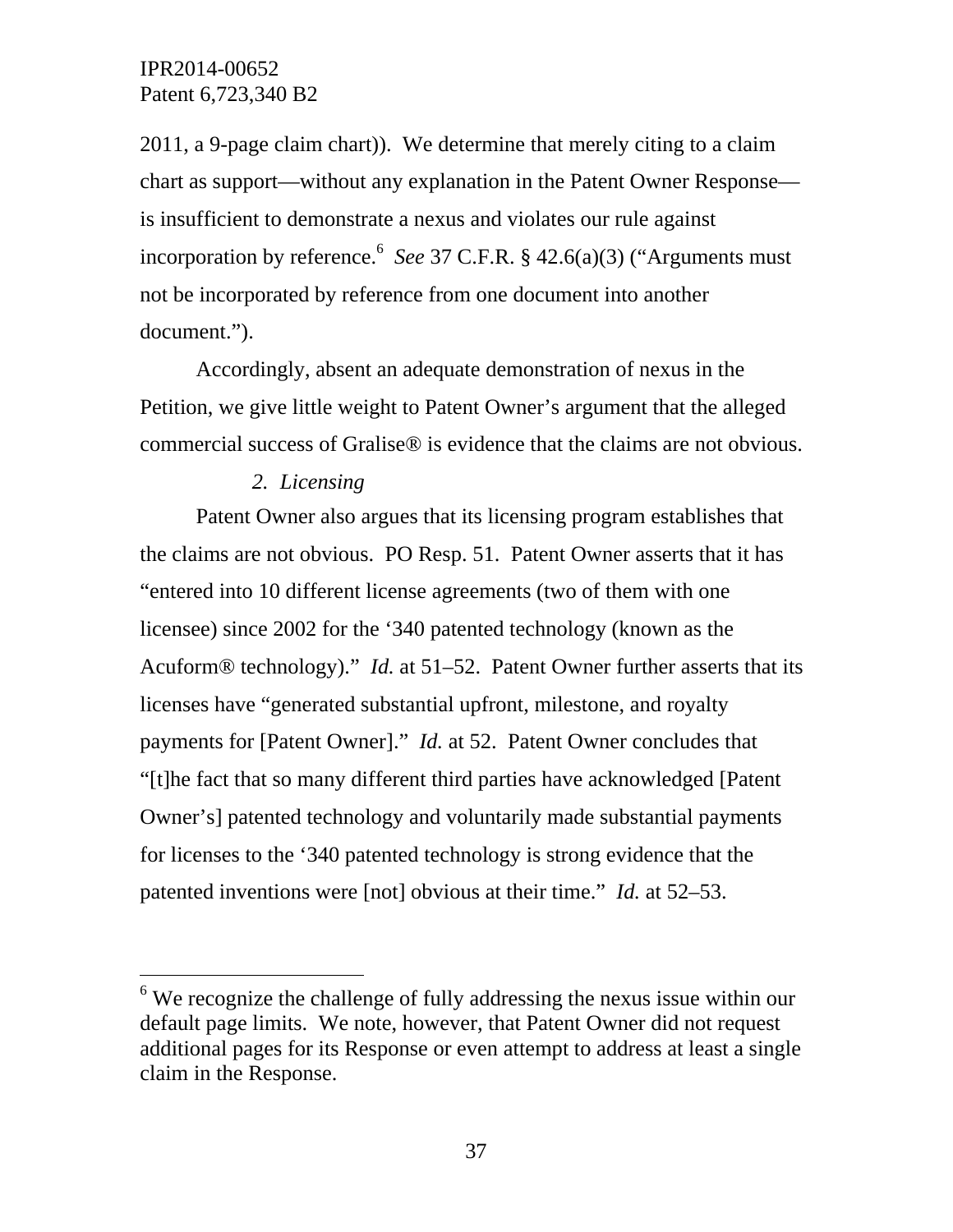We are not persuaded. As with evidence of commercial success, "only little weight can be attributed to such evidence if the patentee does not demonstrate a nexus between the merits of the invention and the licenses of record." *In re GPAC Inc.*, 57 F.3d 1573, 1580 (Fed. Cir. 1995) (citation omitted). Moreover, our reviewing court has held that "without a showing of a nexus, 'the mere existence of . . . licenses is insufficient to overcome the conclusion of obviousness.'" *In re Antor Media Corp.*, 689 F.3d 1282, 1293 (Fed. Cir. 2012) (quoting *Iron Grip Barbell Co. v. USA Sports, Inc.*, 392 F.3d 1317, 1324 (Fed. Cir. 2004)).

Like the applicant in *Antor Media*, Patent Owner has done little more than list the licenses and their respective sales revenue. *See id.* at 1293–94. The cited testimony of Dr. Nicholson only details the revenues for each license and does not establish whether the licensing program was successful because of the merits of the claimed invention or for other economic reasons, such as to avoid litigation or because of prior business relationships. *See* Ex. 2014 ¶¶ 46, 77; *see also Antor Media*, 689 F.3d at 1294 (affirming Board's finding that evidence of existence of licenses was insufficient to overcome prima facie case of obviousness).

Accordingly, we give little weight to Patent Owner's argument that its licensing program is evidence that the claims are not obvious.

#### *3. Long-Felt but Unsolved Need*

Patent Owner argues that Dr. Berner (inventor of the '340 patent) "provides credible information that there was a long-felt need for a once daily, gastric-retentive, controlled-release dosage form to deliver highly soluble drugs slowly, evenly, and reproducibly." PO Resp. 53 (citing Ex. 2009 ¶¶ 98–99). Patent Owner also describes the use of the drugs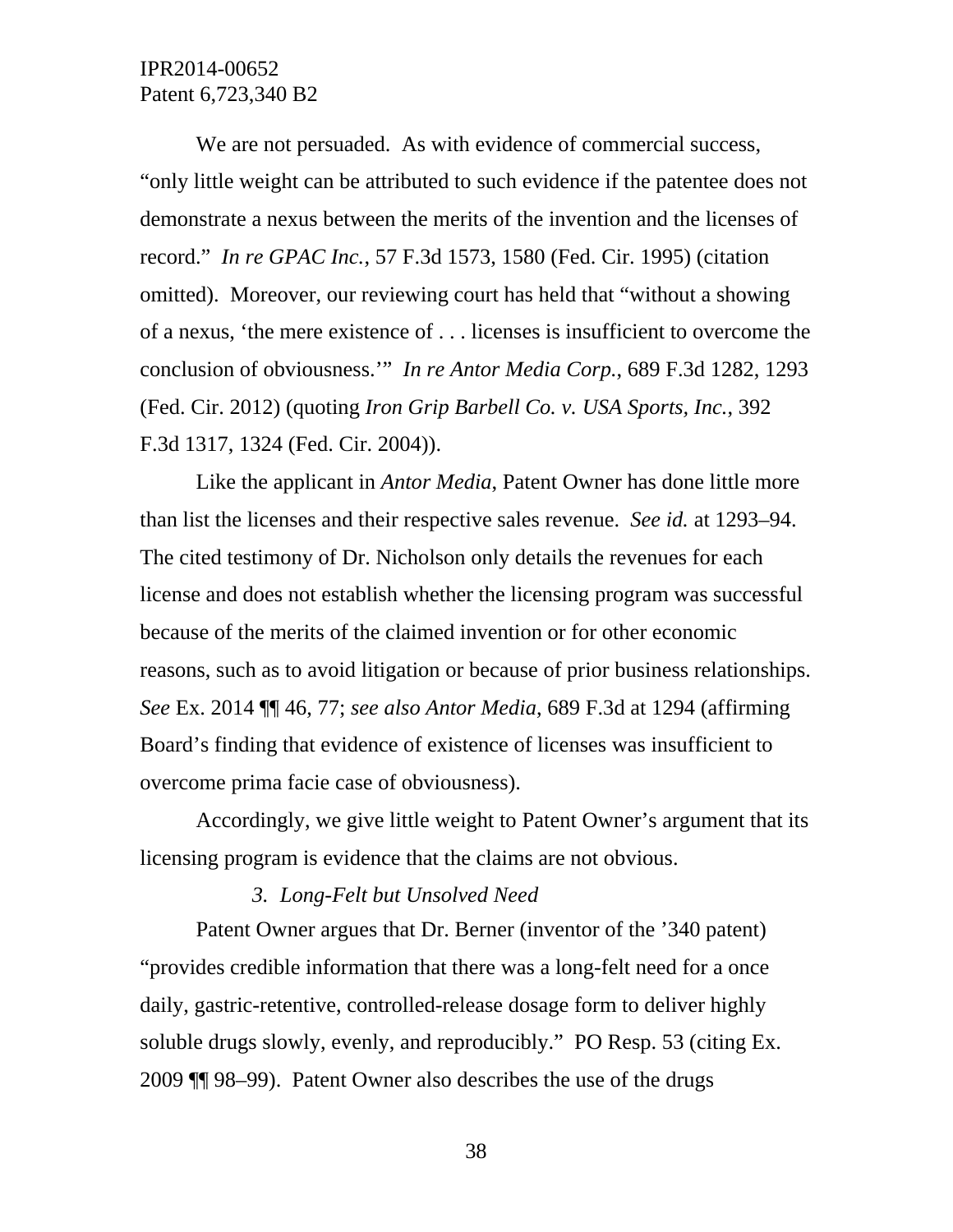Metformin and gabapentin to reduce side-effects and increase patientcompliance of prior art drugs. *Id.* at 53–54.

We are not persuaded. Patent Owner must show that any evidence of long-felt need "demonstrates both that a demand existed for the patented invention, and that others tried but failed to satisfy that demand." *In re Cyclobenzaprine Hydrochloride Extended-Release Capsule Patent Litig.*, 676 F.3d 1063, 1082 (Fed. Cir. 2012). Patent Owner's argument is lacking as to the latter element. That is, Patent Owner offers no evidence that others tried and failed.

Accordingly, we give little weight to Patent Owner's argument that there was a long-felt but unmet need that overcomes Petitioner's showing of obviousness in this case.

#### *4. Undue Experimentation and Unexpected Results*

Patent Owner argues that the '340 patent claims would not have been obvious because it took the inventors one and a half years of extensive experimentation to first recognize the "unexpectedly beneficial performance" of PEO and HPMC for gastric retention and controlled drug release. PO Resp. 44 (citing Ex. 2014 ¶ 24). According to Patent Owner, "anything-but-'routine experimentation' was necessary" to conceive of the claimed inventions in the '340 Patent. *Id.* (citing Ex. 2014 ¶ 27). We find this argument unpersuasive in light of Exhibits 2018 and 2019. As Petitioner notes, PEO was used by scientists (working on a project for Patent Owner) on the first day of the project, January 21, 1999 (Ex. 2018, 138), and HPMC was suggested for use in the formulation on February 17, 1999 (*id.* at. 180). We cannot pinpoint the exact date of invention for the '340 patent claims, because we are limited to the evidence of record. Given the record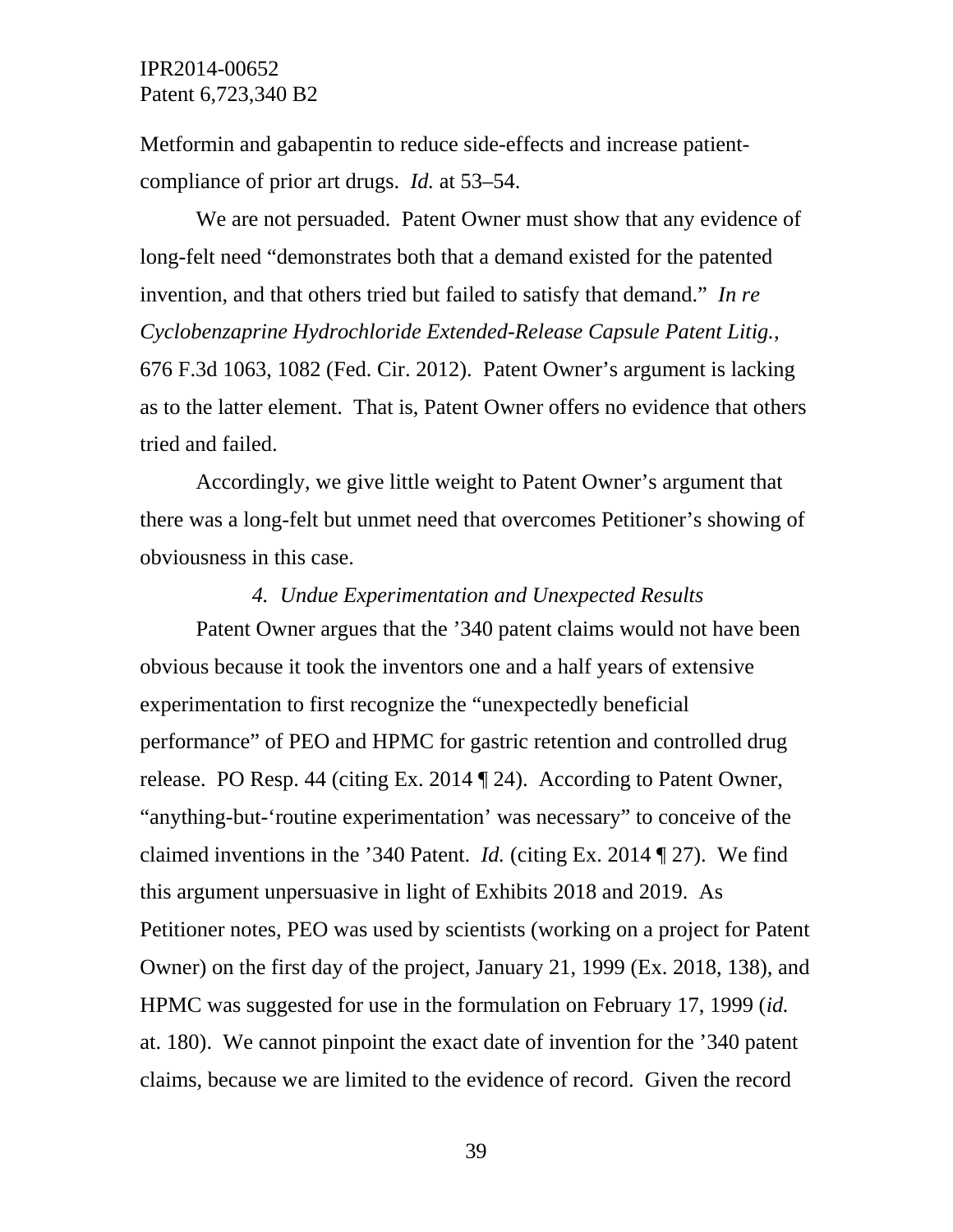that is available to us, we are not persuaded the inventors of the '340 patent took "approximately one and a half years of extensive experimentation" to conceive the '340 patent. The lengthy experiments performed in Exhibits 2018 and 2019 do not show lack of invention, because it appears Patent Owner undertook that work to satisfy particular commercial requirements. *See CFMT, Inc. v. Yieldup Int'l Corp.*, 349 F.3d 1333, 1340 (Fed. Cir. 2003) ("In general, few patented inventions are an immediate commercial success. Rather, most inventions require further development to achieve commercial success.").

Accordingly, we give little weight to Patent Owner's argument that the evidence of alleged unexpected results overcomes Petitioner's showing of obviousness in this case.

# III. MOTIONS TO EXCLUDE EVIDENCE AND MOTION FOR OBSERVATIONS REGARDING DEPOSITION TESTIMONY

Both parties filed motions to exclude evidence offered by the other side. The party moving to exclude evidence bears the burden of proving that it is entitled to the relief requested—namely, that the material sought to be excluded is inadmissible under the Federal Rules of Evidence. *See* 37 C.F.R.  $\S$ § 42.20(c), 42.62(a). We address each party's motion in turn.

### *A. Petitioner's Motion to Exclude Evidence*

Petitioner filed a Motion to Exclude Evidence seeking to exclude Exhibits 2163 and 2164, which were introduced during the deposition of Petitioner's Declarant, Dr. Wilson. Paper 51 ("Mot."). Even without excluding this evidence, we have determined that Petitioner has established, based on a preponderance of the evidence, the unpatentability of claims 1, 3–5, and 10–13 of the '340 patent. Furthermore, Petitioner's arguments on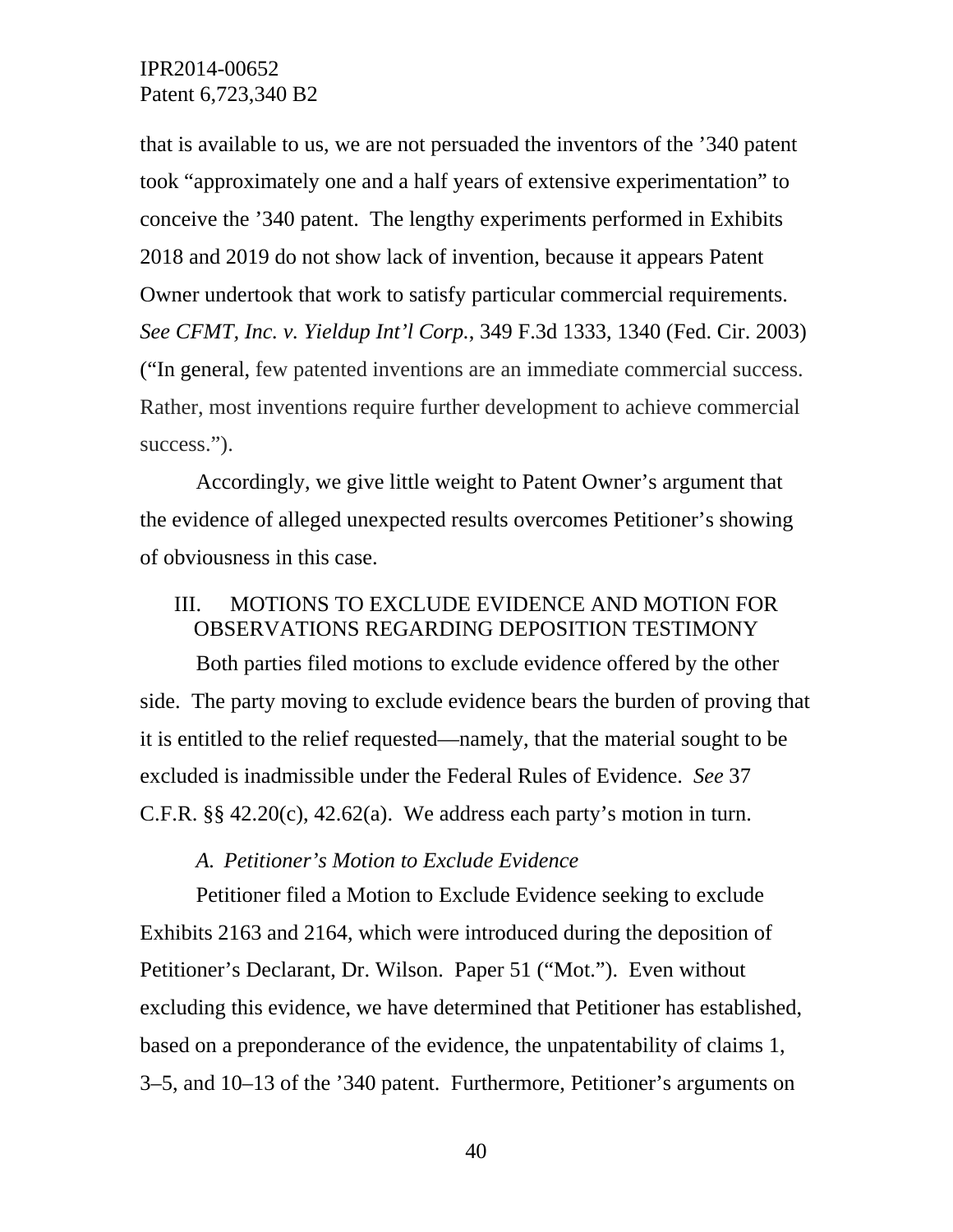these items go to the weight to be accorded to the evidence. The Board is capable of determining and assigning the appropriate weight to the evidence.

For these reasons, we *deny* Petitioner's motion.

### *B. Patent Owner's Motion to Exclude*

Patent Owner filed a Motion to Exclude Evidence seeking to exclude Exhibits 1030 and 1031 as constituting inadmissible new prior art. PO Mot. Exclude. Patent Owner further seeks to exclude Exhibit 1021 as irrelevant and prejudicial. *Id.* at 1. Petitioner opposes Patent Owner's Motion, arguing that (1) Exhibits 1030 and 1031 were submitted with Petitioner's Reply as proper rebuttal evidence to arguments made Patent Owner's Response, and (2) the Office Patent Trial Practice Guide (77 Fed. Reg. 48,756, 48,764 (Aug. 14, 2012)) allows a Petitioner to attach claim charts from another proceeding to its Petition (such as Exhibit 1021). Pet. Exclude Opp., 1.

Patent Owner's arguments on these items go to the weight to be accorded to the evidence. It is within our discretion to assign the appropriate weight to be accorded to evidence. *See, e.g.*, *Yorkey v. Diab*, 601 F.3d 1279, 1284 (Fed. Cir. 2010) (holding the Board has discretion to give more weight to one item of evidence over another "unless no reasonable trier of fact could have done so"); *In re Am. Acad. of Sci. Tech Ctr.*, 367 F.3d 1359, 1368 (Fed. Cir. 2004) ("[T]he Board is entitled to weigh the declarations and conclude that the lack of factual corroboration warrants discounting the opinions expressed in the declarations."); *Velander v. Garner*, 348 F.3d 1359, 1371 (Fed. Cir. 2003) ("In giving more weight to prior publications than to subsequent conclusory statements by experts, the Board acted well within [its] discretion."). The Board is capable of determining and assigning the appropriate weight to the evidence.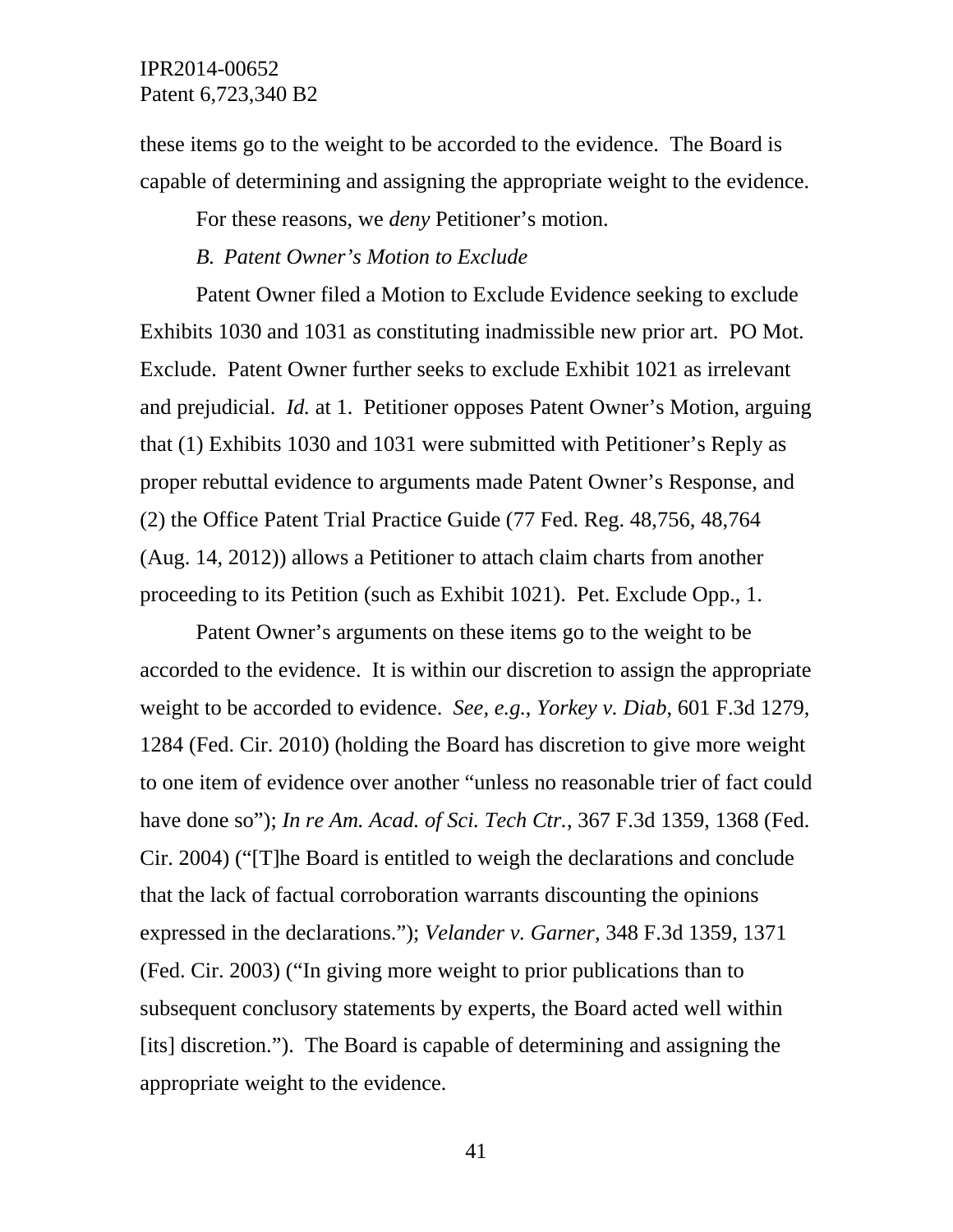For this reason, we *deny* Patent Owner's Motion to Exclude Exhibits 1030 and 1031.

Additionally, on this record, we need not decide Patent Owner's Motion regarding Ex. 1021, because our analysis does not rely upon the information in that particular exhibit. Consequently, Patent Owner's Motion to Exclude Exhibit 1021 is dismissed as moot.

### IV. CONCLUSION

We conclude Petitioner has shown by a preponderance of the evidence that claims 1, 3–5, and 10–13 of the '340 patent are unpatentable under 35 U.S.C. § 103(a) for obviousness over (1) the Shell 1998 publication, and (2) the Shell 1998 Publication in view of Papadimitriou.

Petitioner's Motion to Exclude Exhibits 2163 and 2164 is denied. Patent Owner's Motion to Exclude Exhibit 1021 is dismissed, and Patent Owner's Motion to Exclude Exhibits 1030 and 1031 is denied.

### V. ORDER

For the reasons given, it is

ORDERED that, by a preponderance of the evidence, claims 1, 3–5, and 10–13 of the '340 patent are unpatentable;

FURTHER ORDERED that Petitioner's Motion to Exclude Exhibits 2163 and 2164 is denied;

FURTHER ORDERED that Patent Owner's Motion to Exclude Exhibit 1021 is dismissed;

FURTHER ORDERED that Patent Owner's Motion to Exclude Exhibits 1030 and 1031 is denied;